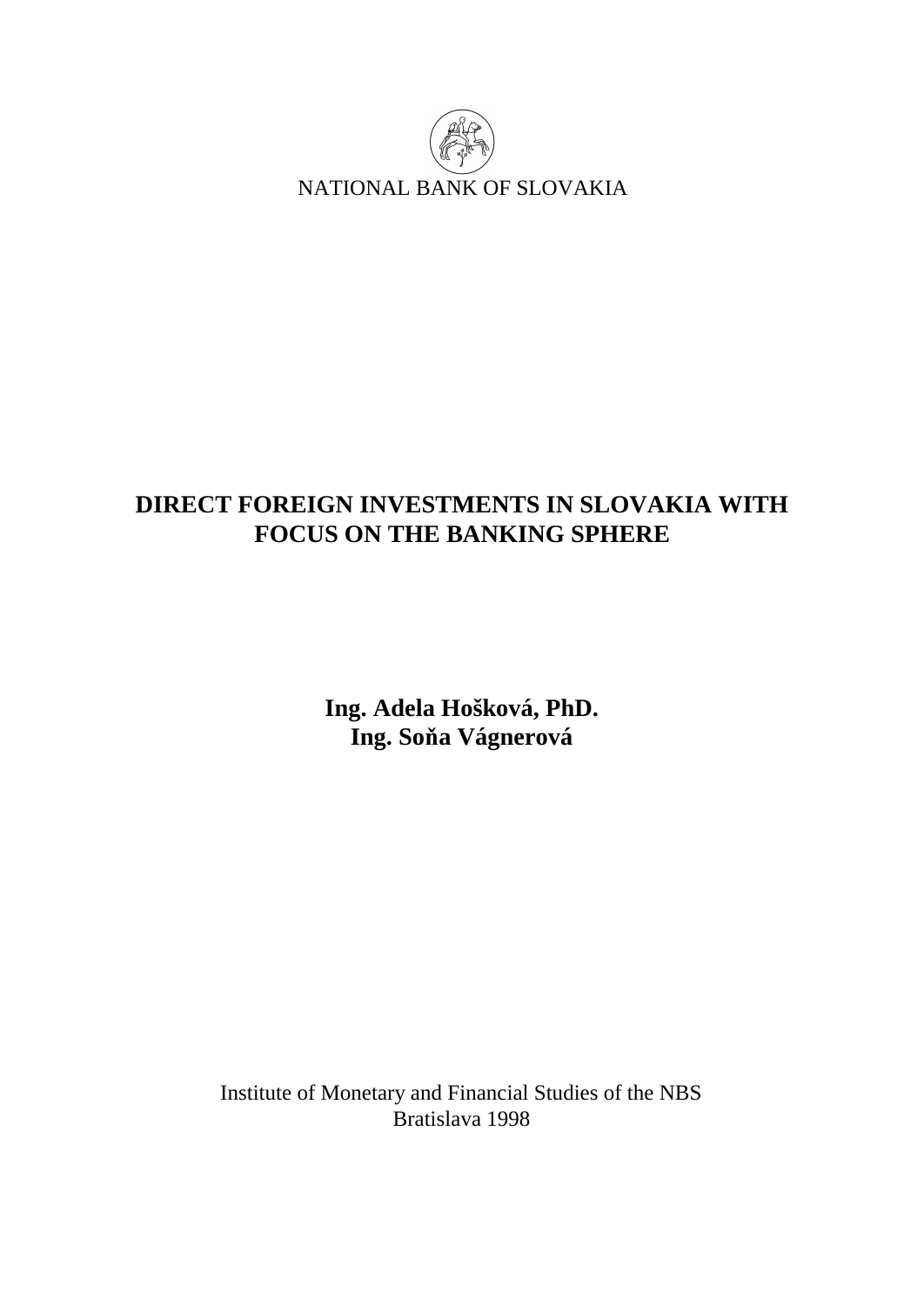# **TABLE OF CONTENTS:**

|    | <b>INTRODUCTION</b>                                                                                                                                                       | 3                       |
|----|---------------------------------------------------------------------------------------------------------------------------------------------------------------------------|-------------------------|
| I. | PRESENT SITUATION OF DIRECT FOREIGN INVESTMENTS<br><b>IN SLOVAKIA</b><br>Written by A. Hošková                                                                            | $\overline{\mathbf{4}}$ |
|    | 1. Incoming direct foreign investment                                                                                                                                     | $\boldsymbol{4}$        |
|    | 2. Export of direct foreign investment                                                                                                                                    | 10                      |
|    | 3. Influence of direct foreign investments on the trade balance and the<br>balance of payments                                                                            | 16                      |
|    | II. DIRECT FOREIGN INVESTMENT IN THE BANKING SECTOR<br><b>IN SLOVAKIA</b>                                                                                                 | 19                      |
|    | 1. Forms and determinants of foreign activities of banking institutions<br>Written by A. Hošková                                                                          | 21                      |
|    | 2. A comparison of entrepreneurial activities of domestic<br><b>banks</b><br><b>banks</b><br>with<br>foreign<br>capital<br>and<br>participation<br>Written by S Vágnerová | 34                      |
|    | <b>CONCLUSIONS</b>                                                                                                                                                        | 42                      |
|    | <b>REFERENCES</b>                                                                                                                                                         | 45                      |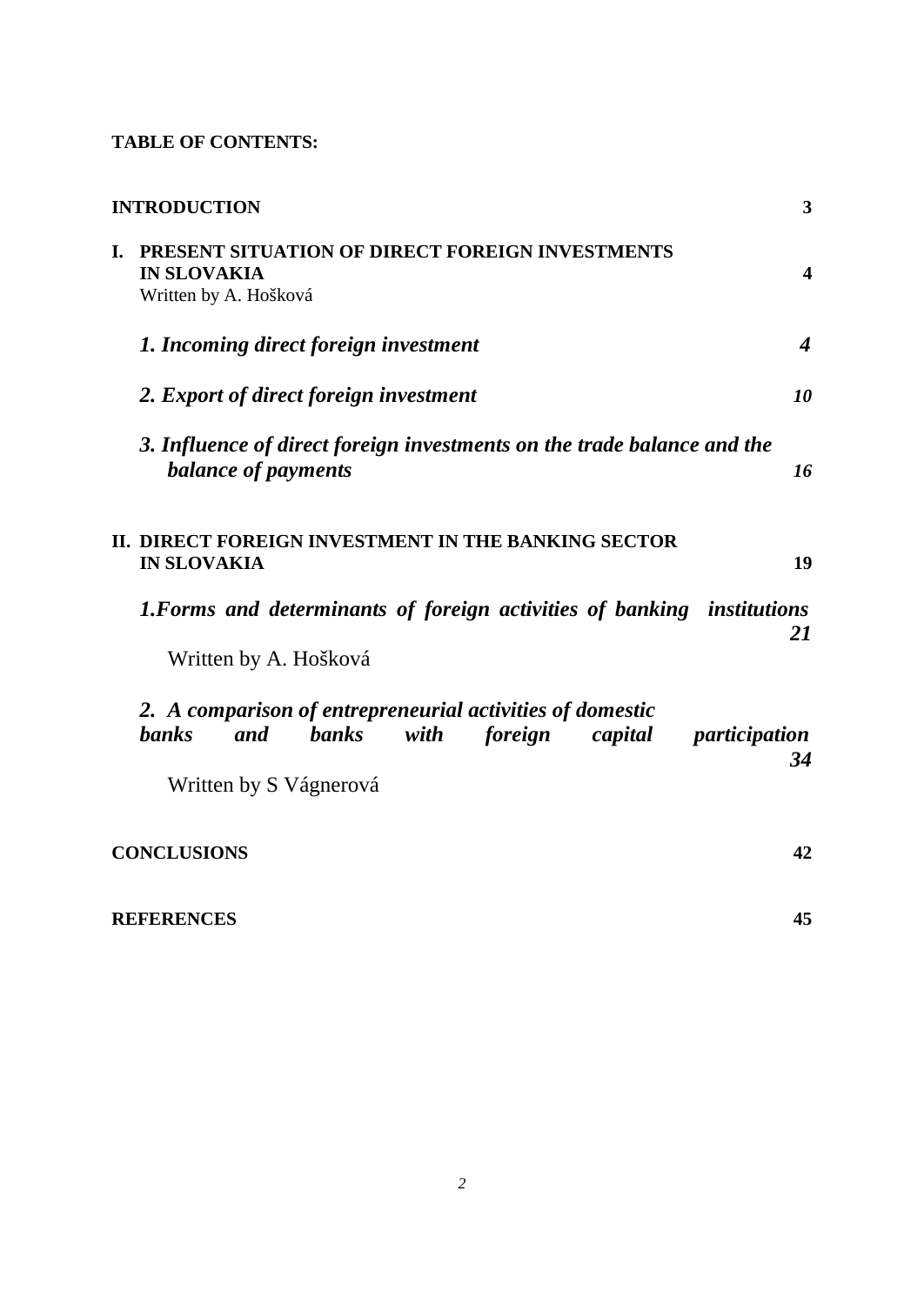# **INTRODUCTION**

This paper is a continuation of two previous works: "Foreign capital in the economy of Slovakia Part I", which concentrated on the effects of direct foreign investments in the corporate sector, and "Foreign capital in the economy of Slovakia Part II", which dealt with the effects of direct foreign investments on selected macroeconomic areas: the trade balance, the balance of payments, economic structure, regional aspects, employment, and international transfer of technology and know-how.

In this paper we paid special attention to the export of Slovak capital. One of the reasons is the growing volume of this export year to year, and the second one involves preparations of measures associated with Slovak capital exports, on which we worked together with the Finance Ministry of the Slovak Republic.

Another area on which we focused in this paper are foreign capital investments into the banking sector, which reached 25.7 percent of total volume of foreign investments in Slovakia by December 31, 1997.

Additionally, we have monitored the development of direct capital influx and export to and from Slovakia, as well as their influence on the trade balance and the balance of payments.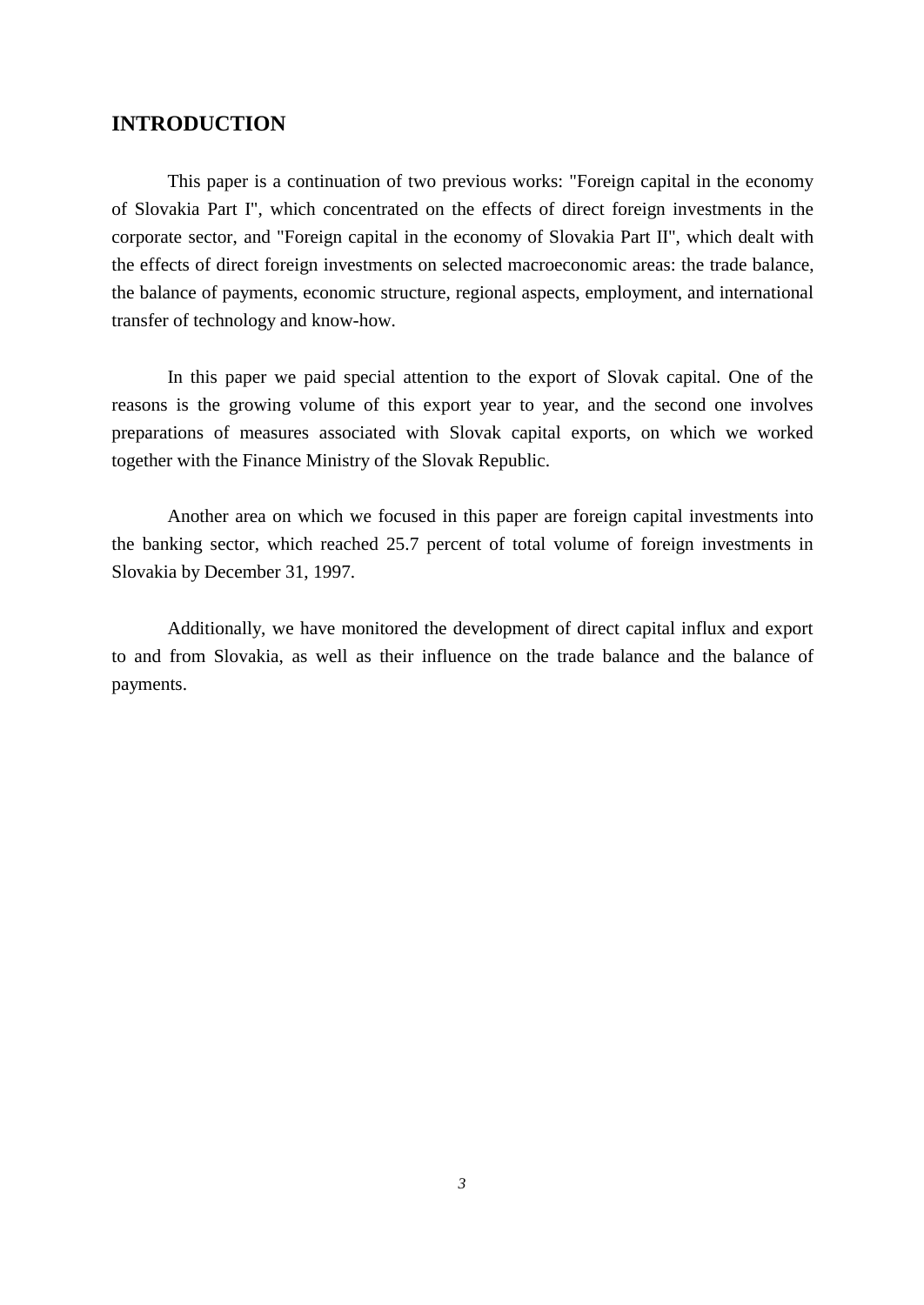# **I. THE PRESENT SITUATION IN DIRECT FOREIGN INVESTMENTS IN SLOVAKIA**

# *1. Incoming Direct foreign Investments*

**Table 1** 

| Year | investment volume<br>in millions SKK | growth over the previous year |         |
|------|--------------------------------------|-------------------------------|---------|
|      |                                      | in millions SKK               | in $\%$ |
| 1991 | 1 1 8 6 .0                           | $\overline{\phantom{0}}$      |         |
| 1992 | 6 607.1                              | 5 4 2 1 .1                    | 557.0   |
| 1993 | 10 755.7                             | 4 1 4 8 . 6                   | 162.8   |
| 1994 | 16 542.4                             | 5 7 8 6.7                     | 153.8   |
| 1995 | 21 881.7                             | 5 3 3 9 . 3                   | 132.3   |
| 1996 | 42 300.0                             | 20418.3                       | 193.3   |
| 1997 | 52 763.6                             | 10 463.6                      | 124.7   |

# **Development of direct foreign investments (DFI)**

Source: FSU, Bulletin of the Statistical Office of the Slovak Republic, the NBS

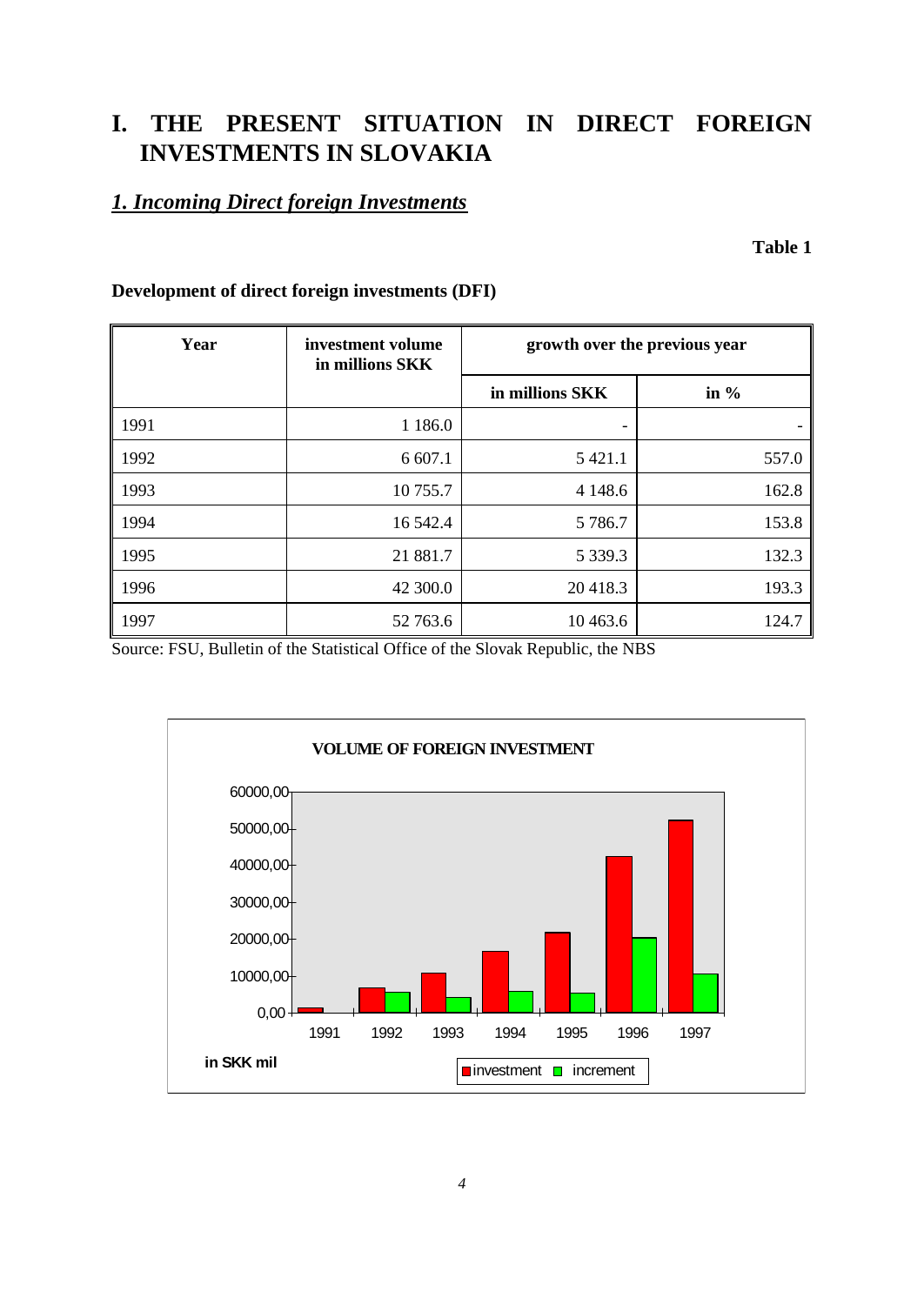Though the development of DFI in Slovakia does show a growth tendency, there has been a slowdown in 1997 compared with previous years. The significantly higher growth in 1996 was caused indirectly. It resulted from an supplementary guideline: Measure No. 4 of the NBS of May 27, 1996, according to which branch offices of foreign banks must possess a sum of financial resources that have a character of a long-term liability of a branch office of a foreign bank towards its parent bank in the volume of at least SKK 500 million, which for all branch offices of foreign banks represented SKK 5,880.0 million*<sup>1</sup>* .

# **Table 2**

| <b>Sectors by OKEE</b><br>1994      |            |                                                      | 1995       |                                                      | 1996     | 1997                                                 |           |                                                      |
|-------------------------------------|------------|------------------------------------------------------|------------|------------------------------------------------------|----------|------------------------------------------------------|-----------|------------------------------------------------------|
|                                     | SKK mil.   | of<br>share<br>total<br>the<br>volume of<br>DFI in % | SKK mil.   | of<br>share<br>the<br>total<br>volume of<br>DFI in % | SKK mil. | of<br>share<br>the<br>total<br>volume of<br>DFI in % | SKK mil.  | of<br>share<br>the<br>total<br>volume of<br>DFI in % |
| all sectors                         | 16 542.4   | 100                                                  | 21 887.7   | 100.0                                                | 42 340.0 | 100.0                                                | 520 763.6 | 100                                                  |
| thereof:                            |            |                                                      |            |                                                      |          |                                                      |           |                                                      |
| industrial production               | 7 809.7    | 47.2                                                 | 9 5 4 6 .5 | 43.7                                                 | 20 100.0 | 47.5                                                 | 23 501.0  | 44.6                                                 |
| construction                        | 227.1      | 1.4                                                  | 237.6      | 1.1                                                  | 1 300.0  | 3.1                                                  | 1 300.0   | 2.5                                                  |
| trade                               | 5 1 5 5 .7 | 31.2                                                 | 7 0 9 0.7  | 32.4                                                 | 7 600.0  | 18.0                                                 | 10 200.0  | 19.3                                                 |
| hotels, restaurants                 | 534.0      | 3.2                                                  | 535.6      | 2.4                                                  | 600.0    | 1.4                                                  | 400.0     | 1.3                                                  |
| transport, communication            | 80.3       | 0.5                                                  | 85.0       | 0.4                                                  | 900.0    | 2.1                                                  | 1 800.0   | 3.4                                                  |
| services.<br>financial<br>insurance | 1818.1     | 11.0                                                 | 3 4 29.6   | 15.7                                                 | 10 840.0 | 25.6                                                 | 13 562.6  | 25.7                                                 |
| other commercial services           | 820.0      | 4.9                                                  | 745.3      | 3.4                                                  | 800.0    | 1.9                                                  | 1 400.0   | 2.6                                                  |
| other public services               | 98.0       | 0.6                                                  | 211.4      | 0.9                                                  | 200.0    | 0.4                                                  | 300.0     | 0.6                                                  |

#### **Distribution of DFI in Sectors of the Economy**

Source: Statistical Office Bulletin, NBS

 $\overline{a}$ 

*<sup>1</sup> Article 4: Minimum volume of permanently granted financial resources by a foreign bank to its branch office on the territory of Slovakia*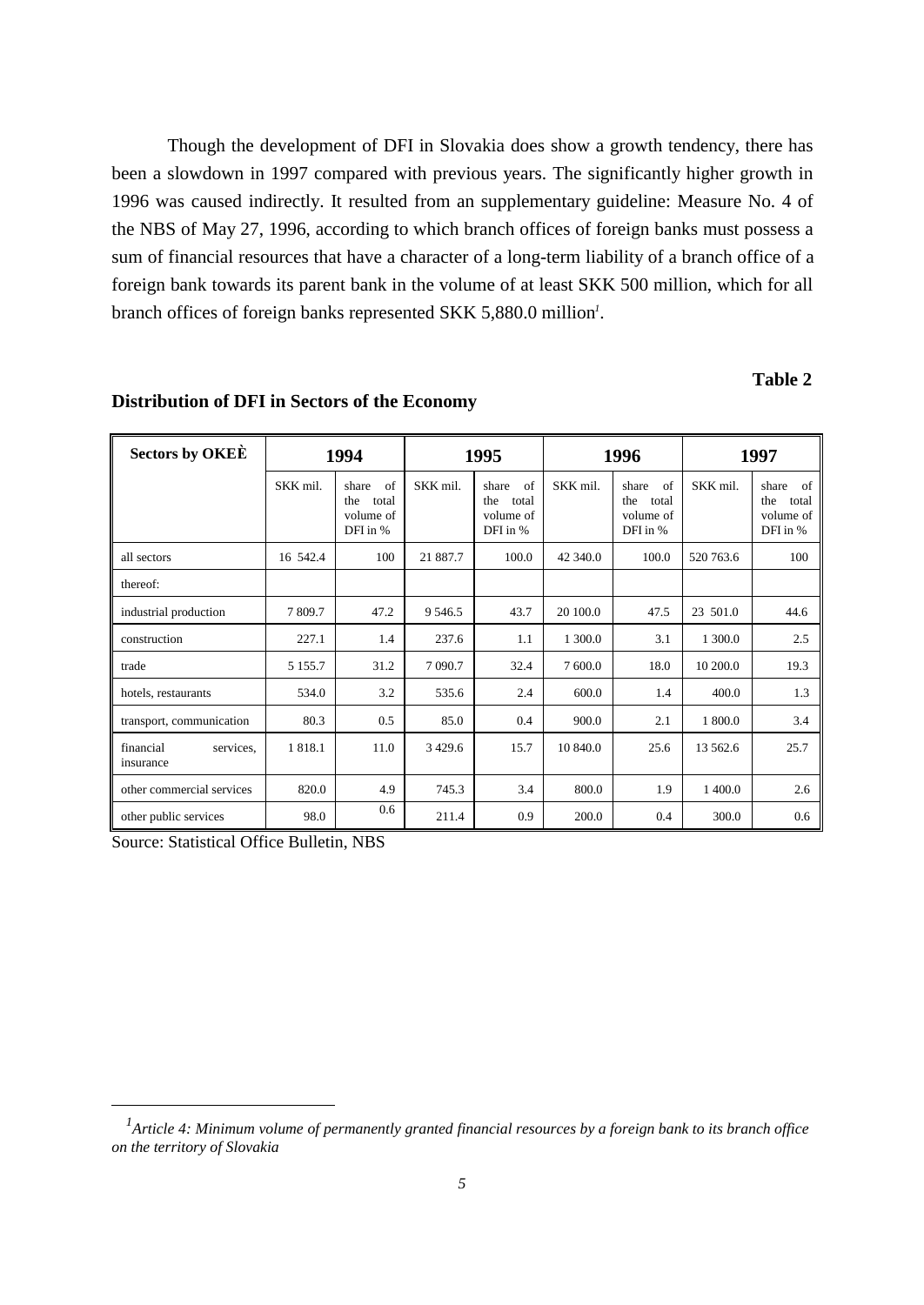





*6*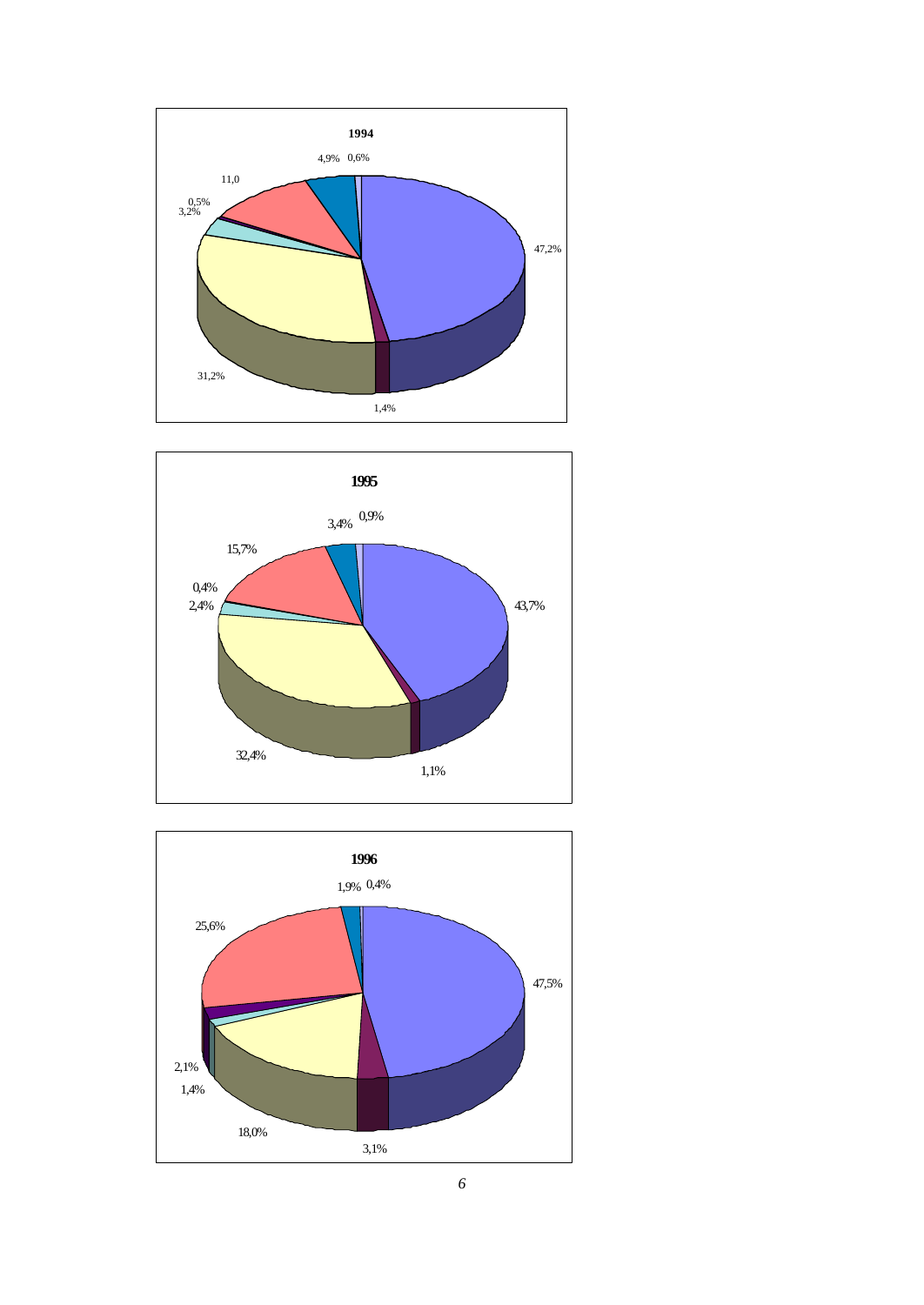

The structure of DFI in individual sectors is relatively stable. Approximately 50 percent are investments in industrial production and the remaining half into services. Over the past two years certain shifts have taken place, primarily between commercial services, financial services, and the insurance industry. The growth of DFI in banking and insurance sectors in 1996 was the result of the aforementioned Measure No. 4 of the NBS.

We further have to point out the low absolute volume of DFI in tourism, transport, and communication.

Within the structure of industry, DFI prevail in the production of cars, chemical products, food, metal processing, electronic equipment and instruments, and the textile industry.

The low level of interconnection between firms with foreign capital and the domestic industry still persists. Ways should be sought for widening mutual cooperation primarily by domestic companies as well as pertinent ministries, because where such cooperation already exists, considerable synergic effects are induced, and small and medium-sized companies are jointing international cooperation through large joint ventures, which they could not have achieved on their own.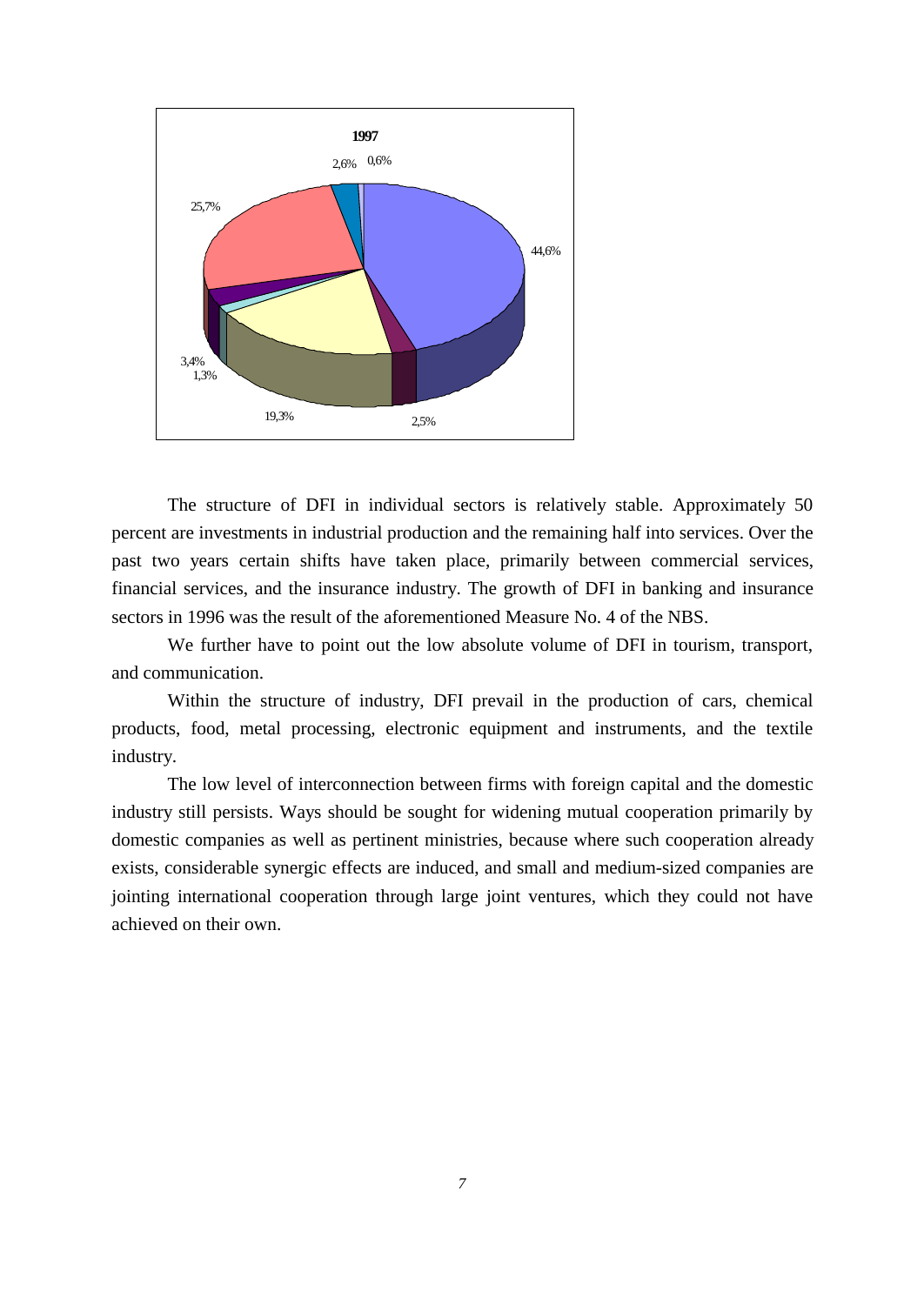|                                      | in $%$ |
|--------------------------------------|--------|
| Bratislava district                  | 62.6   |
| Trnava, Trenèín, Nitra districts     | 31.6   |
| Zilina and Banská Bystrica districts | 4.9    |
| Prešov and Košice districts          | 0.9    |
| NBS data                             |        |

The territorial structure of DFI (without the banking sector) in 1997 was as follows:

|         | -      |
|---------|--------|
|         | in $%$ |
| Austria | 27.3   |
| Germany | 25.8   |

France 8.7 USA  $8.7$ Hungary 8.0 Czech Republic 5.2 Belgium 5.2 The Netherlands 3.2 Japan 2.7 other countries 3.2

NBS data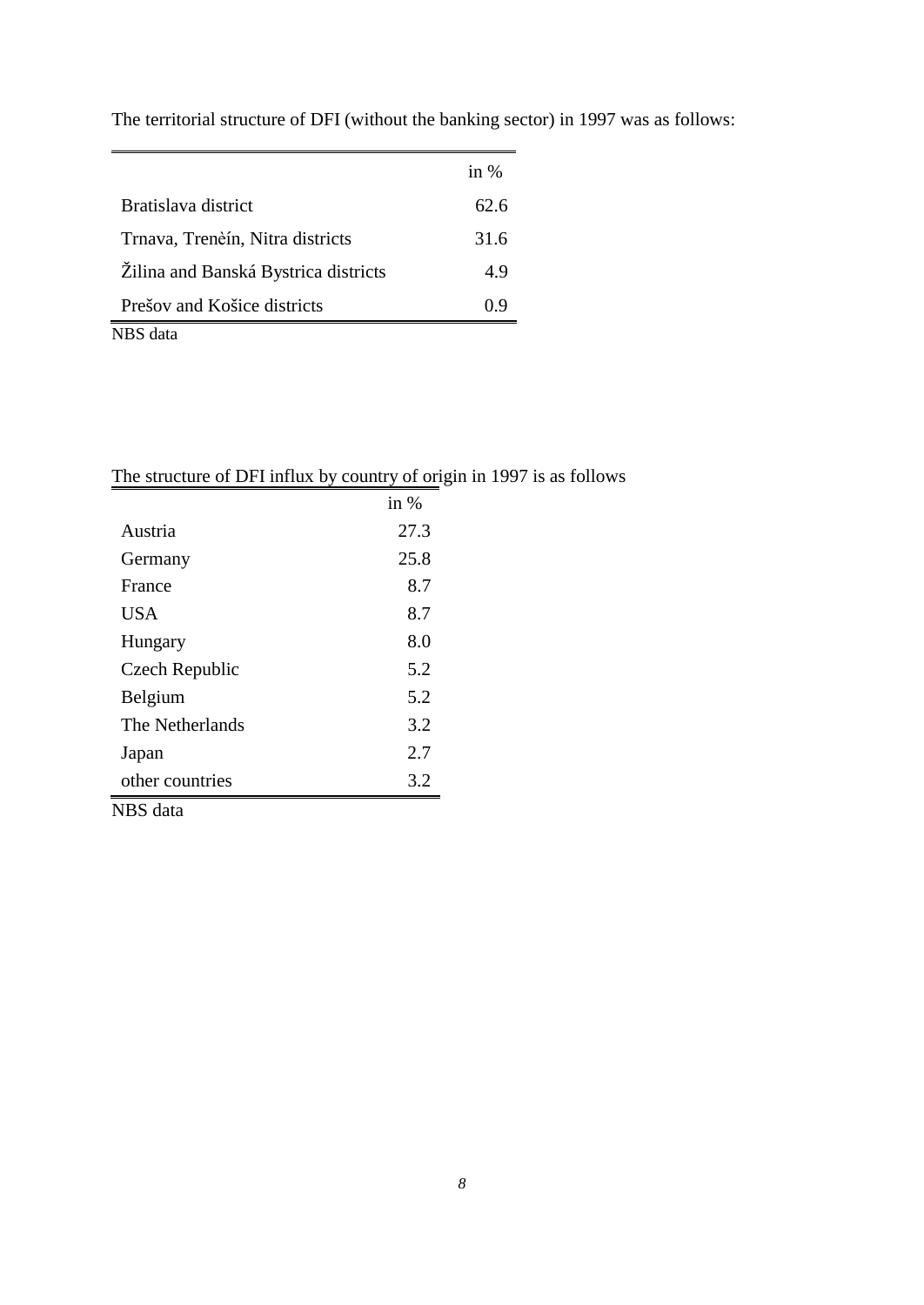| <b>Total</b>                    | <b>SKK 52.8 billion</b> | 100% |
|---------------------------------|-------------------------|------|
| of which:                       |                         |      |
| Germany                         | 11.9                    | 22.5 |
| Austria                         | 11.0                    | 20.8 |
| United Kingdom                  | 5.9                     | 11.2 |
| <b>USA</b>                      | 3.3                     | 6.2  |
| Czech Republic                  | 6.4                     | 12.1 |
| France                          | 3.6                     | 6.8  |
| The Netherlands                 | 5.2                     | 9.8  |
| Italy                           | 0.7                     | 1.3  |
| Switzerland                     | 0.7                     | 1.3  |
| Hungary                         | 0.7                     | 1.3  |
| Belgium                         | 0.7                     | 1.3  |
| Sweden                          | 0.5                     | 1.0  |
| Norway                          | 0.5                     | 1.0  |
| Japan                           | 0.4                     | 0.9  |
| other countries<br>$\mathbf{1}$ | 1.3                     | 2.5  |

The volume of DFI from 1990 to 1998 by country of origin is as follows

NBS data

The DFI influx over 1997 from the perspective of investor countries somewhat differs from the structure over the period from 1990 to 1997. On the other hand, from a longer perspective DFI from individual countries are relatively stable. Germany and Austria are in stable leading positions, and apart from minor shifts in the lower part of the table no significant changes have taken place.

We have analyzed the regional structure of DFI in greater detail in previous works.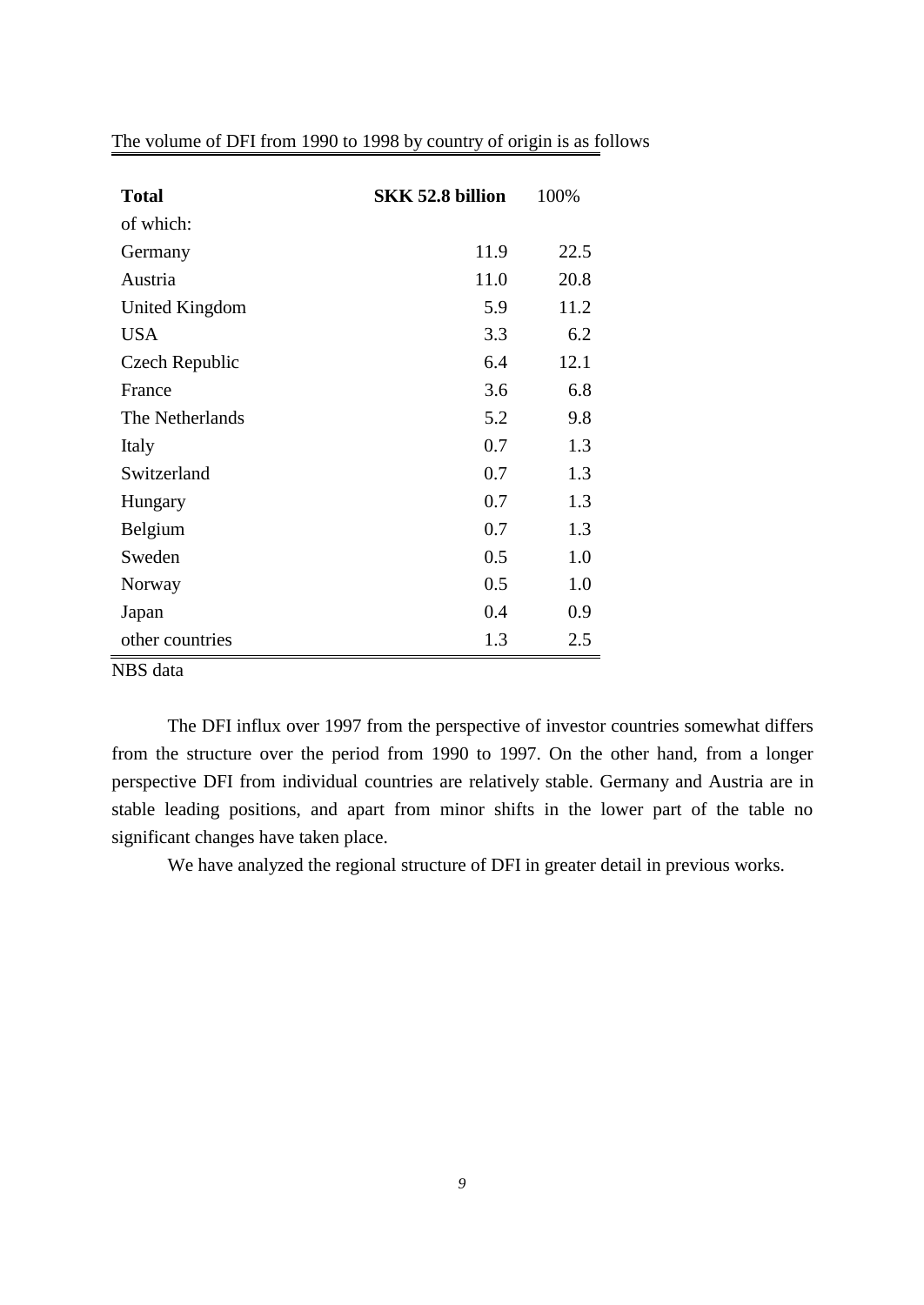# *2. Export of direct foreign investments*

#### **Table 3**

### **Development of export of direct foreign investments**

| Year | Volume in SKK millions | increase over the previous year |        |
|------|------------------------|---------------------------------|--------|
|      |                        | absolute numbers                | in $%$ |
| 1995 | 1 470.0                |                                 |        |
| 1996 | 3 4 0 5 .0             | 1935                            | 231.6  |
| 1997 | 6 0 5 0.0              | 2 645.0                         | 177.7  |

NBS data

Export of direct foreign investments



### **Destination Countries of Direct Foreign Investment Export**

From the present statistical data, only the structure of direct foreign investment exports into countries that are not members of the European Union can be monitored in detail, because in such cases a reporting duty exists. Simultaneously, these countries are the primary destinations of our direct foreign investment exports, and are therefore important sources of information.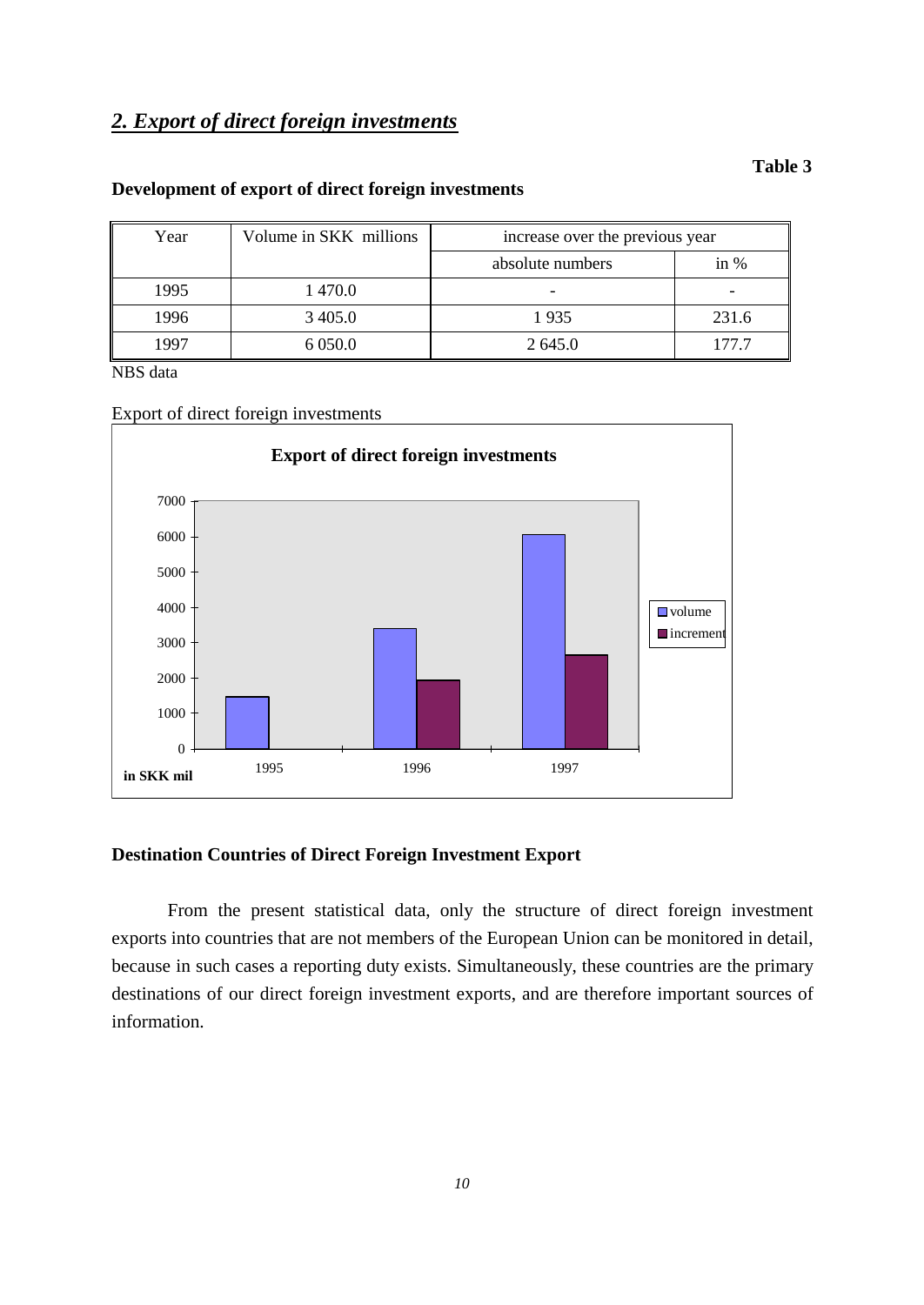#### **Table 4**

| country        | number of<br>instances | commercial<br>activities | <i>industrial</i><br>production | construction<br>industry | services |
|----------------|------------------------|--------------------------|---------------------------------|--------------------------|----------|
|                |                        | $\frac{0}{0}$            | $\%$                            | $\%$                     | $\%$     |
| Czech Republic | 88                     | 77                       | 18                              | 6                        | 6        |
| Ukraine        | 36                     | 82                       | 13                              | 5                        |          |
| Russia         | 9                      | 70                       | 25                              | 5                        |          |
| Hungary        | 25                     | 90                       | 5                               |                          | 5        |
| Poland         | 15                     | 70                       | 11                              | 8                        | 11       |
| Croatia        | 4                      | 25                       | 50                              | 25                       |          |
| China          | 3                      |                          | 100                             |                          |          |
| Bulgaria       | 7                      | 30                       |                                 | 10                       | 60       |

#### **Summary of Slovakia's DFI destinations in 1996 in percent**

NBS data

# **Table 5**

# **Summary of Slovakia's DFI destinations in the first half of 1997 in percent**

| country        | number of<br>instances | commercial<br>activities | industrial<br>production | construction<br>industry | services |
|----------------|------------------------|--------------------------|--------------------------|--------------------------|----------|
|                |                        | $\frac{0}{0}$            | $\%$                     | $\%$                     | $\%$     |
| Ukraine        | 14                     | 40                       | 40                       | $\overline{\phantom{0}}$ | 20       |
| Czech Republic | 4                      | 30                       | $\qquad \qquad$          |                          | 70       |
| Bulgaria       | 4                      | 80                       | 20                       |                          |          |
| Russia         | 7                      | 80                       | 20                       |                          |          |
| Croatia        | 5                      | 60                       | 20                       | $\overline{\phantom{0}}$ | 20       |
| Tunisia        | 2                      | $\overline{\phantom{a}}$ | 100                      |                          |          |
| Uzbekistan     | 3                      |                          | 100                      |                          |          |
| Yugoslavia     | 2                      | 50                       | 50                       |                          |          |

NBS data

A certain shift in the destination of our DFI is visible in capital exports to individual countries. The number of instances also significantly dropped. The number of activities in the Czech Republic was reduced to a minimum. However, the portion of the number of investments into production activities has increased, and also the absolute volume of investments in production prevails, which can be considered positive.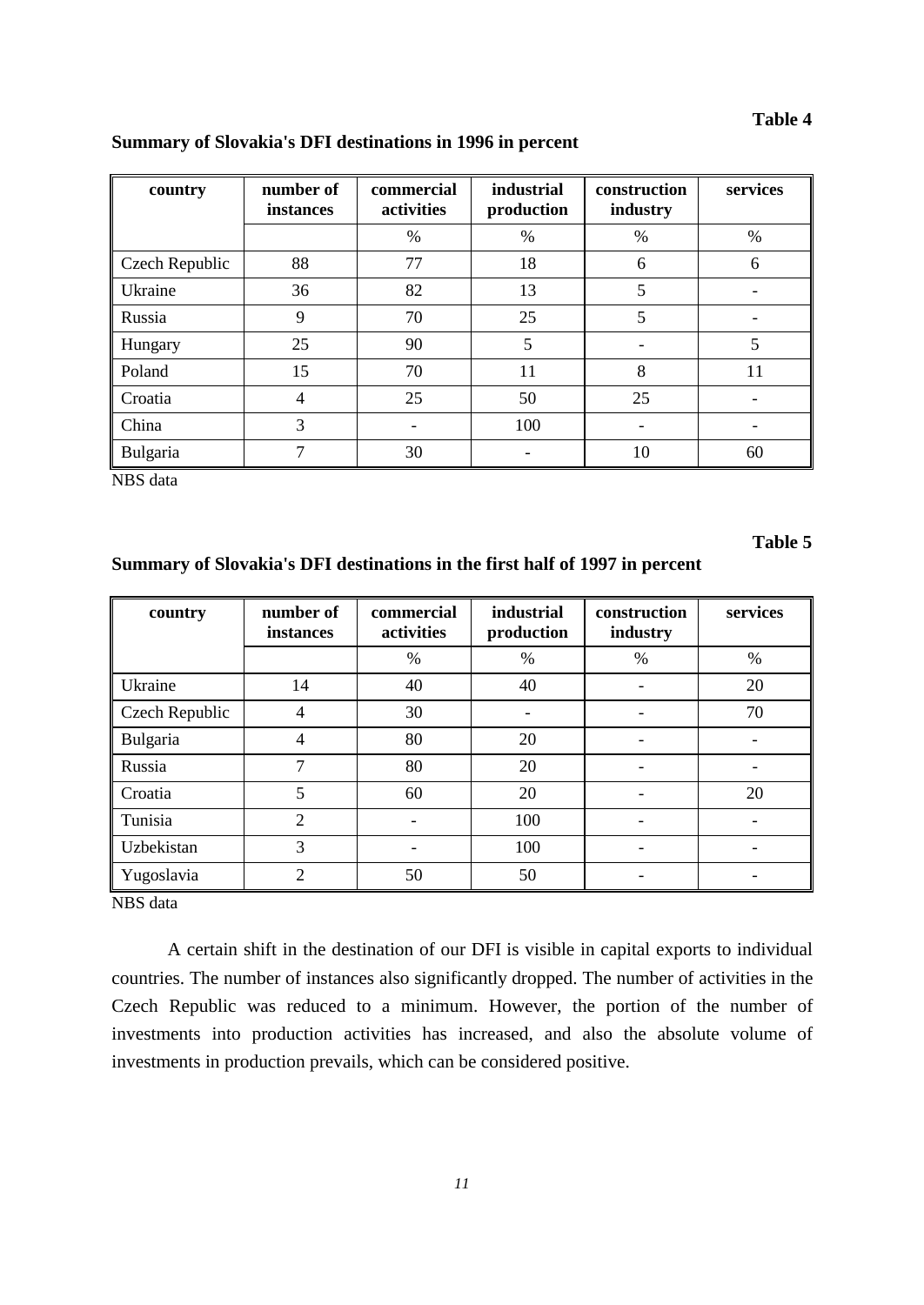|                                                            | <b>SKK</b> billions | $\%$  |
|------------------------------------------------------------|---------------------|-------|
| Industry                                                   | 2.20                | 36.4  |
| Generation and distribution of electricity, gas, and water | 0.99                | 16.4  |
| trade                                                      | 1.50                | 24.8  |
| Transport and communication                                | 0.16                | 2.6   |
| Financial and insurance services                           | 0.97                | 16.8  |
| Other                                                      | 0.23                | 3.8   |
| Total                                                      | 6.05                | 100.0 |

#### **Structure of direct foreign investment exports by sectors:**

NBS data

The structure of direct foreign investment export suits the initial developmental phase. Though the percentage volume of investment in industry prevails, this trend comprises of three to five large projects: diesel engines in China, shipbuilding industry in Russia, or investments in the extraction industry in Ukraine. Other activities follow the generally known tendencies, i.e. primarily entry into commercial activities (faster return of investment and lower risks). From the point of view of production orientation, capital exports concentrated in construction and assembly works, various repair works, production of packaging, electrical instruments, wood processing, and diverse services. Exports of direct foreign investment into commercial activities should also be seen positively, as long as it centers on the sale of domestic products abroad, since this helps expanding our exports.

Another positive phenomenon is that though in small volume, but activities in direct foreign investment exports have been visible from joint ventures established in Slovakia. Their activities include not only successful exports of their products, but also the first attempts to set up businesses abroad - export of capital through commercial activities, within which they primarily offer their own products (for example pharmaceutical products).

In 1997 too we continued together with the Finance Ministry in preparing "Measures supporting Slovak capital penetration abroad". The results of our work in this respect can be summarized in the following way:

With the present shortage of investment resources, it may seem almost pointless to deal with measures supporting exports of Slovak direct foreign investment. From a general perspective, this opinion is basically realistic, but a closer look at the structure of our companies shows that in Slovakia too there are some companies, primarily large ones, that have surplus funds that they want to invest abroad. By starting smaller activities at first, they would want to establish a position on potentially advantageous markets, and later expand depending on the real situation. As the present situation shows, apart from large companies there is a number of medium and small organizations that are trying to establish themselves by foreign activities primarily in neighboring countries with which we have had long lasting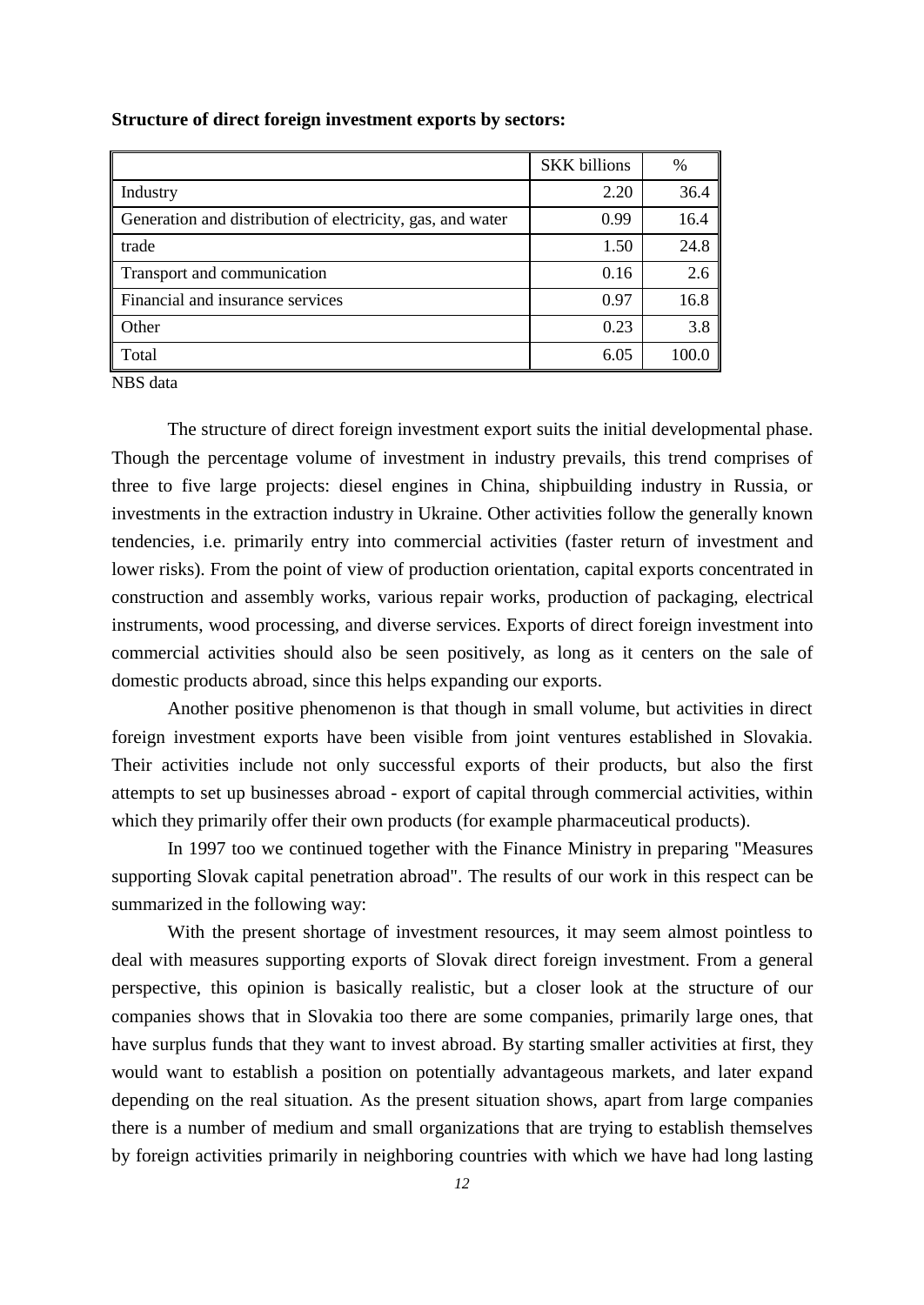contacts, and which they know the best. A better part of the activities of small and medium companies centers on commercial activities, which are often combined with assembly and servicing works. However, there is already a visible effort to succeed in production activities, frequently in cooperation with partners from the host country. This reduces risks and helps overcoming diverse restrictive measures.

Measures supporting direct foreign investments should take into account:

- a) protection against political-economic risks
- b) providing sufficient information to potential investors, primarily small and medium-sized companies.
- c) support for such foreign activities, which:
	- by their foreign investments mediate, for example, import of important raw materials, that we would be unable to get within regular foreign trade exchange, or would have to import under much less advantageous terms,
	- by establishing subsidiaries or joint ventures enable subsequent exports of spare parts, semi-finished products that would be assembled abroad to final products, which would mean a significant production expansion in the parent country, as well as growth of foreign trade, which would not have been possible without this activity.
		- Foreign activities may also serve to create a supply area for various goods produced by the parent company.

Basically, the subject of the "measures" should be such activities that are beneficial to our economy, have a greater extent, and a long-term character, do not significantly reduce employment in Slovakia, and need political-economic assurances for their establishment.

#### **Ad a)**

The importance of insurance against political and economic risks has been signalled to us from advanced market economies, which, in their measures to support direct foreign investments to countries of Central and Eastern Europe concentrate primarily on this area.

Various country ratings consider a prediction of political-economic risks in the aforementioned countries as being the most important pieces of information for potential investors.

If we look at the most intensive directions of our direct foreign investments, we will find specifically countries, such as: Czech Republic, Ukraine, Hungary, Poland, Russia, Bulgaria, etc. Their rating according to Euromoney from March 1997 ranks these countries from a worldwide perspective on the following places: 40, 149, 44, 80, 138, and 88. Higher political risk and the lowest economic performance must be taken into account in Ukraine, Russia, and Bulgaria. Czech Republic, Slovenia, Hungary, and Poland are evaluated much more positively, and their rating with regard to political risk is higher than that of Slovakia. This trend is even more distinct in Euromoney evaluation in December 1997, where the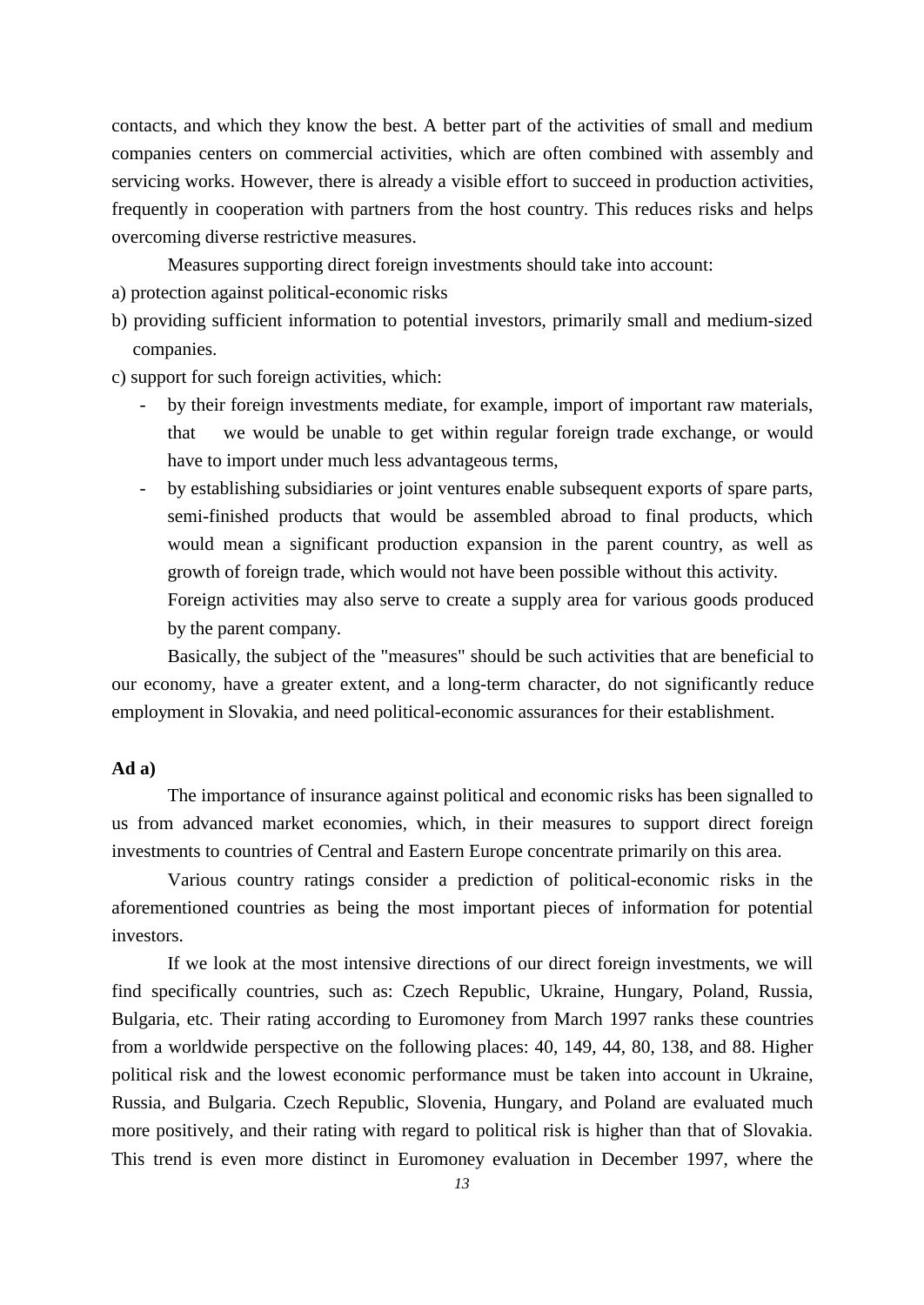country ranking is as follows: Slovenia 37, Czech Republic 44, Hungary 45, Poland 48, Slovakia 61. The greatest move was registered in the economic performance criterion, where Poland and Slovenia achieved the highest growth, Czech Republic and Hungary the lowest, and Slovakia dropped in both political risk and economic performance criteria.

Other stimulative measures, such as tax relief, various concessions or subsidies are of secondary importance for potential investors. Political and economic stability are considered the most important criteria.

All the aforementioned examples demonstrate that in Slovakia too, we must pay special attention to political and economic risks in formulating measures to support the penetration of direct Slovak foreign investments. The following alternatives are available:

- insurance of exported investments by organizations involved in this business activity. This should be done above all by the recently established EXIM Bank,

- another option is creating various support funds subsidized by the state, banks, and diverse organizations.

Insurance of foreign investments should serve all companies, but primarily small and medium-sized firms, which are much more vulnerable to potential losses, which may have very serious consequences for them.

## **Ad b)**

Sufficient information resources about countries where our investments should be directed are the basis for decisions about investment projects. Aid in this respect should focus on small and medium-sized companies that at present do not have enough funds to pay for consulting services.

Information is needed primarily in the following areas:

- financial and non-financial support and restrictive measures in a country, and the overall legal system in a country,
- potential partners, their economic situation, primarily their financial strength,
- infrastructure in the country and specific region, structure and alternatives regarding the labor force,
- capacity and needs of the market in the host country, etc.,
- sectors suitable for investments.

Solid information sources will have to be set up this sense, and in initial phase also subsidized by the state. Companies could also cover part of the costs.

Commercial sections at embassies that we have in individual countries could become such information sources, as well as the Ministry of Foreign Affairs, which has miscellaneous other information sources apart from the aforementioned ones.

Various forms of representations of commercial banks abroad are also valuable sources of information. Mediation of business information for their clients is provided by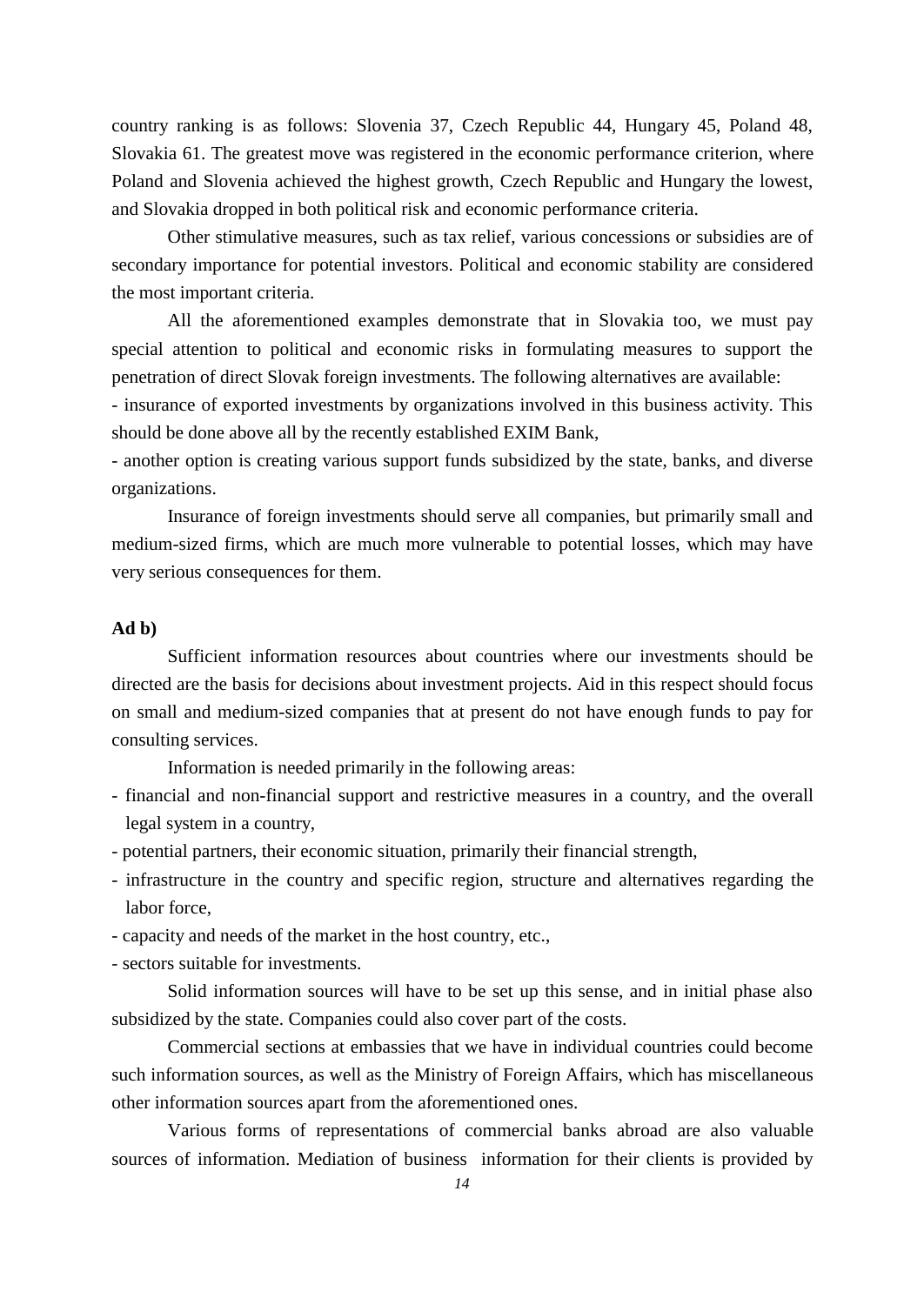various forms of bank presence: representations, branch offices, and independent banks. These also provide safe payment and settlement services. However, Slovakia has very modest results in this respect thus far. Setting up offices abroad is financially very demanding. While a representation can cost several thousand German marks, establishing a branch office or a bank requires several million German marks (it requires core capital, purchase or lease of a building, etc.). Therefore only large banks can take on such activities.

At present the VUB has a subsidiary in Prague, an affiliation in Brno, and representations in London and Moscow. Preparations for a representation in Shanghai are underway, and the representation in Moscow should be transformed to a branch office. Postova banka (Post Bank) has representations in Prague and Vienna. In order to develop our activities in Asia, preparations are continuing to set up the Asian Development Bank.

Financing of "an information center" may be similar as in the first instance, from two sources, i.e. from state funds and investors themselves.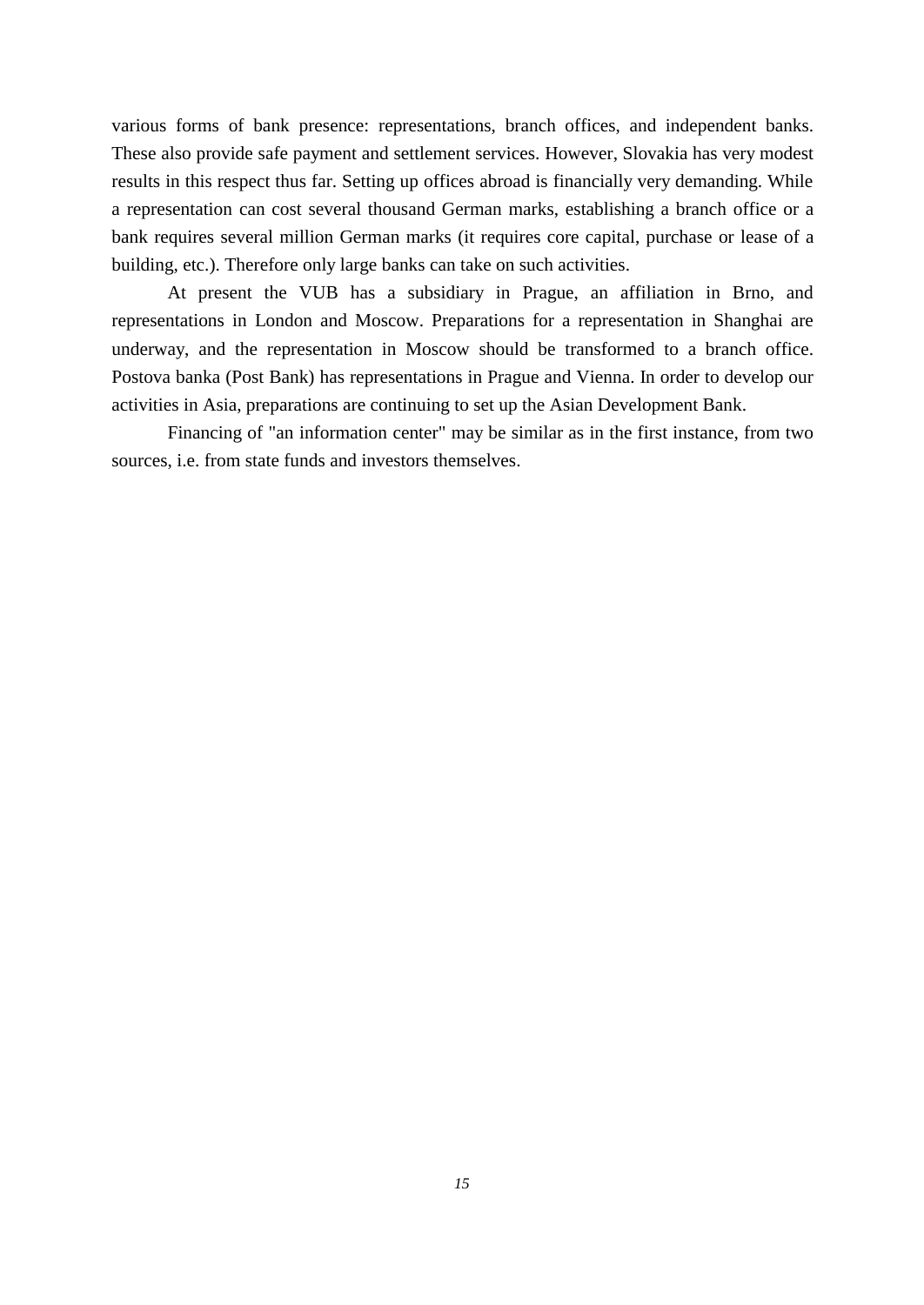# *3. Influence of direct foreign investments on the trade balance and the balance of payments*

An important indicator of capitalization of direct foreign investments in a country is the trade balance and the balance of payments from exports and imports of joint companies or companies completely owned by foreign investors from production or commercial activities.

From the perspective of capital flows in the host country, it is important to determine the reverse impact on economic effectiveness of domesticated joint companies or companies completely owned by foreign investors. That means how are they influencing our trade balance and the balance of payments by their exports and imports, which in effect shows how have they managed to capitalize their activities here.

There is no statistical monitoring at present that would report the volume of imports and exports of joint ventures or companies exclusively owned by foreign investors. The NBS monitors the statistical report DEV (NBS) 1-12.

In combination with the report "Overview of Subscribed Capital by Countries" it is possible to select from the whole file by a somewhat complicated procedure using identification number of organizations those companies that are partly or wholly owned by foreign investors.

We have been monitoring this file for over four years, and the share of DFI on total foreign trade of Slovakia, its development, and partly also its commodity structure is gradually becoming more distinct.

### **Table 6**

| Year |         | <b>Joint ventures</b>           | Slovakia total |                                 |         |         |
|------|---------|---------------------------------|----------------|---------------------------------|---------|---------|
|      | export  | $%$ share<br>on total<br>export | import         | $%$ share<br>on total<br>import | export  | import  |
| 1994 | 63 649  | 37                              | 65 703         | 42                              | 171 972 | 156 042 |
| 1995 | 85 5 64 | 34                              | 89 953         | 36                              | 254 099 | 252 311 |
| 1996 | 96 523  | 36                              | 131 700        | 39                              | 270 628 | 335 165 |
| 1997 | 108 229 | 37                              | 152 821        | 44                              | 295 574 | 345 049 |

**Export and Import, Selected Set of Organizations (in SKK millions)**

NBS data and Bulletin of the Statistical Office of the Slovak Republic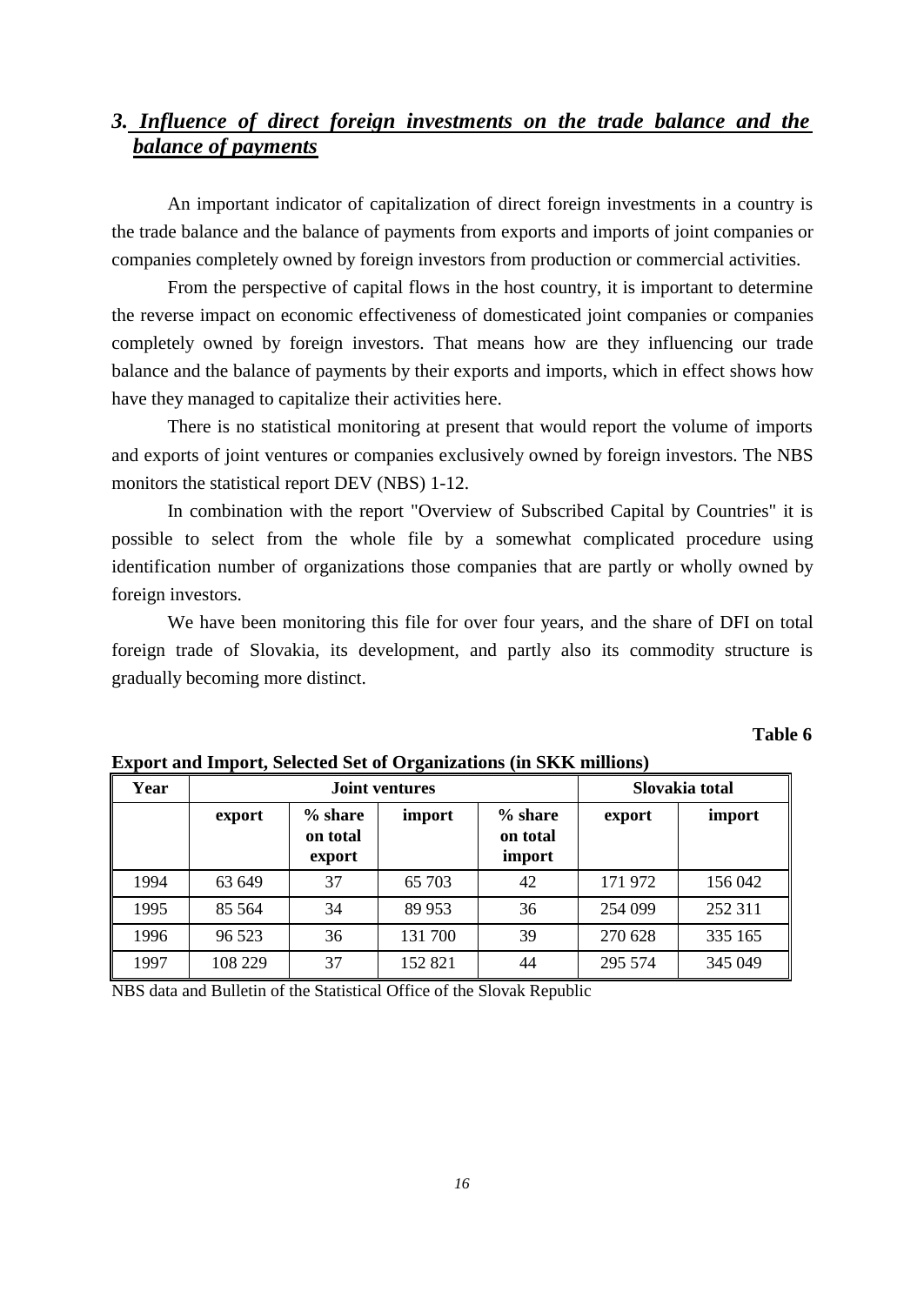

The following tendencies and facts can be seen in table 6:

- There is a visible constant growth on both export and import side.
- The volume of imports grew more significantly in 1996 and 1997 both in joint ventures and Slovakia as a whole, primarily because of growing prices of raw materials, and higher imports of consumer goods (cars, food) etc.
- It can be concluded from the above data that although direct foreign investments are not entering Slovakia too intensively, from the viewpoint of their capitalization through foreign trade, they now constitute a relatively important part, making up 37 percent of total exports from Slovakia and 44 percent of total imports. While in imports, large commercial companies have a dominant share, which are also importing raw materials and machines for our production companies, our export of joint ventures is principally "propelled" by production companies, above all in metal processing, pharmaceutical industry, chemical and wood processing industries, consumer electronics (household appliances) etc.
- For a more distinct characterization of the share of joint production companies from total import and above all exports, it will be necessary to try and exclude purely trading companies from the monitored file.
- The volume of imports by companies associated with direct foreign investments is significantly influenced by large commercial organizations, as well as a number of smaller joint ventures of a mercantile character that import consumer goods for the Slovak market.
- Within exports, our joint ventures are starting to export direct foreign investments, either as production activities or trade, whereby they are exporting goods of Slovak origin, and unlike in imports, in the commercial sphere too they have a positive influence, whether it be on the volume of exports, foreign exchange reserves, increasing domestic production, etc. At present this constitutes only a small part of our exports, but in the future, in particular when larger production units and components are exported for our DFI abroad, significantly higher sums may be involved.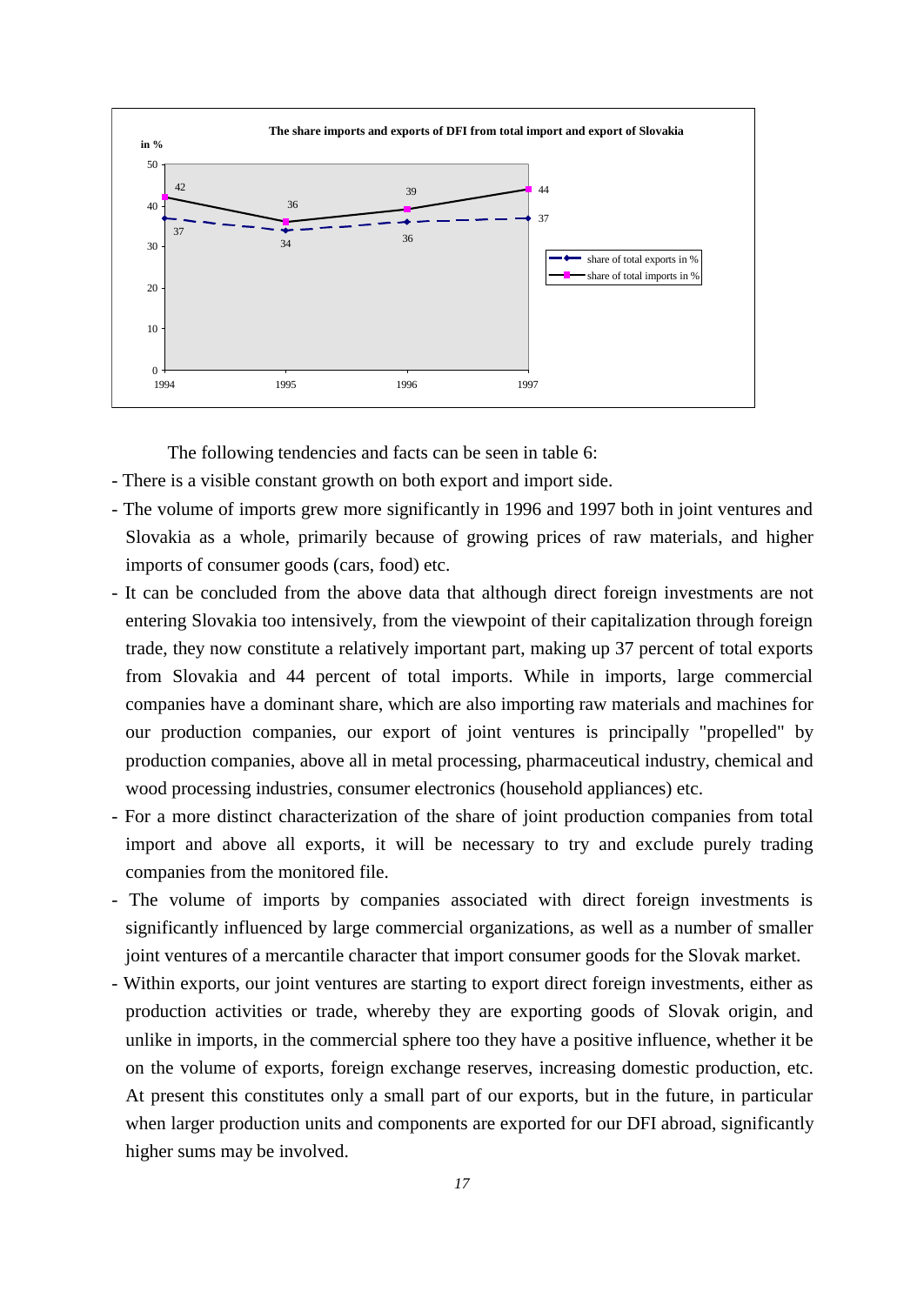- As in previous years, also now the expected significant outflow of foreign exchange has not been confirmed that was supposed to be associated with financing of modern technology and know-how, linked to equipping joint ventures in Slovakia. The reason presumably is that foreign investors who are participating in domestic joint ventures are primarily financing modernization of concrete companies. In many instances this takes place by a material form of capital entry into a joint venture.

At the same time we may say that when our companies do find a solid foreign partner, the result is generally positive development, including quality improvements, higher general standards of production, i.e. better technical level of production equipment, qualification of employees using that equipment, better organization of work, which has a positive effect on the overall image of the company, and this in turn reflects on foreign markets.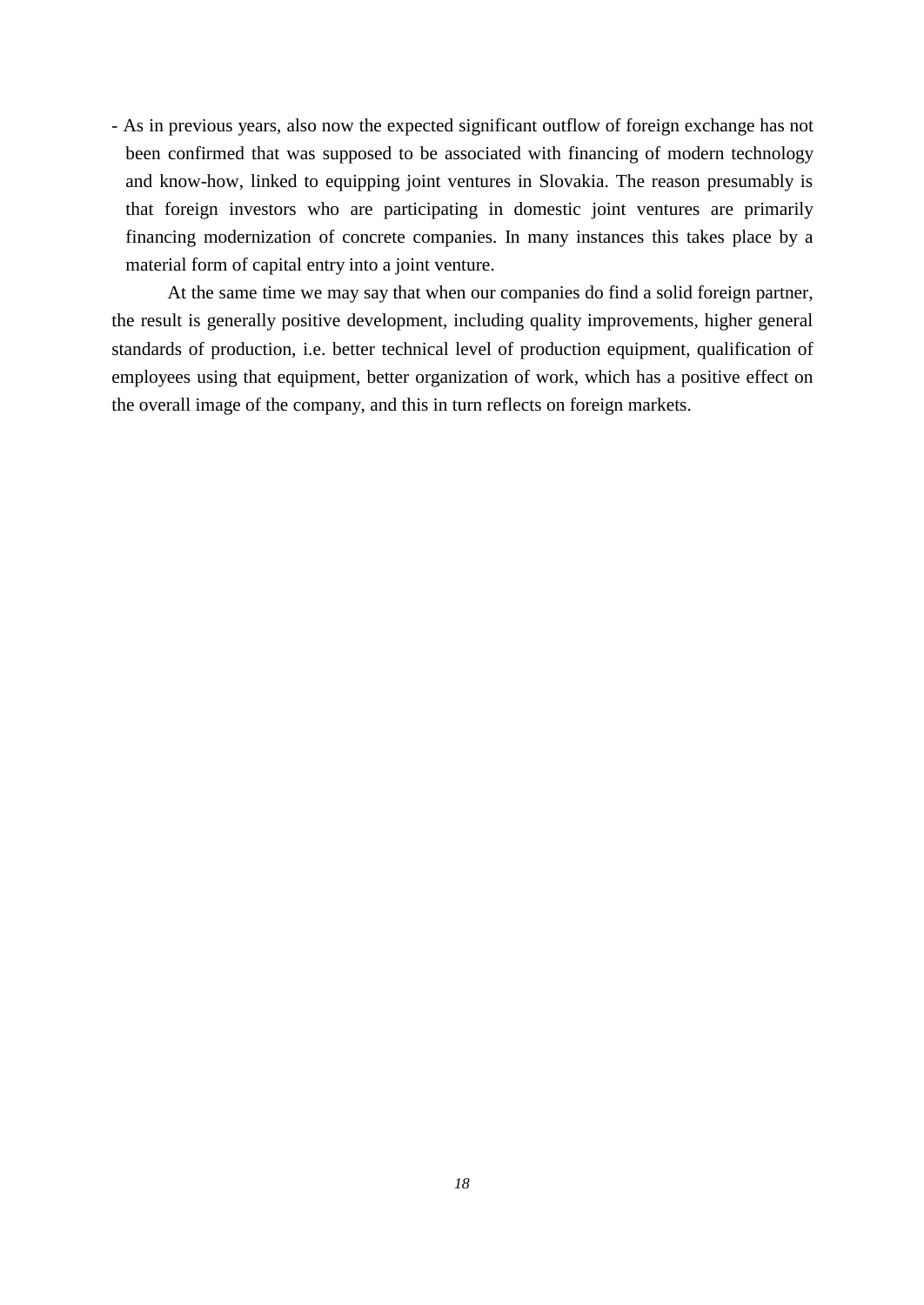### **II. DIRECT FOREIGN INVESTMENT IN THE BANKING SECTOR IN SLOVAKIA**

Within the structure of direct foreign investments in Slovakia, the share of banking and insurance industries makes up 25.7 percent of the total volume of DFI.

Just as two models of direct foreign investments and international business exist in industry (the model of developed and developing countries), we can also speak about two models associated with internationalization in banking.

Developing countries are mostly not actively linked to international capital markets, and suffer form a shortage of capital. In many developing countries, a stock exchange does not exist, and where it does, it is not developed enough. Expansion of transnational banks into these countries and their participation in international business is taking place in rather traditional forms, i.e. by establishing representations, branch offices of foreign banks, or independent foreign banks. Their main role is proving services to industrial and other nonfinancial multinational corporations, and serve an as large as possible range of domestic clients. Simultaneously, foreign banks or their branch offices are taking part in forming the financial infrastructure in these countries.

In developed market economies, the rate of establishment of foreign banks is no longer as high as in previous decades, and the dominating sphere of operations of transnational banks are transactions on the international securities market. An important tendency in the functioning of the financial markets in the process of internationalization are innovations in the area of financial instruments (new types of securities, derivatives, the possibility to buy and sell debts between various entities, etc.).

Procedures characteristic for less developed countries are more of less implemented in the entry of foreign banks into our country. The advantage of our country, particularly in the early years of foreign capital influx was low foreign debt and inclination of the population to savings. One of the channels for the entry of foreign banks already at the time of the former CSFR was also their participation in some investment privatization funds. However, for known reasons it gradually faded away.

A decision to establish an own affiliated bank, a branch office of a bank, or a representation is made in accordance with a long-term program of a specific bank. Goals of a bank are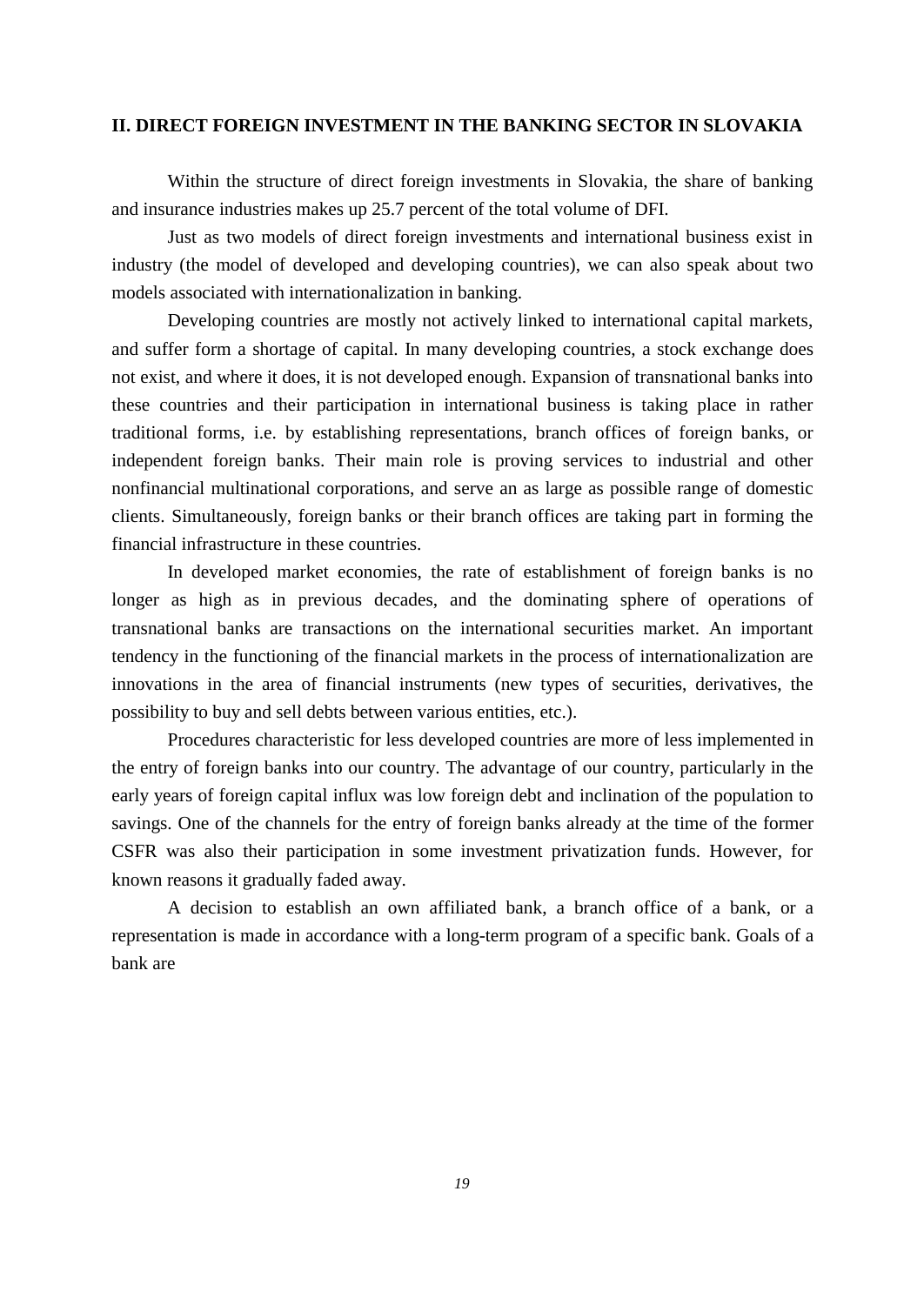- defensive and

#### - expansive

**Defensive** globalization decision-making has the goal of maintaining stability and magnitude of the existing clientele, as well as creating and securing a refinancing basis in important foreign currencies. Defensive strategic goals are gaining on importance for domestic banks with growing foreign orientation of their clients. In case of a conservative approach, they could face a danger of potentially losing them in favor of banks operating internationally.

Through international expansion of its performance, a bank also offers additional services, which, until then could have been rendered only in cooperation with a foreign bank.

In case of **expansionist** strategic goals, the ambition is to win new clientele and a wider market share by offering attractive services. These must offer an above-standard performance, because within conventional strategy of standard services only price competition in individual services is possible.

The greatest chances also for renown banks are in such countries where various forms of foreign banking institutions were either under-represented or absent altogether. However, this is only possible in less economically developed countries, where more intensive development is anticipated in the near future. Finding such a region requires a certain sense for future chances of success in tapping the market potential, as well as knowledge whether such regions offer a certain level of security. If the answers are positive, it is necessary to act quickly because of strong competition, in order to get established on a potentially advantageous market.

An important reason for globalization in banking is the fact that by setting up a bank institution abroad, the commercial basis is widened not just for the demands of the bank's clients, but also for transaction opportunities for the bank itself. This primarily applies on the European level. Presence at various financial locations substantially enhances the bank's overview. This helps banks to react more readily to changes on the market.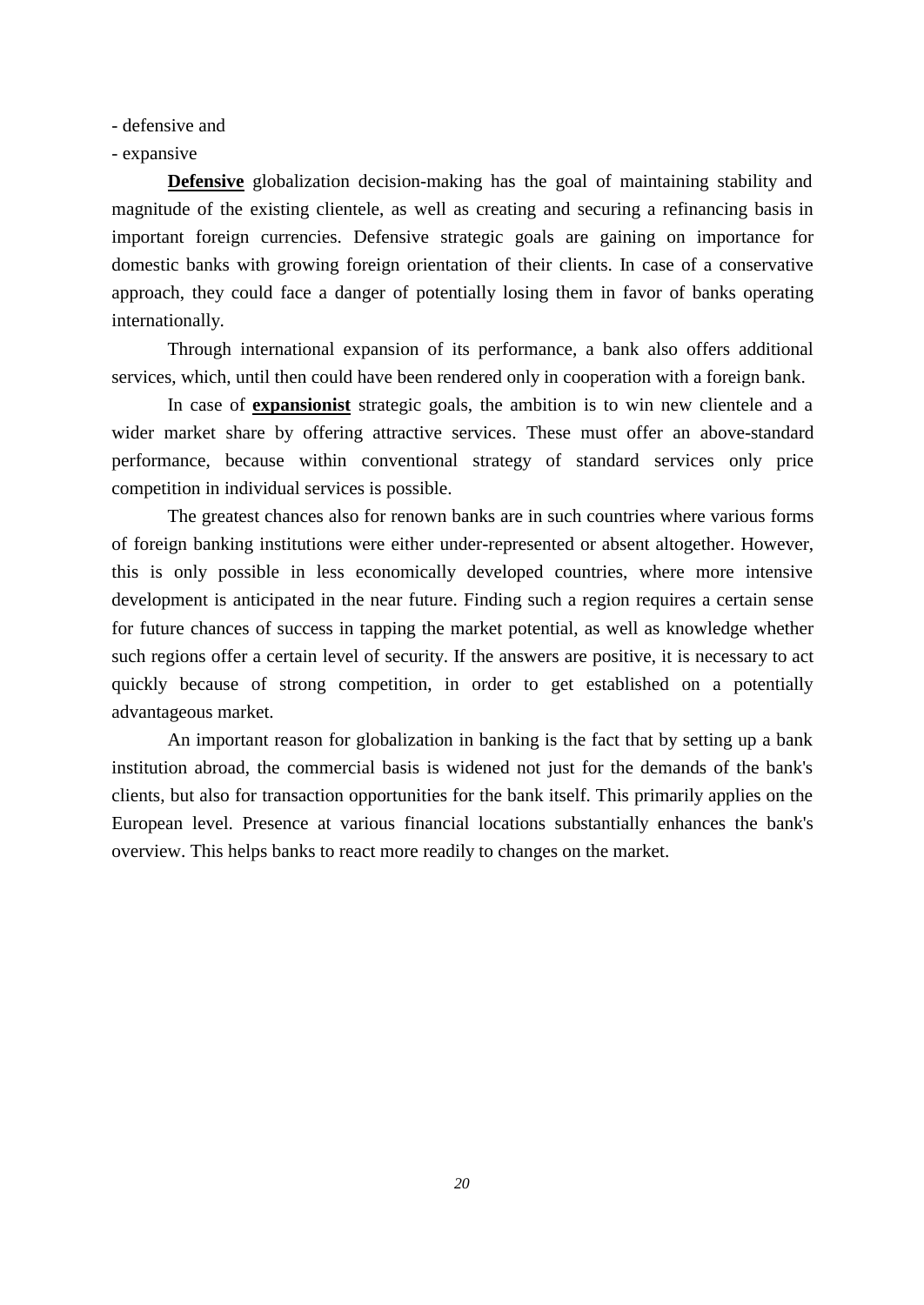# *1. Forms and determinants of foreign activities of banking institutions*

### **Choice of the International Form of Banks' Activity**

Criteria on the basis of which a form of chosen by a foreign bank institution are, above all: the profitability of investments, type and extent of commercial activities, bank, import, legal, and credit-political terms, tax aspects, flexibility of commercial policy, as well as personnel requirements.

#### *Representations*

Representations are considered the primary option for an independent entry into a foreign banking market. Representations cannot carry out any transactions, and they can work for their parent bank only indirectly. Apart from that, they can only settle on the lowest intensity level of foreign forms of banking activities. They primarily serve as contact locations for potential clients as well as new commercial relations. Simultaneously, they function as information collectors for their parent institute, and for their clients at the place of business.

A representation mostly serves for monitoring and assessing the market, to see whether it is worth establishing a more intensive form of presence, primarily from the perspective of profitability. This form of presence is increasingly justified in countries where obstacles exist to other forms of bank presence.

Representations are often an interim solution until a higher form of presence is established - a branch office or a subsidiary bank. Its advantages include lower investment costs associated with its establishment and required personnel. On the other hand, based on limited functions of a representation this too has its boundaries, if in the surroundings of its clients preparations are underway for a more intensive presence on the foreign market.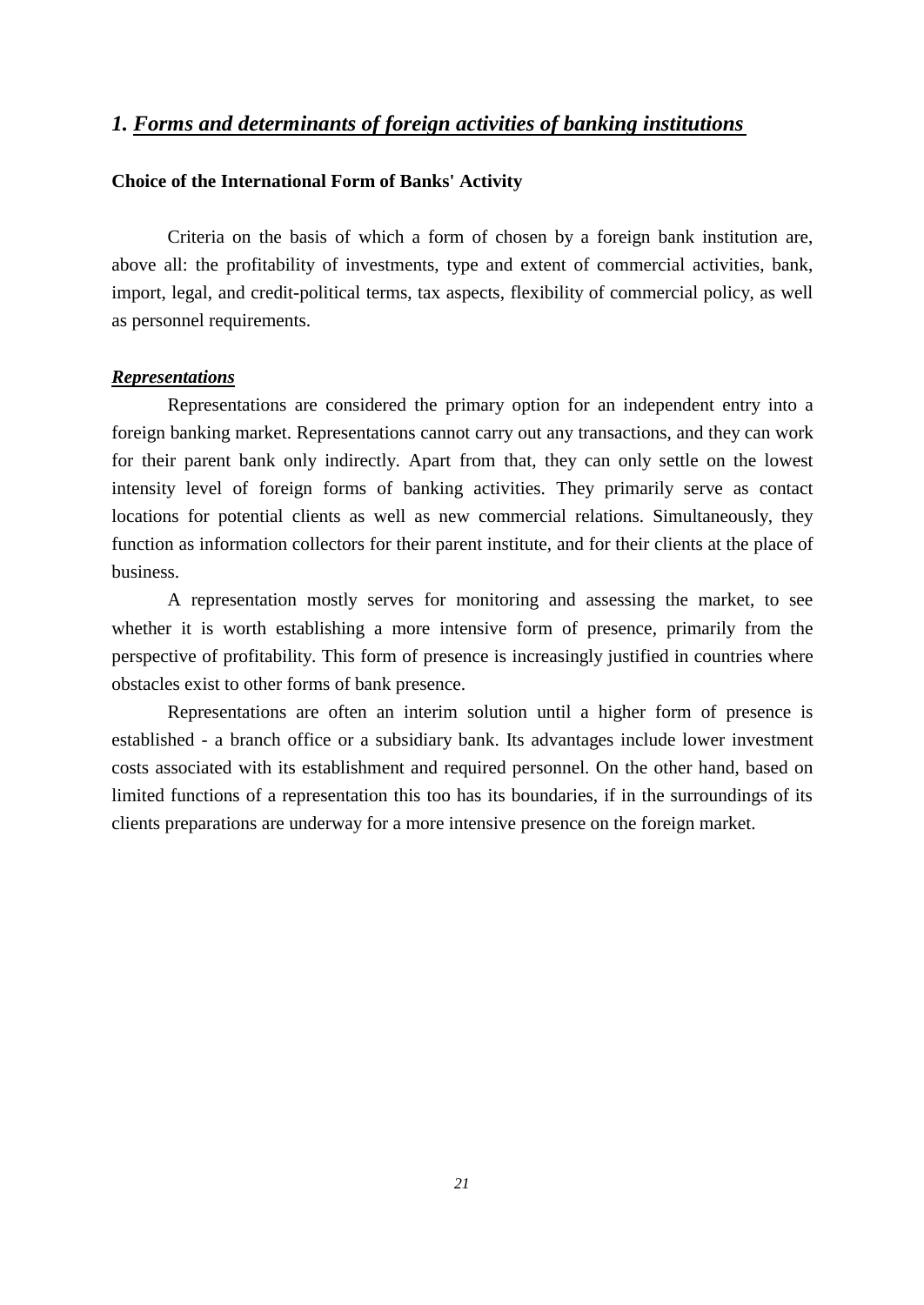#### **Representations in Slovakia**

#### **Table 7**

| Country              | <b>Name</b>                                      | <b>Registration year</b> |
|----------------------|--------------------------------------------------|--------------------------|
| Czech Republic       | Ceská spoøitelna, a.s. Praha                     | 1995                     |
|                      | Investièní a poštovní banka, a.s. Praha          | 1995                     |
|                      | Živnostenská banka                               | 1996                     |
| France               | <b>Banque Paribas</b>                            | 1992                     |
|                      | Societe Generale                                 | 1994                     |
| Hungary              | Magyar Kulkereskedelmi Bank RT Budapest          | 1994                     |
| Germany              | Commerzbank AG, Frankfurt                        | 1995                     |
|                      | Dresden Bank AG, Frankfurt                       | 1995                     |
| <b>Great Britain</b> | European Bank for Reconstruction and Development | 1994                     |

**Since 1992, ten representations of foreign banks were set up in Slovakia:**

Source: NBS, Overview of the financial sector development, January 1998

#### *Branch Offices*

Branch offices of foreign banks represent a more intensive form of business presence than representations described above. A branch office is a legally independent unit of the parent bank. Branch offices are subject to bank supervision both in their host and home countries.

Various restrictive measures exist in individual countries regarding the establishment of branch offices of foreign banks. Nevertheless, branch offices are one of the most significant forms of presence used to enter foreign market. The ability to carry out independent business activity according to instructions of the parent bank plays a specific role. A disadvantage is insufficient flexibility compared with entirely independent subsidiary banks. The level of independence in doing business must be adapted to concrete circumstances in order to achieve profitability of a branch office.

#### **Table 8**

| Country  | <b>Name</b>                               | <b>License</b><br><b>Issue Date</b> | <b>Share Capital</b><br><b>Structure</b> |                 |
|----------|-------------------------------------------|-------------------------------------|------------------------------------------|-----------------|
|          |                                           |                                     | Slovakia                                 | Foreign<br>bank |
| Czech    | Banka Hana, a.s. Brno                     | 1992                                |                                          | 100             |
| Republic | Ceskoslovenská obchodni banka, a.s. Praha | 1993                                |                                          | 100             |
|          | Moravia banka, a.s.                       | 1993                                |                                          | 100             |
| Holland  | ING Bank, N.V.                            | 1993                                |                                          | 100             |

### **Branch offices of foreign banks in Slovakia**

Source: NBS, Overview of the financial sector development, January 1998

The total volume of granted funds is SKK 5,075 million, which in the case of branch offices of foreign banks does not have the character of equity capital, but permanently granted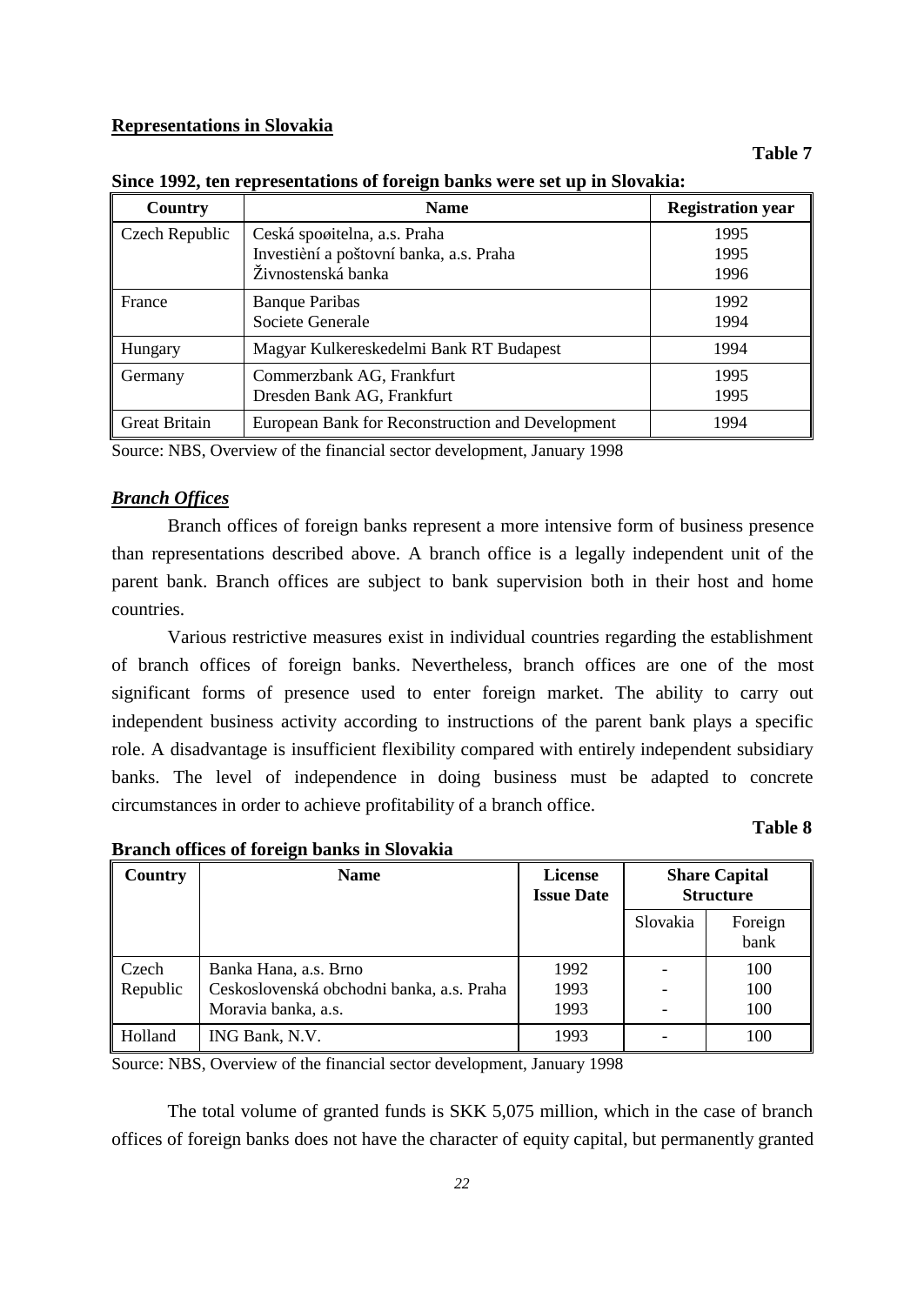funds by a parent bank to its branch office abroad. (According to Measure No. 4 of the NBS of May 27, 1994, Article 4)

#### *Subsidiary Banks*

Legally independent subsidiary banks represent the most intensive form of bank presence. As independent legal entities, subsidiary banks are fully subject to supervision, bylaws, and credit-political measures of the host country. After receiving a license from the host country, they may carry out bank business on its territory. They may provide loans up to the volume of their own capital, as is usual in most countries.

Despite their legal independence, the directive lines of their commercial policy are formulated by administrative bodies of their parent bank. An important reason for opening a subsidiary bank abroad is frequently their link to foreign investors.

Independence from restrictive commercial rules of the parent banks and the home country may have a particularly positive effect when liberal supervision rules are applied in the host country, as well as own loan conditions.

An advantage of subsidiary banks is that on the basis of their legal independence they are not subject to bank supervision of the home country of their parent bank. For this reason an intensive interconnection with the banking market in the host country is possible.

However, independence of commercial policy of subsidiary banks abroad may pose some risks. A point may be reached when economic-political relations would not be conform with the goals of the parent bank.

Subsidiary banks are the most suitable alternative for presence on foreign markets and for making best use of local conditions. A universal form of a bank brings the best results.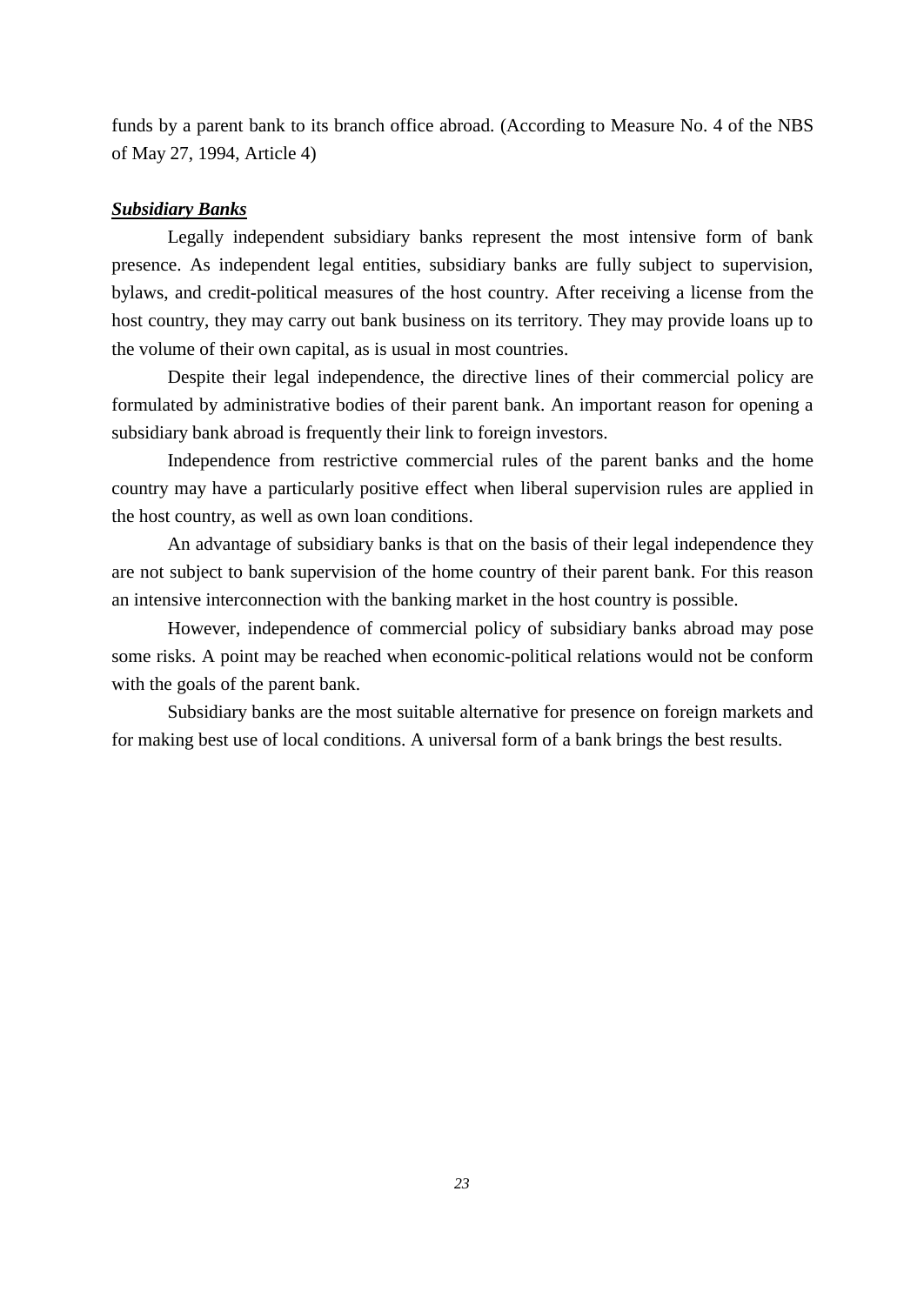## **Banks with Foreign Capital Participation in Slovakia**

#### Table 9

| Country              | <b>Name</b>                                                                 | <b>License</b><br><b>Issue Date</b> | <b>Share Capital</b><br><b>Structure</b> |                 |
|----------------------|-----------------------------------------------------------------------------|-------------------------------------|------------------------------------------|-----------------|
|                      |                                                                             |                                     | Slovakia                                 | Foreign<br>bank |
| Czech Republic       | Komerèní banka, a.s. Bratislava                                             | 1995                                |                                          | 100.00          |
| France               | Credit Lyonnais Bank Slovakia,<br>a.s.                                      | 1993                                | 10.00                                    | 90.00           |
| Germany              | Hypo-Bank Slovakia, a.s.                                                    | 1995                                |                                          | 100.00          |
| Austria              | <b>Bank Austria</b>                                                         | 1995                                |                                          | 100.00          |
|                      | Creditanstalt, a.s. Bratislava                                              | 1994                                |                                          | 100.00          |
|                      | Istrobanka, a.s. Bratislava                                                 | 1992                                | 90.00                                    | 10.00           |
|                      | ¼udová banka, a.s. Bratislava                                               | 1991                                | 2.54                                     | 95.68           |
|                      | Tatra banka, a.s. Bratislava                                                | 1990                                | 36.99                                    | 63.01           |
| Russia               | Devín banka, a.s. Bratislava                                                | 1992                                | 76.40                                    | 23.60           |
| <b>USA</b>           | (Slovakia),<br>Citibank<br>a.s.<br><b>Bratislava</b>                        | 1995                                |                                          | 100             |
| Germany/Austria      | Prvá stavebná<br>sporite $\frac{3}{4}$ a,<br>a.s.<br><b>Bratislava</b>      | 1992                                | 35.00                                    | 32.50           |
| Germany/Austria      | Stavebná<br>VUB-<br>sporite <sup>3</sup> /40a<br>Wustenrot, a.s. Bratislava | 1993                                | 50.00                                    | 20.00<br>30.00  |
| <b>Great Britain</b> | Po <sup>3</sup> / <sub>4</sub> nobanka, a.s.                                | 1990                                | 63.05                                    | 20.00           |
| Italy                |                                                                             |                                     |                                          | 15.00           |
| Czech Republic       |                                                                             |                                     |                                          | 1.95            |

#### **The following list includes only banks with over 10% foreign capital**

Source: NBS, Overview of the financial sector development, January 1998

The overall volume of subscribed registered capital in all banks with foreign capital participation in Slovakia is SKK 6,487.7 million.

In comparison with other forms of foreign bank presence in Slovakia, representations of foreign banks have in most cases a later establishment date than the other two forms, i.e. banks with foreign capital participation and branch offices of foreign banks, where the license issue date in two instances was in 1990, in three instances in 1992, and the most in 1993 -- six instances (for example all branch offices), and other gradually in further years.

This fact provides an indication about a certain level of confidence and an effort to settle on the market already in the initial years of our restructuring (i.e. as part of the CSFR) of those foreign banks, which have chosen a higher form of bank presence when they entered our territory.

It appears, and as experience elsewhere in the world and here in Slovakia demonstrates, in most cases when foreign investors enter the banking sphere they choose the form of a subsidiary bank as the most suitable alternative.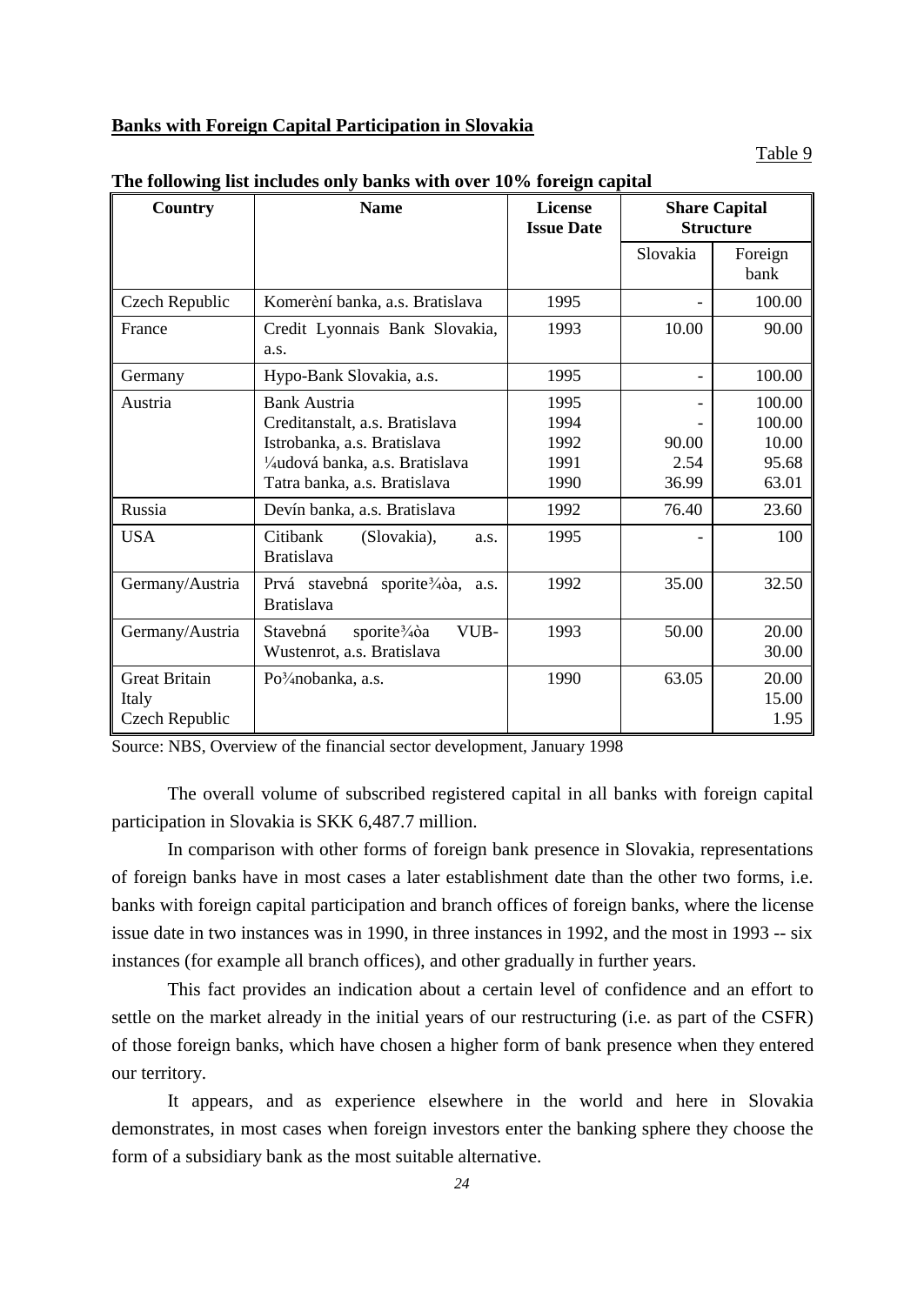From the perspective of further development by transforming a representation to higher forms of bank activities, two tendencies appear internationally and in Slovakia. On the one hand, several large foreign banks want to preserve the form of representation at this point. The reason is that Slovakia is a too small market for them, and additionally, already occupied as far as quality clientele is concerned. Another highlighted serious argument is relatively low presence of foreign investors in Slovakia. They would consider the level of direct foreign investments in Slovakia at about \$2 billion to be optimum.

On the other hand, some representations are calculating with expanding their services in Slovakia by transforming to higher form of activities, whereby, apart from applying their activities here they want to offer their services for our country abroad, primarily where we still do not have our own bank presence.

#### **Determinants of choosing a potential business location**

From a general point of view of an almost classic definition it can be said:

As part of strategic goals of setting up a foreign form of bank presence, relevant factors of the business location must be analyzed first, including their anticipated development. Those conditions are taken into consideration that are typical for the given region and that can affect activities of the bank either positively or negatively. The most important determinants of choosing a business location are above all commercial-structural factors, market potential, as well as institutional framework conditions of a political, economic, and legal character. Then follows a size estimate of the dominant commercial potential for the bank's own performance.

Specific determinants of choosing a business location:

### **- Profitability Analysis**

Founding a branch office or a subsidiary bank is meaningful for the parent bank only if profitability in the given area increases. Profitability in international banking business depends on a presumed commercial range and specified market potential. (Under market potential, we understand the entire scope of commercial bank relations accessible to a branch office or a subsidiary bank on the basis of an array of complex of conditions.) For market potential assessments in business groups, indicators are evaluated with a character such as belonging to a certain business group, capital strength, range, structure of clients, international links, etc. Commercial outlook of a foreign business location in the competitive situation in the banking sector is also of fundamental importance.

#### **- Economic Aspects**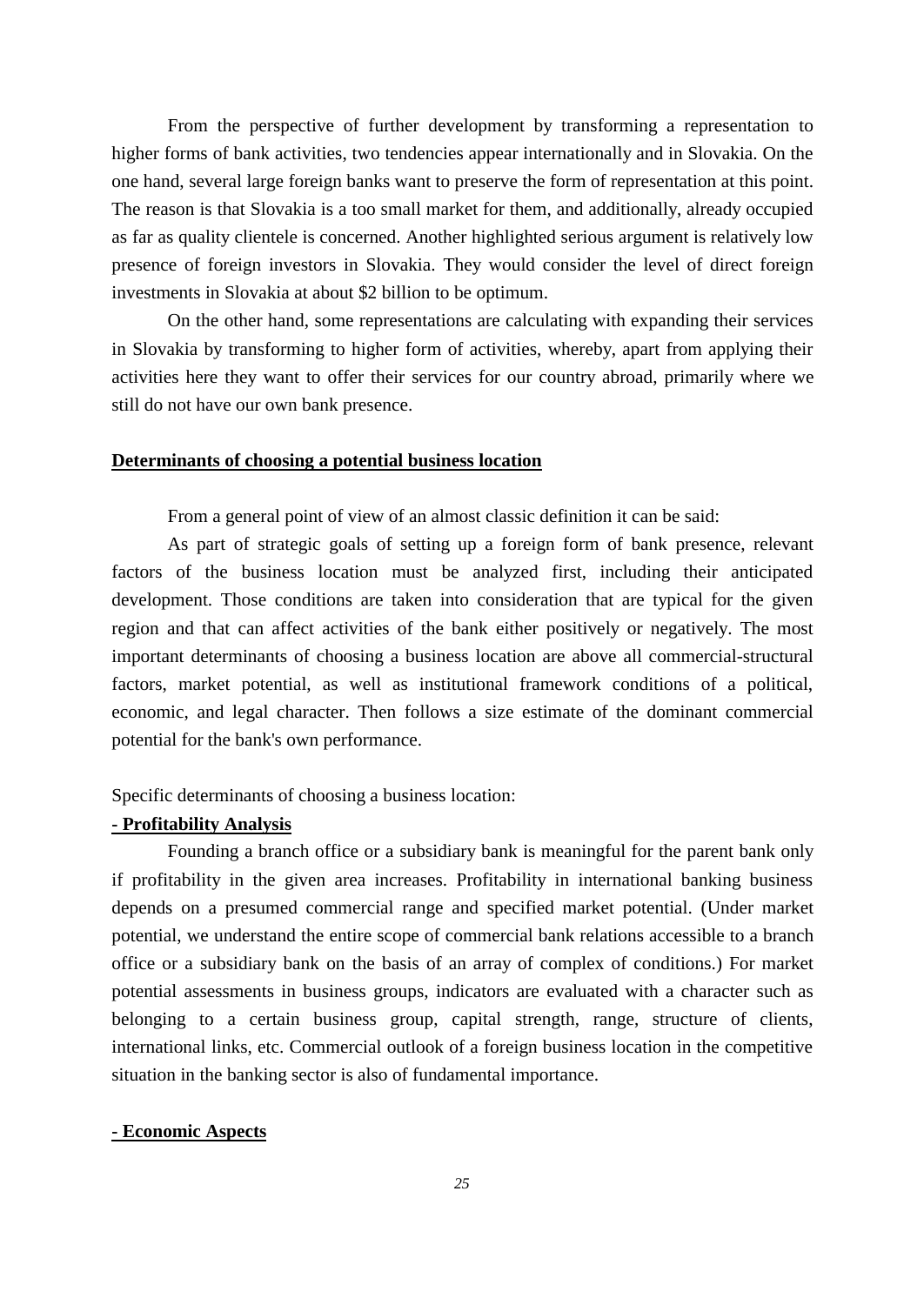Economic and political analyses have a major weight in decisions about a business location of a branch office or a subsidiary bank. These analyses contain up-to-date economicgeographic and political links, foreign trade development, as well as a prognosis of economic outlook. Macroeconomic indicators are used for an assessment of the economic situation and outlook. These primarily include the gross domestic product, price and wage developments, structure and volume of foreign debt, and the employment level. From a bank perspective, an analysis of international commercial links of a country is of special importance. Thereby the extent of foreign trade with the parent country of a branch office is particularly important, along with the range of direct foreign investors.

Eventually, a decision about establishing a branch office or a subsidiary bank depends on an estimate of economic development in a country. The fundamental determinants are: the economic policy of the government, the basic line of monetary and loan policy of the central bank, power of trade unions, as well as the international context in relation to a specific country.

Political relations in the target country are very important when foreign bank institutions are founded, because in case of essential political changes, extraordinary risks for a bank arise.

### **- Legal Framework**

The legal framework in the target country significantly influences the foundation of foreign bank institutions, above all branch offices. Since the parent bank is an integral part of the legal framework in a concrete home country, it is necessary to take into account also the domestic laws in comparison with the foreign ones. Some of the most important legal matters a bank must consider include laws pertaining to branch offices in the target country, directives governing commercial activities of banks, rules for international movement of money and capital, tax conditions, as well as accounting and reporting directives.

Specific conditions are placed on required bank capital. If these are higher than in the parent country and constitute a competitive disadvantage, the attitude of the parent banks tend to be negative.

In a majority of countries, commercial activities of banks are subject to credit-political and bank supervision guidelines. Thereby individual conditions often fundamentally determine the type and range of commercial possibilities. Some of the most important restrictive measures include own capital requirement, liquidity rules, minimum reserve requirement, and rules of foreign exchange trading.

The tax system in a target country is very important. High taxes are a limiting factor.

### **Summary of Experiences of Employees of Foreign Bank Houses in Slovakia**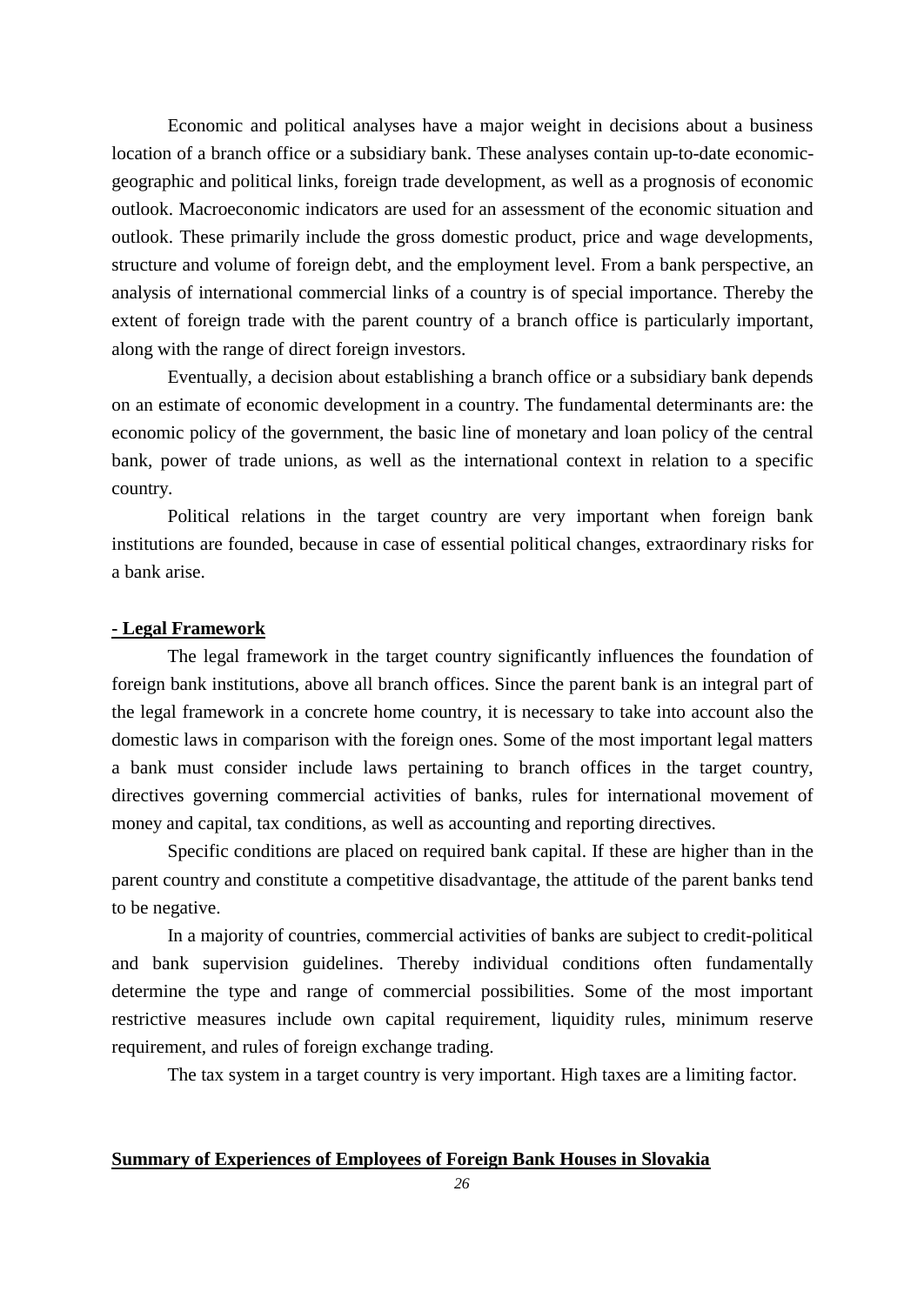In association with theoretical foundations, we have formulated several questions which we consulted in several selected foreign banks in Slovakia in the first half of 1997. We have chosen the structure of respondents to include all three forms of bank presence, i.e. banks with foreign capital participation, branch offices of foreign banks, and representations. We have addressed: Creditanstalt, a.s. Bratislava, Credit Lyonnais Bank Slovakia, a.s., Hypo-Bank Slovakia, a.s., Komercni banka Bratislava, a.s., Ludova banka Bratislava, a.s., Ceskoslovenska obchodna banka in Slovakia, a.s., ING Bank N.V. Amsterdam branch office Bratislava, Commerzbank AG representation in Bratislava, Investicna a postova banka, a.s. representation in Bratislava, Dresdner Bank, AG, representation in Bratislava.

# **- What are the main risks you see in association with your financial business activities in Slovakia?**

Already the introductory part in chapter II shows what weight is attributed to signals about the level of political-economic risks when foreign banks establish their presence. A bank monitors a given problem not only from the perspective of the organization itself, but also from the perspective of its clients who need long-term guarantees for doing business abroad. The interconnection is in the fact that a sufficient number of solvent clients provides certainly that a bank will work effectively. Apart from various political-economic factors, risks are associated with regional differences, legal systems, etc.

As to the main risks associated with financial business activities in Slovakia, the answers of almost all respondents (apart from those from the Czech Republic) were very similar:

Respondents from Czech banking houses expressed an opinion that they feel no extraordinary risks in Slovakia because we know each other well, we have about the same conditions for doing business and the legal system.

Unlike their Czech colleagues, representatives from other foreign bank institutions in Slovakia perceive certain risks more intensively. They primarily mentioned Slovakia's image, which is even worse abroad than reality. They see the reasons for this in insufficient information systems and compatibility. Differing information about a single fact cannot stimulate trustworthiness. We have a deficit of political professionalism.

- Risks:
- Gradual centralization of the economy.
- Company Revitalization Act, not all companies will have identical conditions.
- Failure to join the EU, which may cause a gradual divergence of business conditions.
- Missing transparency of privatization was in several instances mentioned as an obstacle to business activities.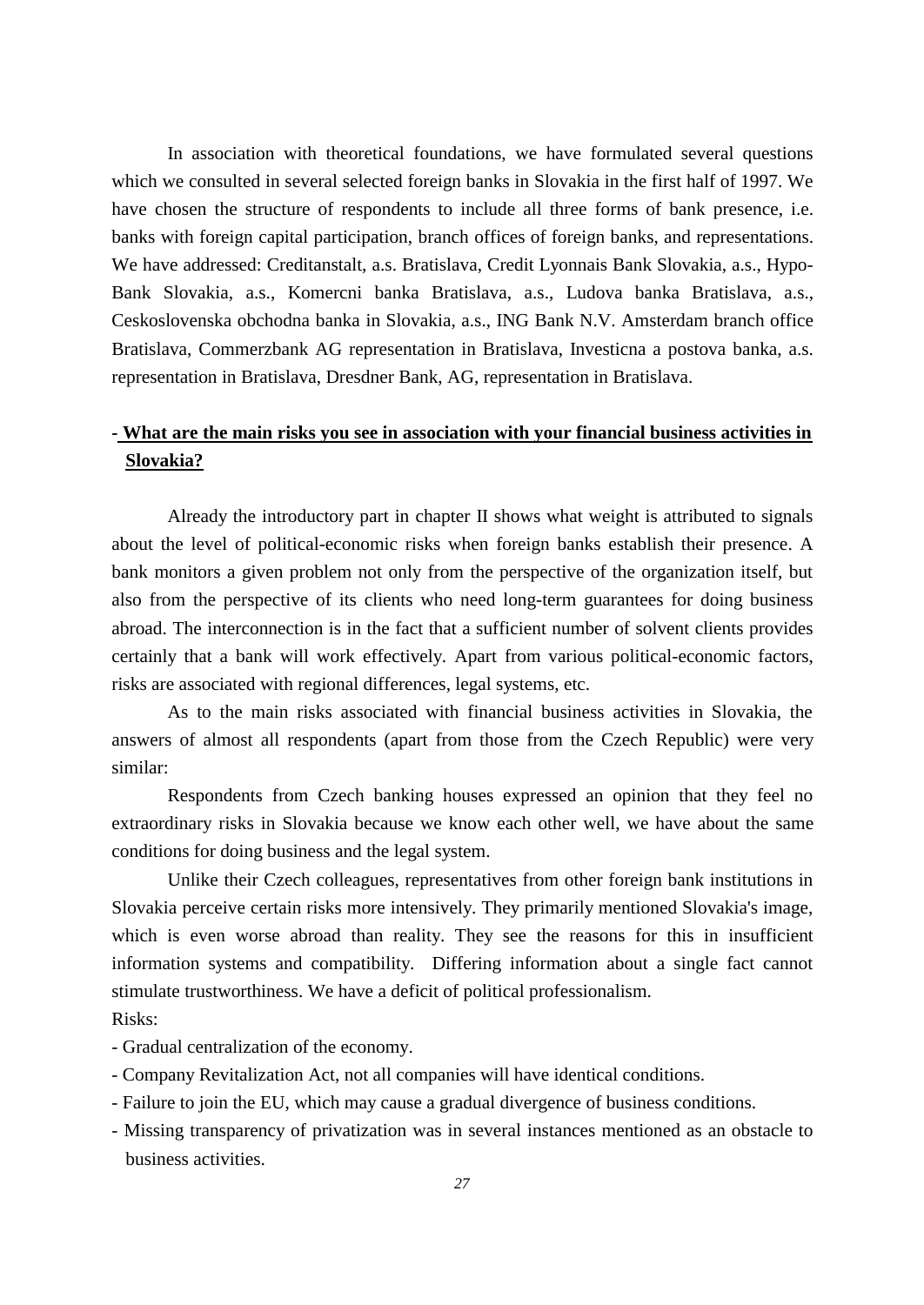There was absolute unity in the opinion that an irreplaceable feeling of certainty in financial business activities is provided by functioning of the central bank - the National Bank of Slovakia. Professionalism is apparent in its work. Foreign investors consider numerical data the NBS publishes trustworthy.

# **- What reservations do you have towards conditions for financial business activities in Slovakia stipulated by the Act on Banks, the Foreign Exchange Act, and other legal norms?**

The respondents concurrently presented no fundamental objections to the main legal norms pertaining to banking, i.e. the Act on Banks and the Foreign Exchange Act. Both laws are considered a standard in banking, which enable working on a solid basis.

Respondents from foreign banking institutions were similarly united in the opinion that the duty to pay taxes from uncollected interest (from blocked loans) is unjust.

Several respondents have partial objections to compulsory reports for the NBS in cases of duplicity in reporting certain data. They recommend revising the forms so that they would become unambiguous and purposeful.

They rather see problems on other laws, not the banking legislation. For example insufficient legal regulations in areas such as: real estate cadastre, the Bankruptcy and Settlement Act.

Respondents are also dissatisfied with frequent changes in our laws and differing or unclear interpretation. They are confronted with two or three possible interpretations, whereby they run the risk it might be them who decides for the wrong one. No one is willing to give them binding information.

Also the judiciary and other central administrative institutions were criticized for working with excessively long deadlines. For example one foreign bank subsidiary has asked for patent protection of its logo three years ago, and it still does not have it.

#### **- What advantages to you see in doing business activities in Slovakia?**

A certain availability of a banking market to occupy was cited as an advantage, in comparison with developed countries, which are already overfilled.

The fact that over the past approximately seven years Slovak banking made great progress in quality was cited as a highly positive feature. It is labelled the best functioning branch in our national economy. In this positive development, the entry of foreign banks into the Slovak financial market played a crucial role. Competition pressure forced domestic banks to modernize quickly and use professional approach to banking business. The entire banking technology and culture of banking business is undergoing modernization, which is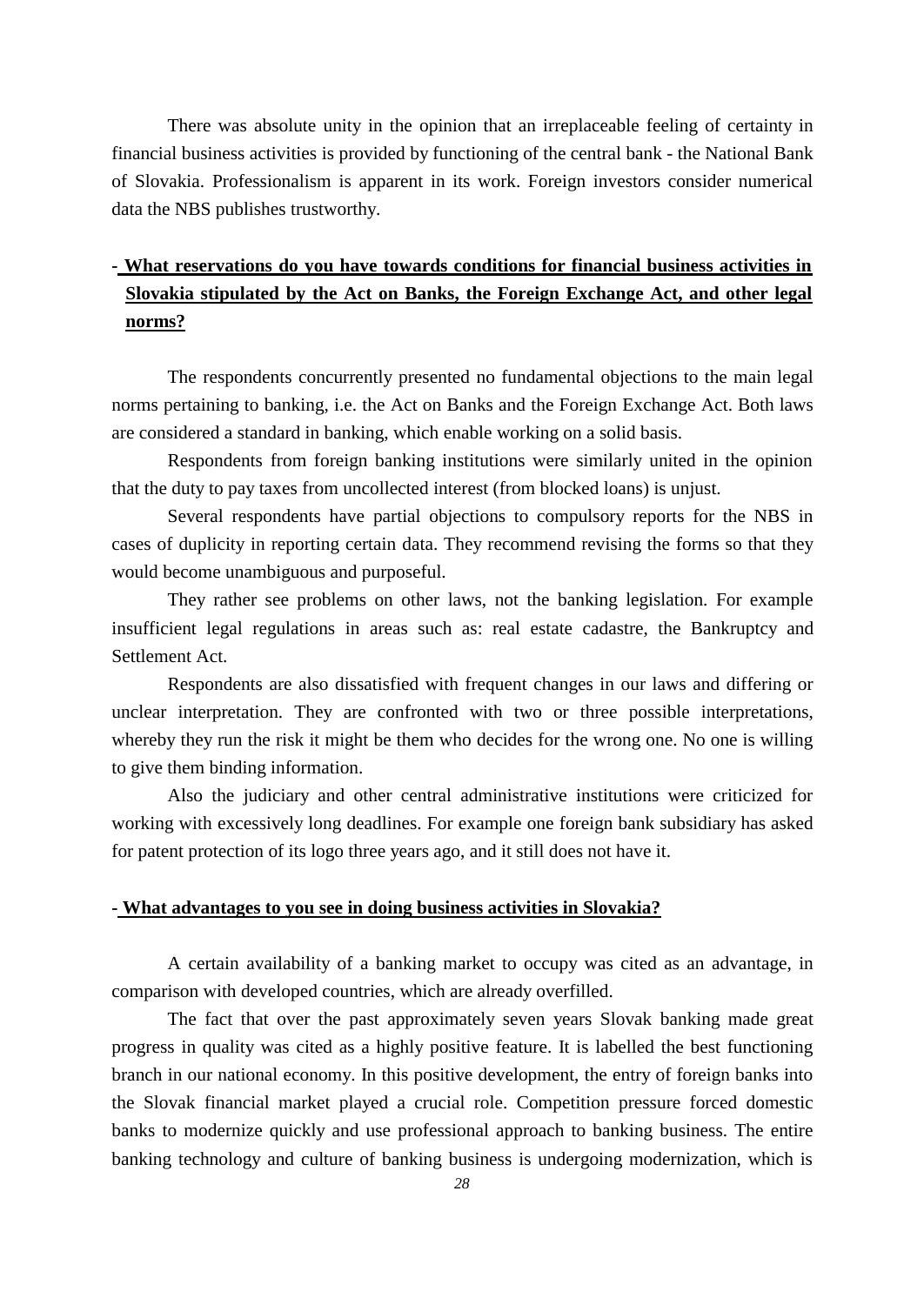primarily based on human factors. Highly appreciated this respect were in university educated staff members with a solid background in theory, flexibly reacting to new conditions in the banking business, as well as great progress in language knowledge over the past period, primarily among the young people. High school administrative staff received a less positive evaluation, where workers with language knowledge are missing.

#### **- What type of clientele do you focus on?**

The clientele question is very important for the existence of all forms of bank presence.

In all instances we received the answer that effort concentrates on winning the best clientele:

- the largest solvent Slovak companies,

- as well as medium-sized companies with about 200-300 employees,
- activities of foreign investors in Slovakia, as much as possible, but banks also strive to find new ones, either from their parent country of other countries,
- the stratum of solvent natural persons.

In competition for top-quality clients and for large clients, more favorable credit conditions are frequently offered, and although this direction is less risky, it is also less profitable.

A representative of a subsidiary bank of a renown foreign bank said that large and solvent companies in Slovakia are assigned a better risk rating as the country itself.

Two approaches to client selection are used in the world:

- a) the American approach considers a medium-sized or small client with good prospects typical good client.
- b) the German approach is conservative, with orientation towards larger clients.

Efforts of most of the interviewed banking houses are heading towards large clients. Resulting from intensive competition, some institutions have rather chosen different tactics and are addressing offers of their services to smaller and medium-sized companies. This primarily involved winning new solvent clients, for example in association with their international activities in countries where Slovak banks are not represented yet.

Bank institutions of large foreign banks pointed out the relatively low number of foreign investors compared with neighboring countries. They would welcome a more visible entry of foreign activities in Slovakia. Concerning foreign representation of Slovak companies, these institutions will for long fill a vacuum until a network of foreign branch offices and subsidiary banks is set up by parent Slovak banking institutions.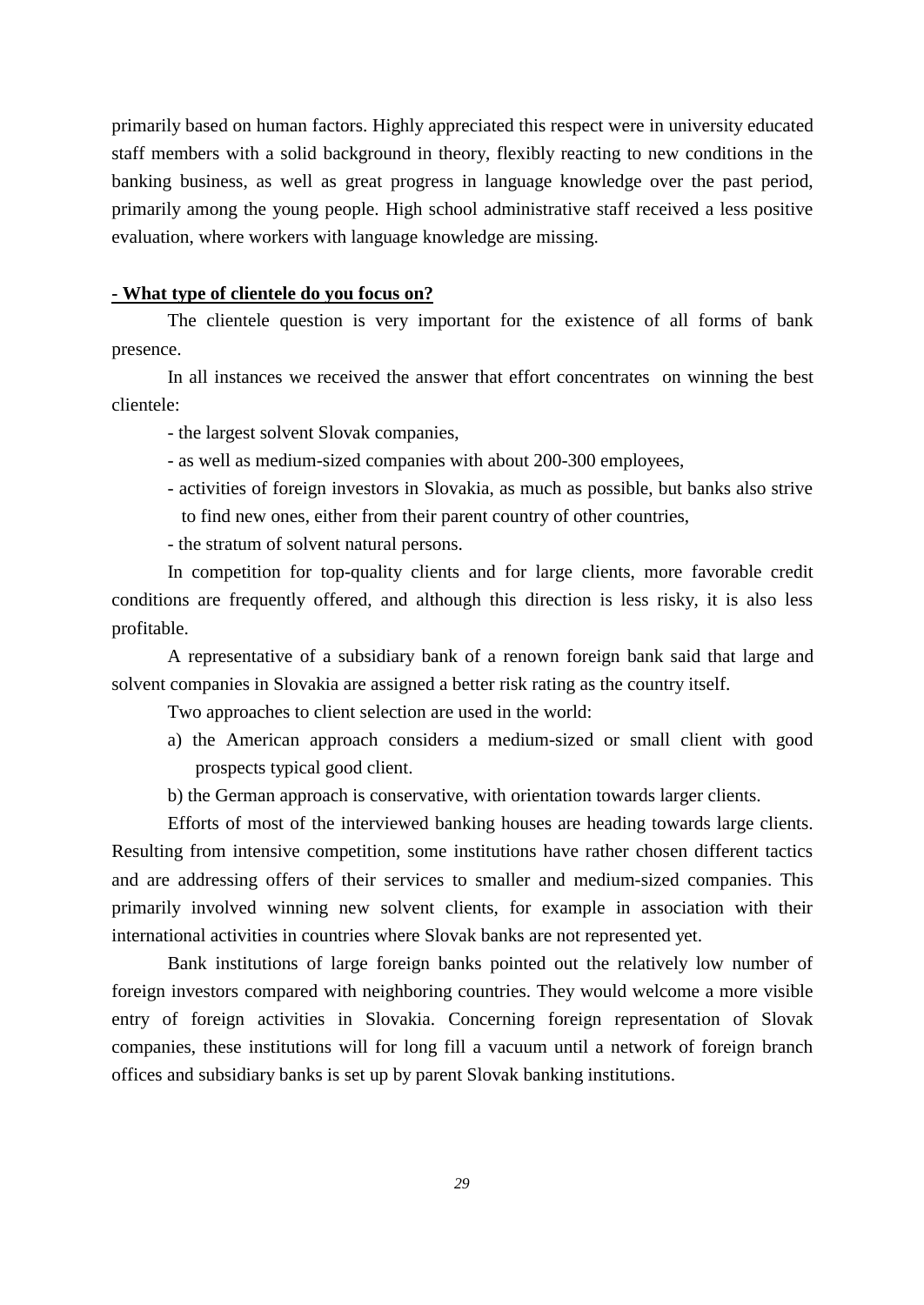#### **What products do you concentrate on?**

With regard to our small and thus far underdeveloped market, all the visited foreign banking institutions are oriented towards universal range of activity in the first stage of their presence here.

In concrete bank services, this predominantly includes payments and settlement of export and import transactions of their clients, taking part in founding joint ventures or companies fully owned by foreign investors, administering accounts, guarantees, short and long-term operations, introducing Slovak clients at stock exchanges, derivatives, electronic banking, homebanking, etc.

Proving mortgage loans may be presumed as a specific focus of some foreign banking institutions. They have thus far chosen waiting tactics (Hypobank obtained a license on December 23, 1997).

# **- How would you evaluate the level of the banking system in Slovakia, and what could you recommend to improve the present situation?**

The level of the banking system in Slovakia is evaluated as good or very good. In a very short period, Slovak commercial banks improved to a degree that enables them to compete with foreign banks. On the other hand, Slovak banks also have a virtue foreign banks miss, which is they are here at home where they have historically continual commercial relations, which is their huge advantage.

The National Bank of Slovakia has a decisive position in the banking system of the Slovak Republic, it is in controls of developments, which subsequently positively influences also the performance of Slovak banks. Activity of the NBS is seen as a guarantee for activities of foreign bank representations, and has high credit.

Experts evaluate the banking market in Slovakia as a market with the toughest competition in efforts to win the best customers. The entry of foreign banks into this market further increased competition pressure, and unambiguously has been and is positively pressing on an acceleration of restructuring of the domestic banking system, which in the main features remarkably approached the level of banking in developed market economies. Completing bank restructuring will require stabilization of individual banks and staff, which will require 2-3 more years, introducing missing products, improving bad portfolio where necessary, shortening of deadlines, improving productivity of bank employees and their more complex scope, a general improvement of bank utilities, we still have a high proportion of cash payments in comparison with other countries, foreign exchange arrangements will need further liberalization, etc.

Although still incomplete but generally close correlation between the level of Slovak banking and the level of banking abroad is very significant in view of the EU. Although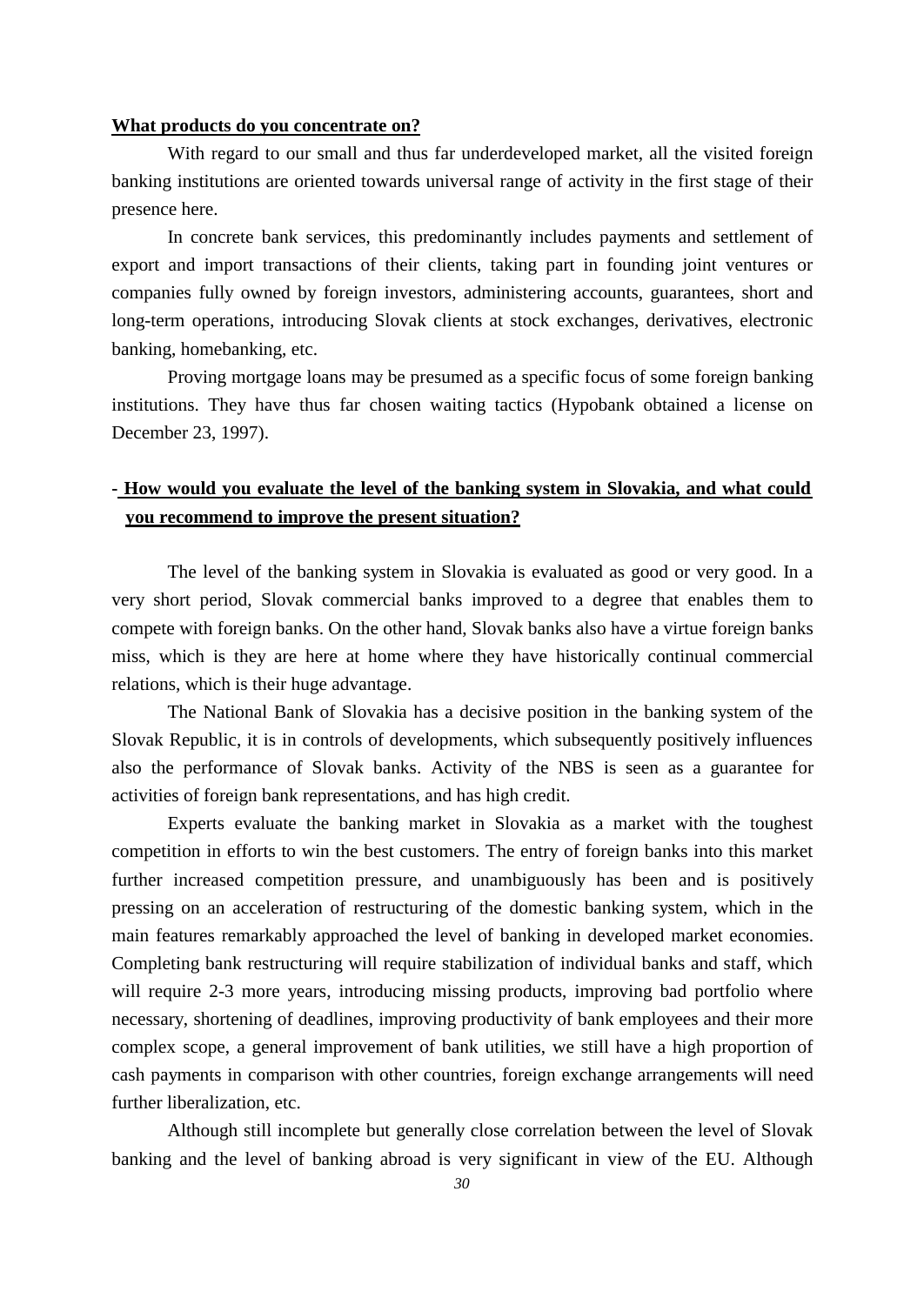Slovakia has not become a member of the EU thus far, it is necessary to keep in close contact in the given area.

It will be necessary to gradually set up foreign representations of Slovak banks, because banks must be the front-runners of their clientele, otherwise they might lose it.

Mergers of smaller banks are anticipated, which would create a network of relatively strong banks, and smaller banks would cover rather specific needs of the financial market.

# **- What recommendations could you give for export of Slovak capital into banking abroad?**

Export of capital from a concrete country to establish some form of bank presence for bank institutions of a parent country is quite important for various reasons:

- an advance survey of a given country for the bank's clients, examination of security of potential investments, economic conditions, the legal system, as well as market demand;
- they provide payment and settlement transactions for their clients;
- export of services and establishing affiliated companies of banks in the banking and insurance branches represents an alternative international strategy;

All respondents confirmed the importance of bank capital export.

There was an almost unambiguous answer to the question "where primarily should capital export be directed?":

Everywhere where you have traditionally good and intensive foreign trade relations, i.e. in places where we already have a solid base. At the same time, we were recommended not to orient on very distant countries, above all not in the initial phase. We have also encountered an opposing opinion suggesting that Slovak banks should establish their presence in growing markets, such as China, Indonesia, Vietnam, and Malaysia, where they should establish contacts with clients.

Our comment to this opinion is that this would simultaneously require a sufficient portfolio of clients that would keep such bank institutions afloat. One or two strong clients do not pose certainty for a branch office or a subsidiary bank. A larger number of clients from diverse spheres would be needed as safeguard against failure.

However, most respondents supported the opinion that despite the higher level of risk, countries of the former COMECON would be suitable for Slovakia, then Austria and Germany, as well as other EU countries. Presence in significant financial centers, such as London. New York, Frankfurt, Luxembourg is very important too.

Establishing a foreign bank institution, in particular a branch office or a subsidiary bank, is very expensive and can be undertaken only by large banks. Essential figures determining the magnitude of costs are above all the obligatory volume of founding capital, acquisition or renting of a building, and payroll for 30 - 50 employees in the medium level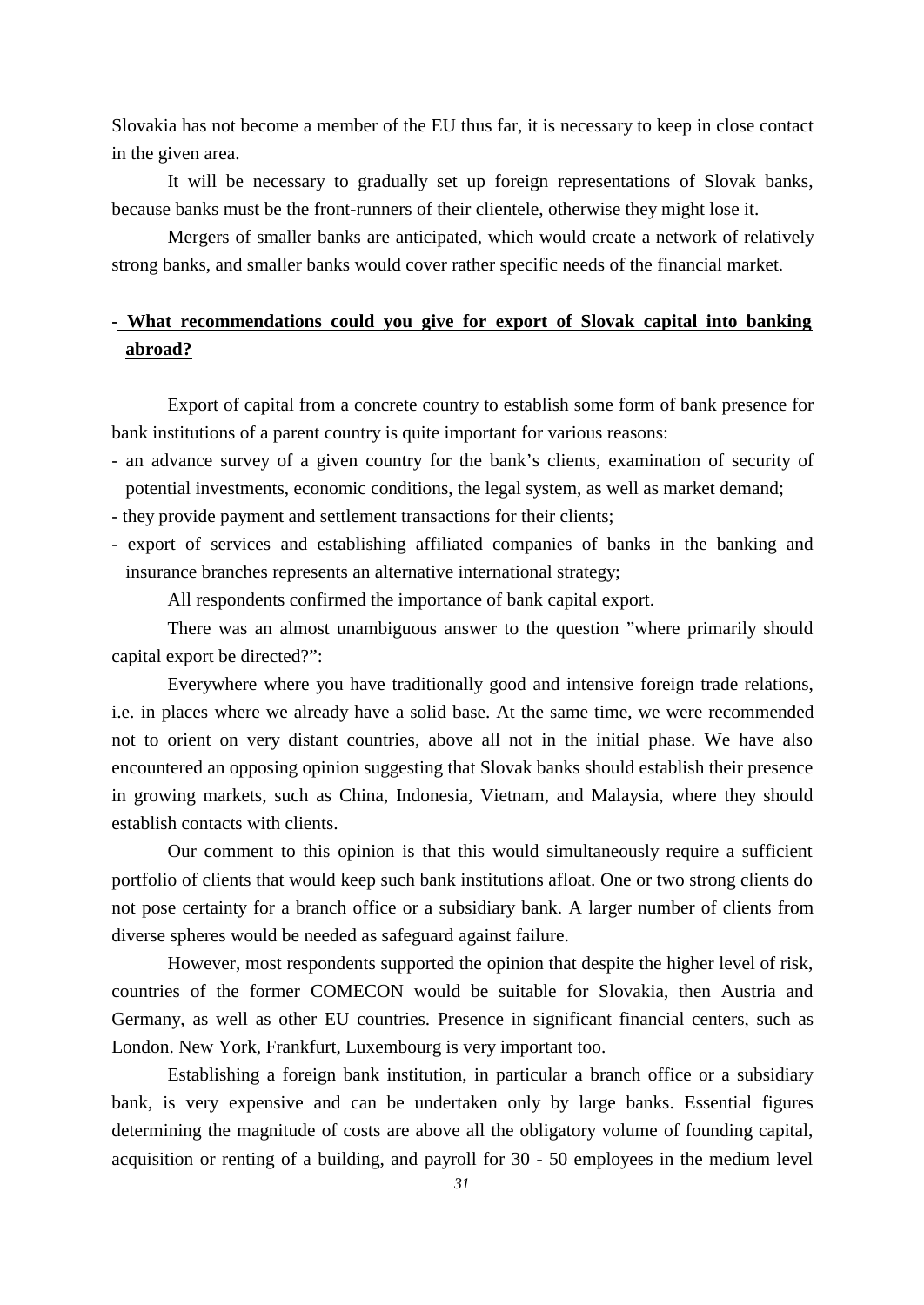management and 8-10 senior management staff. Up-to-date technical equipment also requires very high financial investments.

The aforementioned conditions differ by country, and for this reason it is difficult to estimate a rough sum. Specialists from foreign banks put the figure at about 40-50 million DEM. In comparison with that, establishing a representation is relatively cheap -- renting a room, furnishing, plus two to four employees.

Export of capital by a concrete bank is also a matter of ambitions of its clients who need someone abroad to mediate their transactions. They need economic and political influence there, which in many cases a strong bank can offer.

Foreign bank institutions in general, and our banks perhaps even more, can expect great pressure on introducing their "name" and above all supporting it. This will be a great challenge that requires maximum effort by all bank employees and managers.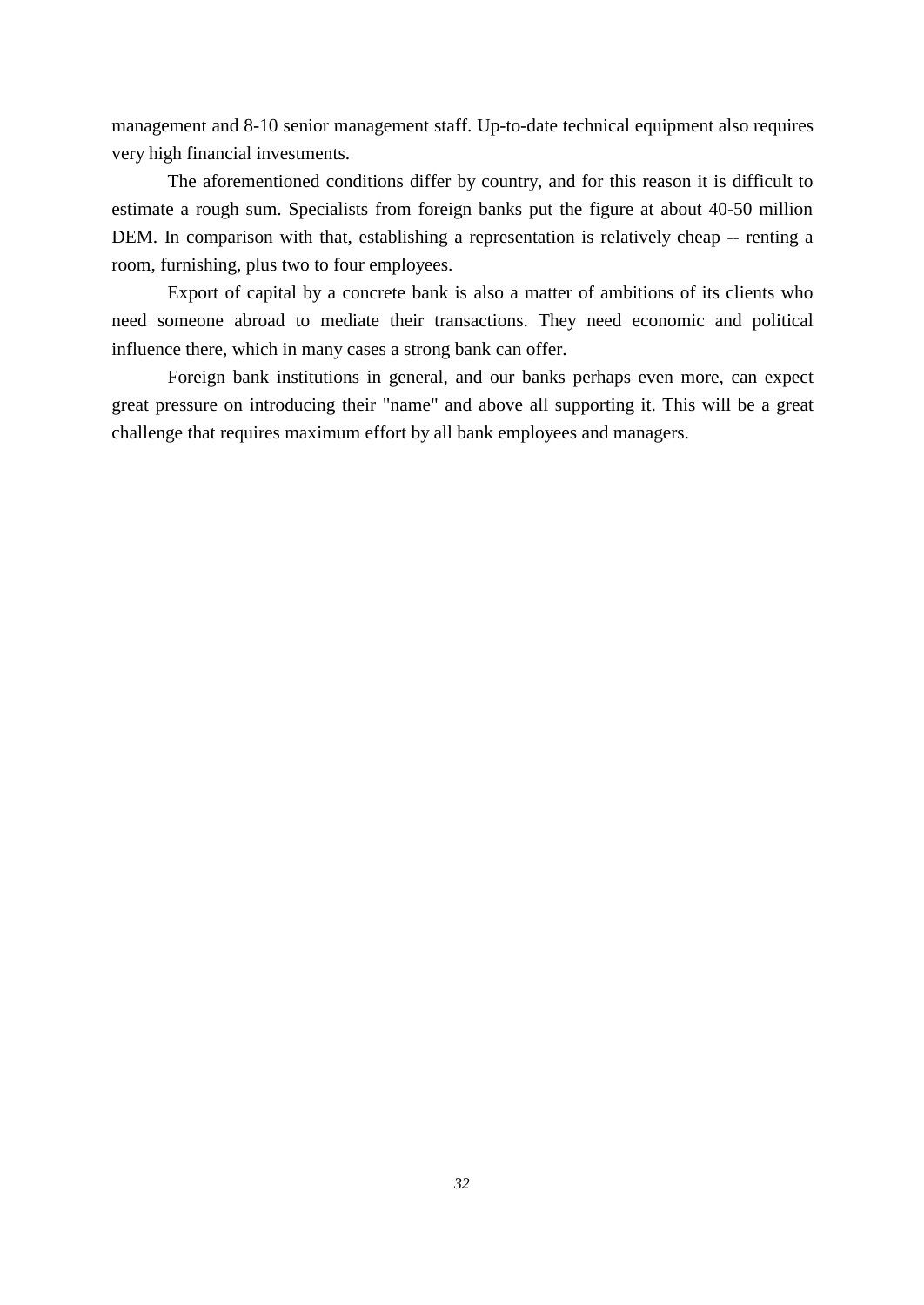# *2. A Comparison of Business Activities of Domestic Banks and Banks with Foreign Capital Participation*

Slovak banks and banks with foreign capital are providing banking services in Slovakia. One of the conditions for granting a license to Slovak banks is an evaluation of the composition of its share capital and other financial resources of a bank; in case of a branch office of a foreign bank the volume of permanently granted funds by the parent bank is assessed.

All bank entities are obliged to ensure permanent liquidity in Slovak and foreign currencies, whereby they must respect the rules of liquidity and safe performance of activities.

Rules are adjusted to existing conditions at a given time and can pertain to the minimum volume of liquid funds, specified limitations and conditions -- for some types of credit transactions or investments, deposits, guarantees, and commitments, to harmonization of maturity of assets and liabilities, or regarding dangerous foreign exchange positions. Banks must ensure that the sum of loans provided to a single debtor or an economically associated group of debtors does not exceed a certain percentage of capital and reserves, and also the total volume of loans to the largest debtors cannot exceed a certain percentage of capital and reserves of a bank.

Banks may have capital participation in commercial companies or other legal entities with limits stipulated by the Act on Banks, but their fundamental activities are accepting deposits and extending loans.

When we evaluate the performance of banks in deposit and loan activities from 1993 to 1997, a 91.6 percent increase of deposit activity was achieved, compared to a 31.3 percent growth of lending activity. In the 1993-1997 period, annual growth rates were volatile, whereby the highest deposit activity was achieved in 1995 and lending activity in 1996. During the evaluated period, in 1993 and 1994 banks collected a lower volume of primary resources than the volume of loans they provided. This ratio changed in 1995 by faster growth of primary resources. A moment came when in commercial activity of banks acquiring resources became more expensive. This was caused by an increased proportion of risk assets. Problematic assets are inducing the need to improve capital strength of bank entities and reinforcing the liabilities side of their balance by external resources.

This trend also reflected in a comparison of the development of extended loans and deposits from a time perspective. Until 1996, long-term loans made up the largest part of provided loans (which is the effect of intensity of their repayment), and since 1996, shortterm loans began to be extended in larger volumes. During the entire monitored period, shortterm deposits had a dominant position among deposits, whereby since 1995 the volume of long-term deposits began gradually growing, but their share is still very low in general.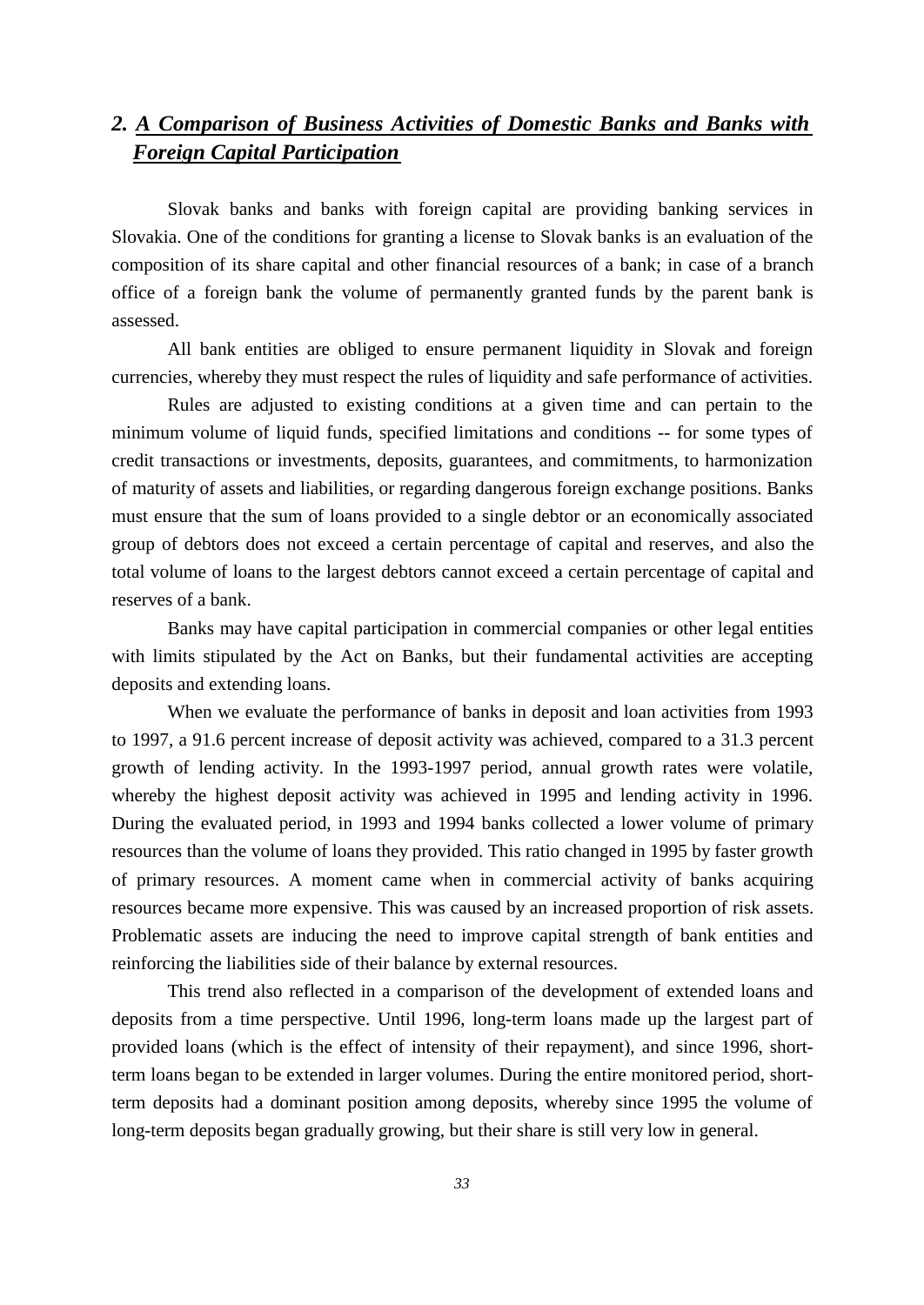Banks without foreign capital participation accomplished the highest portion of basic operations with clients in 1997 on the Slovak banking market on both the assets side and the liabilities side of the overall balance. Ten banks are performing bank activities in this group of banks. Far behind follow banks with foreign capital participation (14 bank entities) and branch offices of foreign banks (4 bank entities).

#### **Table 10**

 in % **Assets Liabilitie s**  Slovak Republic Total 100 100 100 a) Slovak banks  $90.3$  95.2 - banks without foreign capital 68.5 67.5

- banks without foreign capital 21.8 27.7 b) branch offices of foreign banks 9.7 4.8

**Share of Individual Groups of Banks on Operations with Clients According to Balance Sheets as on December 31, 1997**

**Note:** Basic operations with clients -- accounts of administrative institutions of the Slovak Republic, self-governments, state and other funds of the Slovak Republic, client accounts, not included are accounts of banks.

Banks with foreign capital participation can be divided into banks with negligible capital participation (below 20 percent), major capital participation (20 - 50 percent), and controlling capital participation (over 50 percent). In this group of banks, banks with controlling capital participation are active in bank operations with clients, whereby their activity is more evident on the liabilities part of the balance. Apart from state financial institutions, banks with negligible and major capital participation accomplish the lowest share of deposits and loan activity.

If we look at the development of **basic operations with clients** on the balance sheets of Slovak banks without foreign capital participation, the volume of operations with clients dropped in 1995 on the assets side and since 1996 began growing gradually. On the liabilities side there is clear growth of activity. Slow gradual decline of operations with clients is taking place in Slovak banks with foreign capital participation. In both groups of banks, the share of operations with clients is higher on the liabilities side than on the assets side, whereby this difference is more significant in Slovak banks with foreign capital participation. In other words, these banks are more oriented at acquiring external resources. Branch offices of foreign banks entered the Slovak bank market with a significant proportion of operations with clients on the assets side, but it gradually decreased in the monitored period from 69.3 percent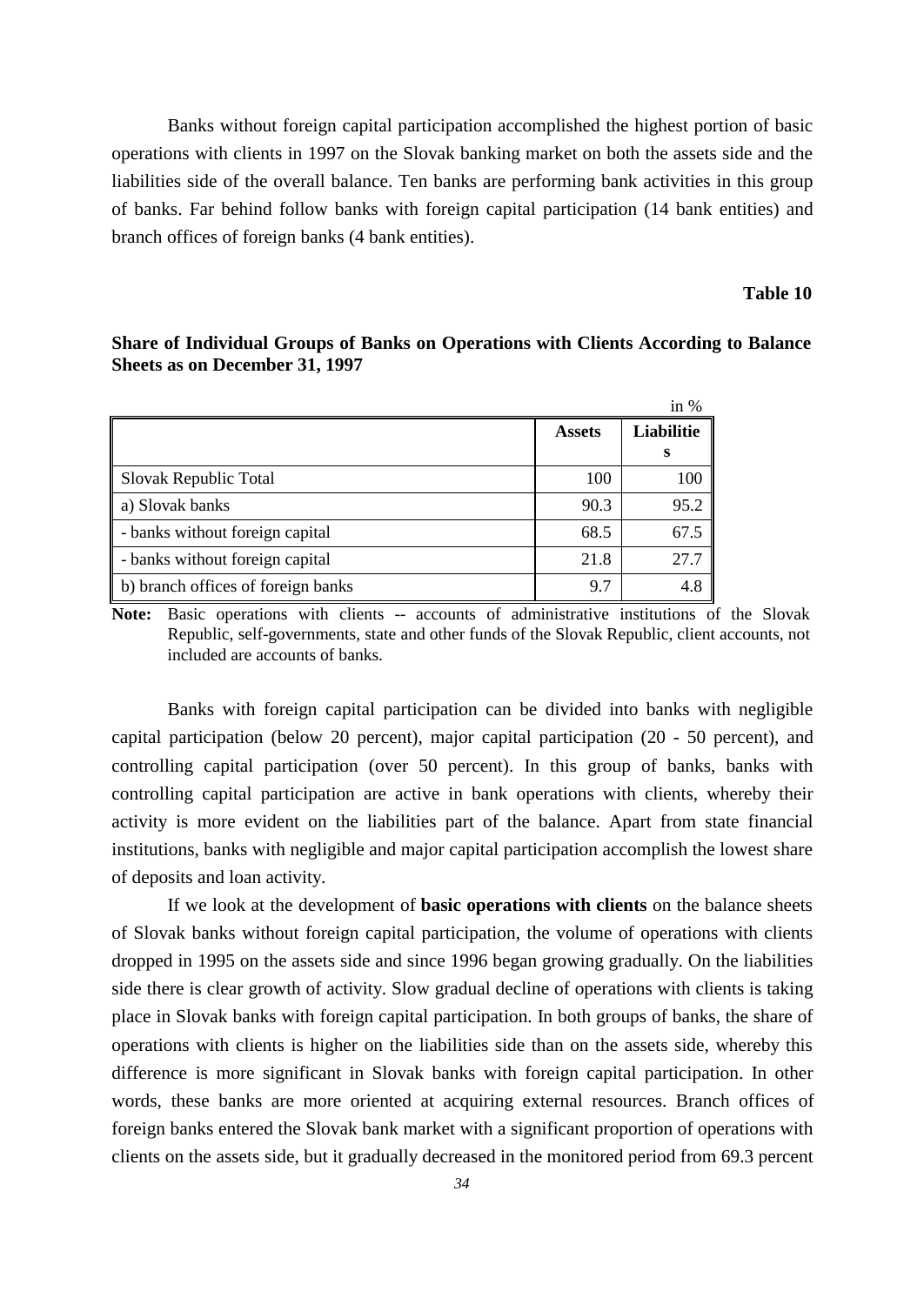to 42.7 percent. On the liabilities side, branch offices of foreign banks reported increasing operations with clients until 1995. From that year, transactions with clients declined, and presently they are at the lowest level over the entire monitored period (26.00 percent). A comparison of assets and liabilities sides shows that branch offices of foreign banks mainly focused on extending loans.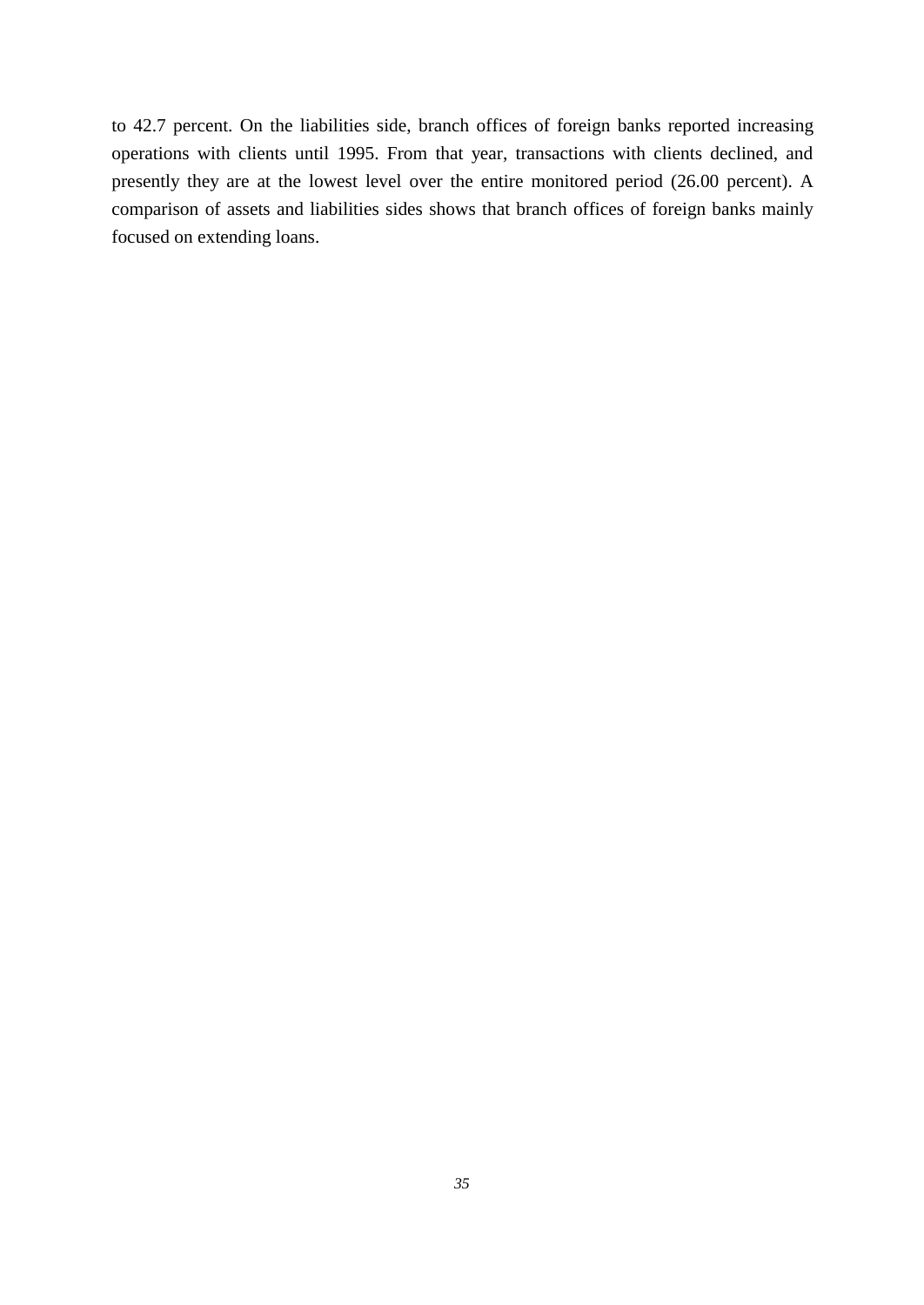| Development of Basic Operations with Clients According to Balance Sheets |
|--------------------------------------------------------------------------|
|--------------------------------------------------------------------------|

|                                    | <b>Assets</b> | <b>Liabilities</b> |
|------------------------------------|---------------|--------------------|
| As on December 31, 1993 in $%$     |               |                    |
| Slovak Republic Total              |               |                    |
| a) Slovak banks                    | 59.4          | 53.9               |
| - banks without foreign capital    |               |                    |
| - banks without foreign capital    |               |                    |
| b) branch offices of foreign banks | 63.2          | 35.4               |
| As on December 31, 1994 in %       |               |                    |
| Slovak Republic Total              | 52.5          | 55.5               |
| a) Slovak banks                    | 50.7          | 56.9               |
| - banks without foreign capital    | 52.2          | 56.4               |
| - banks without foreign capital    | 40.9          | 60.5               |
| b) branch offices of foreign banks | 69.3          | 41.4               |
| As on December 31, 1995 in $%$     |               |                    |
| Slovak Republic Total              | 48.0          | 57.8               |
| a) Slovak banks                    | 46.7          | 59.2               |
| - banks without foreign capital    | 48.5          | 59.4               |
| - banks without foreign capital    | 40.5          | 58.4               |
| b) branch offices of foreign banks | 59.7          | 47.9               |
| As on December 31, 1996 in $%$     |               |                    |
| Slovak Republic Total              | 47.7          | 56.2               |
| a) Slovak banks                    | 47.8          | 59.4               |
| - banks without foreign capital    | 50.8          | 60.0               |
| - banks without foreign capital    | 38.0          | 57.4               |
| b) branch offices of foreign banks | 46.5          | 30.1               |
| As on December 31, 1997 in %       |               |                    |
| Slovak Republic Total              | 45.5          | 55.8               |
| a) Slovak banks                    | 45.8          | 59.3               |
| - banks without foreign capital    | 51.8          | 62.5               |
| - banks without foreign capital    | 33.8          | 52.5               |
| b) branch offices of foreign banks | 42.7          | 26.0               |

This development shows a gradual shift of orientation of bank entities towards interbank operations, or a shift of activities from loan and deposit sphere to other bank services.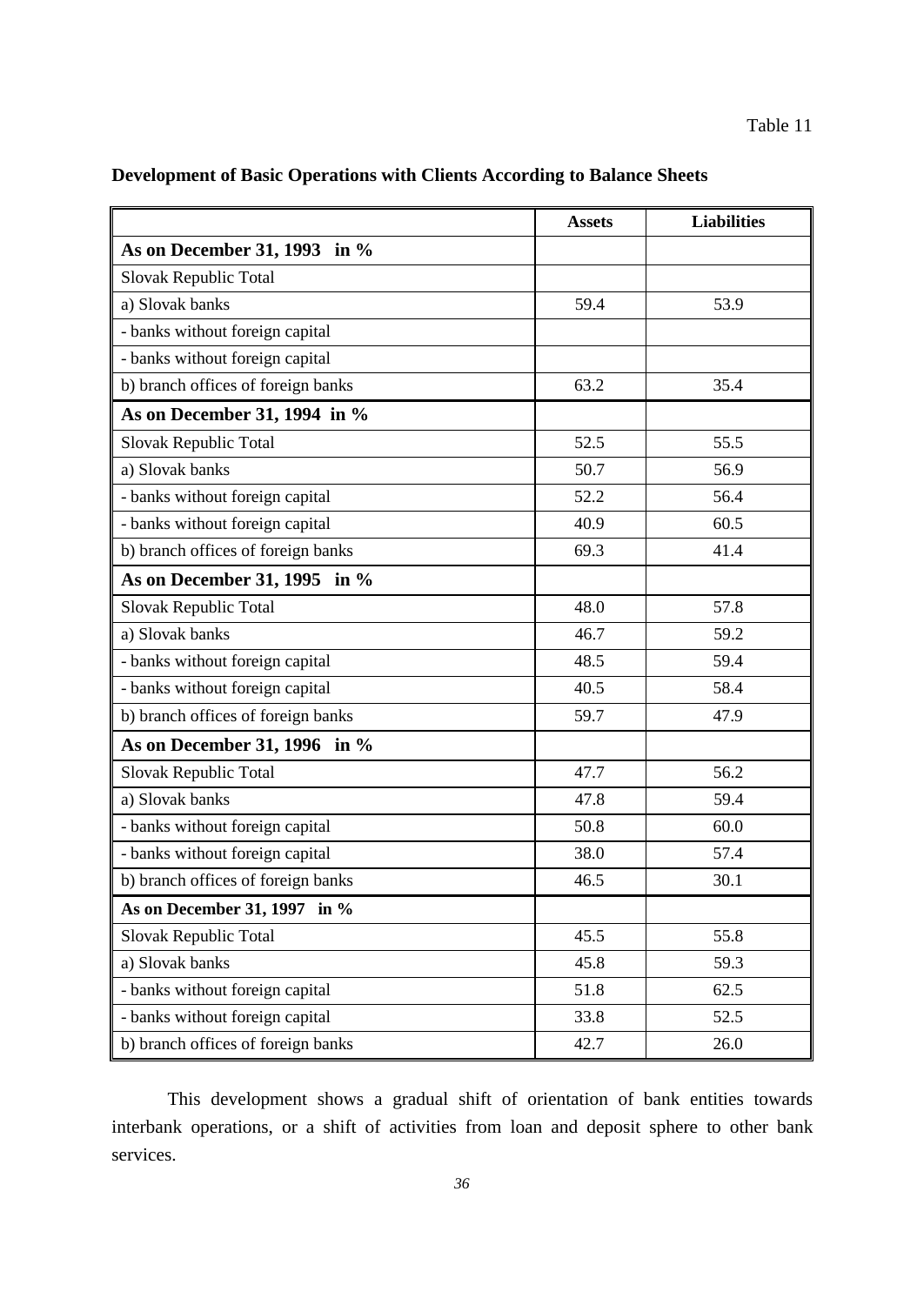As to the structure of standard loans in 1997, banks without foreign capital participation gradually reoriented from long-term to short-term loans, the share of which prevailed in banks with foreign capital participation over the entire monitored period. Banks without foreign capital participation have the largest proportion of risky loans in their portfolio, and the share of such loans is small in banks with foreign capital participation. Savings deposits prevail in Slovak banks, whereby they evidently prevail in banks without foreign capital participation. In banks with foreign capital, their proportion is lowering in favor of time deposits and current account deposits, while time deposits prevail in branch offices of foreign banks.

**Table 12**

**Basic Operations with Clients According to Balance Sheets as on December 31, 1997** in SKK mil

| шылы шп                                   |           |               |                     |               |          |
|-------------------------------------------|-----------|---------------|---------------------|---------------|----------|
|                                           | in SKK    |               | in foreign exchange |               | Total    |
|                                           | residents | non-residents | resident            | non-residents |          |
|                                           |           |               | S                   |               |          |
| bank sector total                         | 340 099   | 1805          | 35 39 5             | 11 208        | 353 793* |
| Slovak banks                              | 314 002   | 1805          | 26 3 8 3            | 9924          | 319 383* |
| - state financial institutions            | 27 132    | 0             | $\Omega$            | $\Omega$      | 16 755*  |
| - without foreign capital                 | 226 533   | 1704          | 12 124              | 5 1 4 6       | 225 542* |
| - with foreign capital                    | 60 336    | 101           | 14 259              | 4777          | 77 084*  |
| branch offices of foreign<br><b>banks</b> | 26 0 98   | $\Omega$      | 9012                | 1 2 8 4       | 34 410*  |

\* adjustments have not been included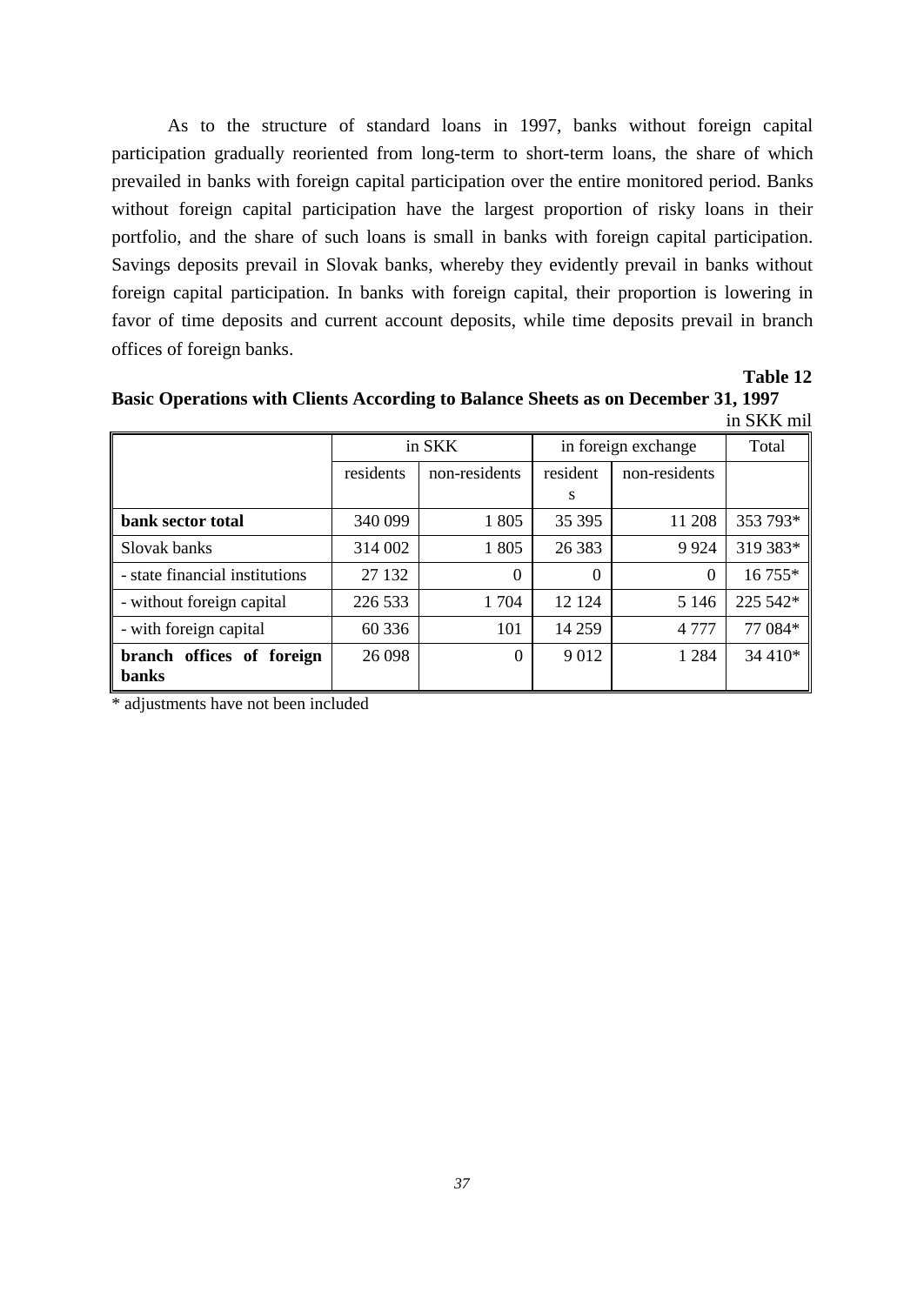Table 13

| Basic Operations with Clients According to Balance Sheets as on December 31, 1997 |            |
|-----------------------------------------------------------------------------------|------------|
|                                                                                   | in SKK mil |

|                                                           | in SKK    |                     | in foreign exchange |                   | Total   |  |
|-----------------------------------------------------------|-----------|---------------------|---------------------|-------------------|---------|--|
|                                                           | residents | $non-$<br>residents | residents           | non-<br>residents |         |  |
| bank sector total                                         | 380786    | 2782                | 47 517              | 2496              | 433 581 |  |
| <b>Slovak banks</b>                                       | 366 157   | 2 5 5 8             | 42 158              | 1731              | 412 604 |  |
| - state financial institutions                            | 103       | $\Omega$            | $\theta$            | 0                 | 103     |  |
| - without foreign capital                                 | 260 388   | 455                 | 30 991              | 748               | 292 582 |  |
| - with foreign capital                                    | 105 661   | 2 1 0 1             | 11 167              | 983               | 119 915 |  |
| offices<br><b>branch</b><br>of<br>foreign<br><b>banks</b> | 14 627    | 224                 | 5 3 6 0             | 764               | 20 977  |  |

All groups of banks carry out client operations primarily in the Slovak currency. The share of transactions in the Slovak currency in Slovak banks is 90 percent, while in branch offices of foreign banks it is 75 percent. In 1997, banks without foreign capital achieved the highest share of primary resources in foreign exchange among Slovak banks, and banks with foreign capital provided the highest share of foreign exchange loans. A comparison of active and passive sides of the balance shows that banks without foreign capital acquire more resources than they provide loans, while on the other side banks with foreign capital provide loans in foreign exchange.

Clients of banks are mostly residents, the volume of bank operations with nonresidents is small (about 3.5 percent on assets side and 1.2 percent on liabilities side). On the assets side, banks without foreign capital carry out the greatest volume of transactions with non-residents, while on the liabilities side most transactions are carried out by banks with foreign capital. As to volume among Slovak banks, a majority of loans to non-residents were provided by banks without foreign capital. Loans extended to non-residents in Slovak crowns are primarily included among classified loans, while in case of foreign exchange loans these are standard loans. As to the foreign exchange position of assets in the Slovak banking sector, 99.9 percent of loans in convertible currencies were provided to legal entities. The remaining 0.1 percent was provided to natural persons, primarily non-residents.

The largest volume of primary resources acquired by banks with foreign capital was in the form of time deposits. Deposits in convertible currencies from the perspective of foreign exchange position primarily come from natural persons (84.7 percent).

Finally we may conclude that apart from Slovak banks, also banks with foreign capital and branch offices of foreign banks are doing business on the Slovak bank market. On the basis of a license to perform bank activities, along with accepting deposits and extending loans, these banks may perform other bank activities, such as payment and settlement,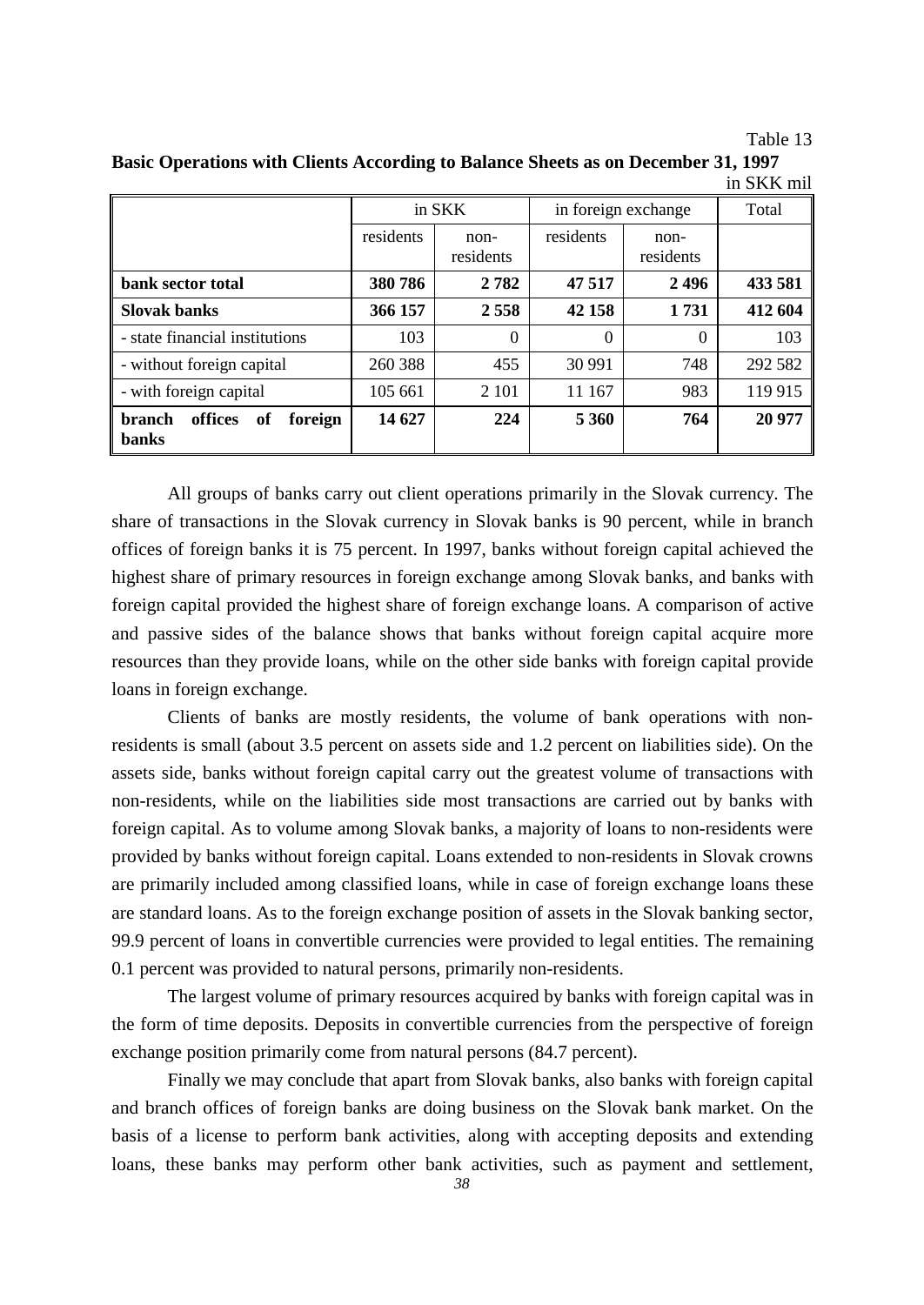clearing of payments, issue and administer bank cards, invest and trade in securities, provide exchange services, financial leasing, financial brokerage, etc. Through commercial companies and other legal entities in which they have a property share, banks carry out some of the aforementioned activities. Particularly banks with foreign capital have a stake in investment companies and funds, the stock exchange, and commercial companies -- Agrotrade, AXA, Dochodkovy poistovaci fond HORIZONT (Pension Fund), PODEX, POLNO-LEAS (Po¾nobanka); ISTROHOLDING (Istrobanka), TATRA LEASING, Tatra Raiffeisen Capital (Tatra banka).

Some more distinct changes over the five-year period of loan and deposit activity of banks in Slovakia occurred in 1995, when banks acquired a higher volume of primary resources than the volume of loans they provided, the year-on-year growth of deposit activity reached its peak, and from that year on the volume of long-term deposit began rising. In lending activity, more distinct changes took place in 1996, when banks began providing larger volumes of short-term loans, which reflected in the highest year-on-year growth during the monitored period.

Slovak banks without foreign capital are carrying out the largest volume of transactions with clients on the Slovak bank market, whereby state administration ranks among the important clients, along with self-governments, state and other funds, particularly on the liabilities side of the balance. On the assets side, operations with clients were rising apart from 1995, while on the liabilities side there was clear growth. In foreign exchange transactions these banks are accumulating the largest volume of primary resources within the Slovak banking sector. They are performing the largest transactions with non-residents on the assets side, while loans extended to non-residents in Slovak currency are primarily included among classified loans.

The most numerous group are banks with foreign capital -- their number is about 50 percent of all banks -- but their share in accepting deposits and extending loans is low.

Banks with foreign capital are gradually limiting their commercial operations with clients in deposit and loan activities. They are accumulating more resources in the form of savings deposits from clients then they provide loans. They have a low proportion of risky loans in their portfolios, and in standard loans they focus on short-term loans. These banks are more active in foreign exchange transactions and in providing loans to non-residents, who received a greater volume of loans than the volume of deposits these banks accumulated. This group of banks is characterized by trading on the bank market with relatively stable and not excessively expensive resources, whereby they are efficient in assessing the credibility of clients, which results in a low proportion of risk assets.

The share of branch offices of foreign banks on basic operations with client is low, whereby the percentage is lower on the side of liabilities. This ensues from the smaller number of bank entities in this group, which constitutes 14.3 percent of all banks. Activity in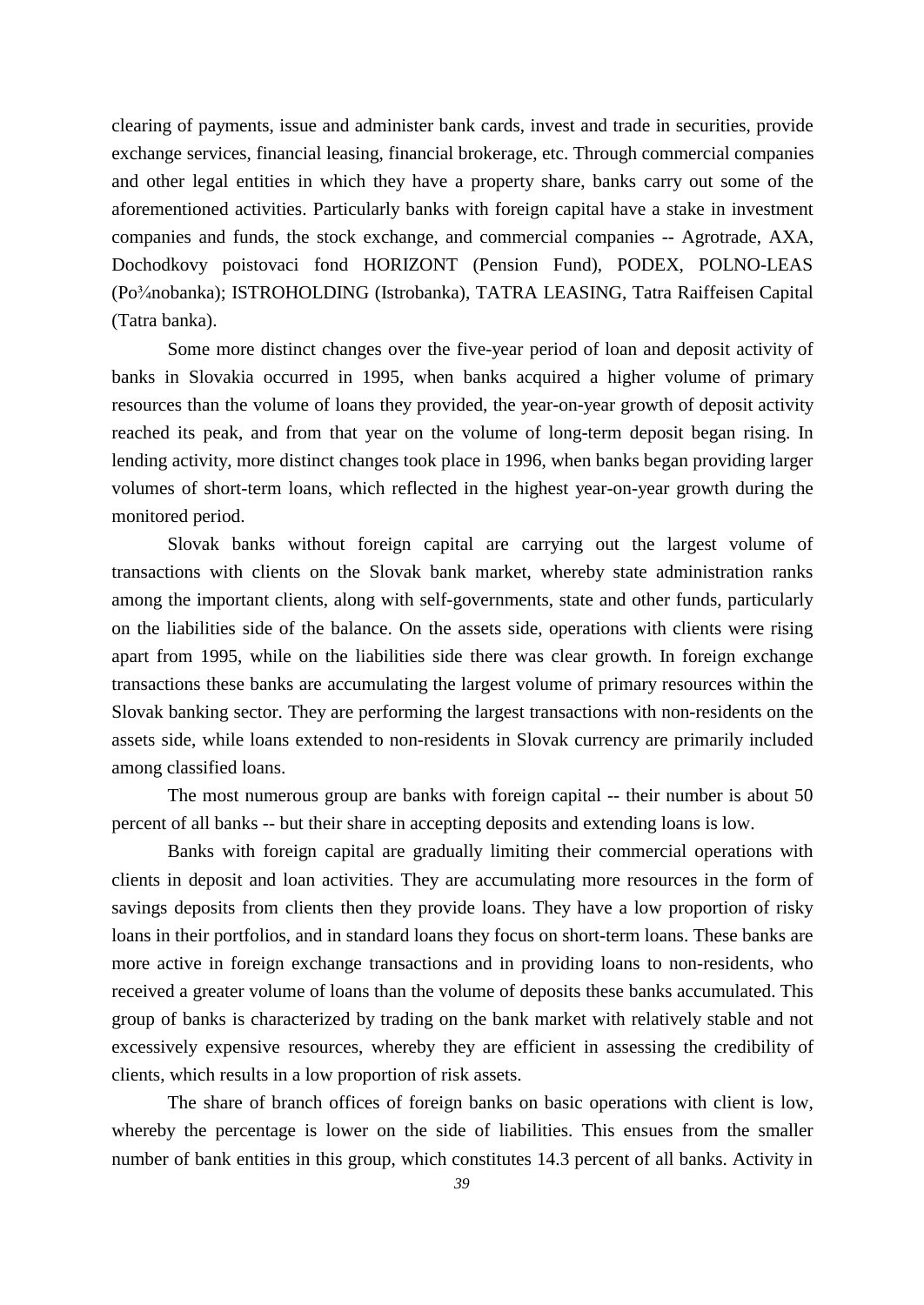deposit and loan transactions with clients performed by branch offices of foreign banks is declining. Unlike banks with foreign capital participation, branch offices are more oriented at providing loans than accepting deposits, whereby they gradually shifted from long-term to short-term loans. Their portfolio includes a larger proportion of risky loans as in banks with foreign capital participation. The volume of foreign exchange transactions they carry out on the assets side is greater, and the volume of transactions with non-residents is larger on the assets side.

In transactions with clients, banks without foreign capital are the most active ones, whereby they also report the highest proportion of classified loans in their portfolio. Banks with foreign capital had the most cautious approach to transactions with clients.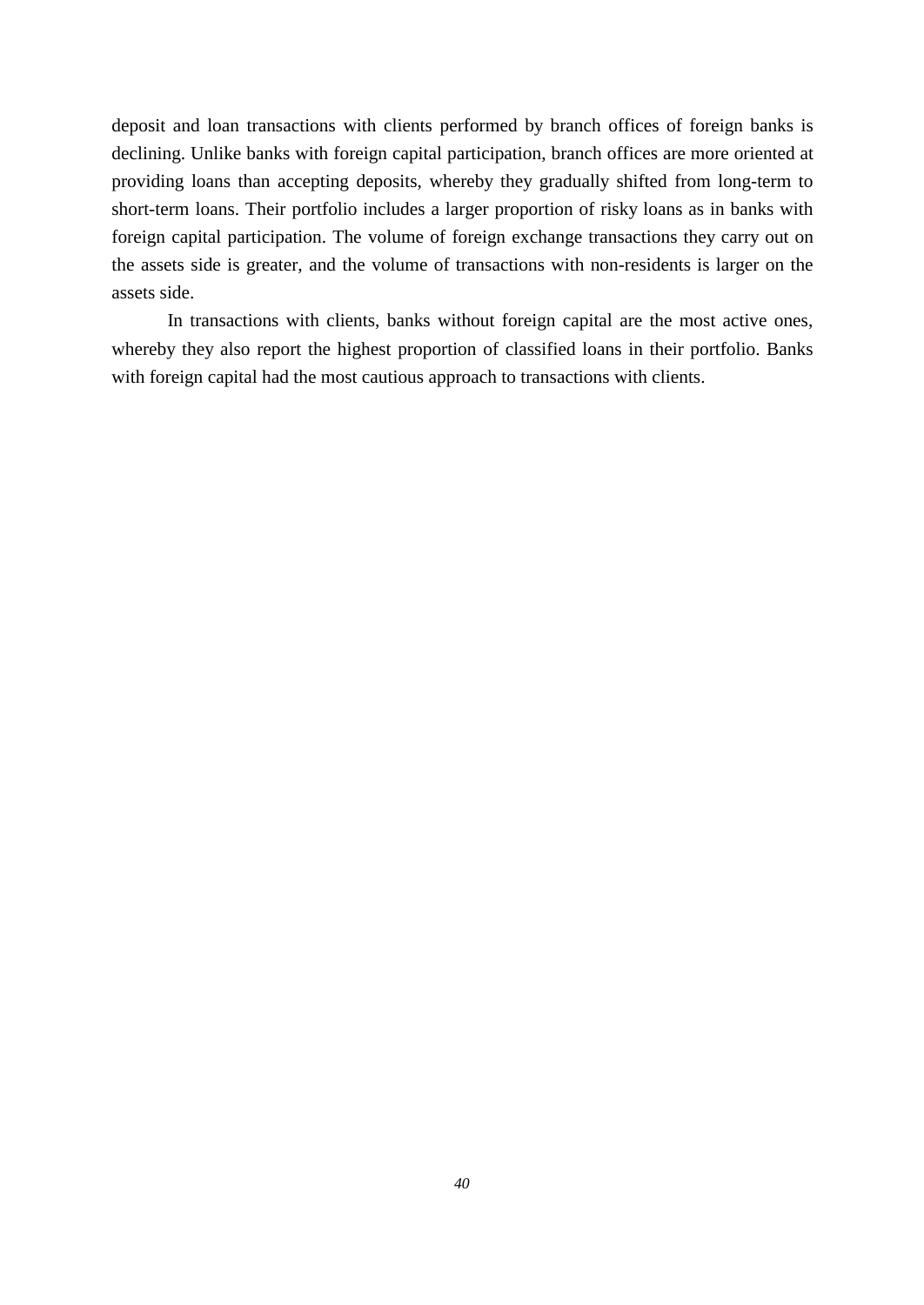#### **CONCLUSIONS**

Direct foreign investments have not registered any significant growth over in the past period (unless we consider the additional increase of capital in branch offices of foreign banks that was added to foreign investments in 1996).

Tendencies of DFI as to the branch structure and individual regions remain fundamentally unchanged (apart from the aforementioned move to banking and insurance sector). Also in terms of investors, countries in the first three places remain the same, but Japan moved up to take the fourth place at present.

Development of DFI from Slovakia is much more interesting with a much more dynamic year-on-year development than in the case of foreign capital influx. However, since no extraordinary sums of money are involved, this development had no significant effect on the balance of payments. Should this trend persist, it would become necessary to examine concrete effects on drainage of internal investment resource and decline in the number of jobs in Slovakia. On the other hand, apparent positive effects have surfaced in view of growing exports in various directions, which is a very positive phenomenon. With regard to increased foreign trade risks, it will be necessary to prepare certain measures to provide for insuring property of our investors abroad, as well as to create information sources about investment terms in countries where foreign activities are directed of primarily small and medium-sized investors who do not have enough funds to finance their own consulting services.

We have been monitoring the effects of DFI for the fourth year. We can say that despite their relatively low volume, their feedback influence on the trade balance and the balance of payments is not negligible. The share of joint ventures on total exports of Slovakia ranged from 34 to 37 percent. With the low volume of DFI, this is a major share, which shows the positive effects of DFI in this direction.

On the other hand, import of joint ventures constitutes 36 to 44 percent of total import of Slovakia. However, it must be noted that this is affected by large commercial organizations that are not importing commodities only for joint ventures, but for the entire Slovak economy. For this reason, in order to better express the influence of DFI on the trade balance, these exclusively commercial organizations will have to be omitted.

Previously suggested threat of an increased outflow of foreign exchange in association with modernization and establishing joint ventures still remains unconfirmed.

From areas examined thus far, the most notable effects of DFI can be found in the banking sector, where the share of DFI is 25.7 percent of total foreign investments. DFI have an exceptionally positive effect on the banking sector. They have caused competitive pressure on domestic banks, which, if they wanted to withstand the challenge and preserve their clientele to some extent, had to relatively quickly approach the quality level of foreign banking institutions. The entire banking technology is undergoing modernization, along with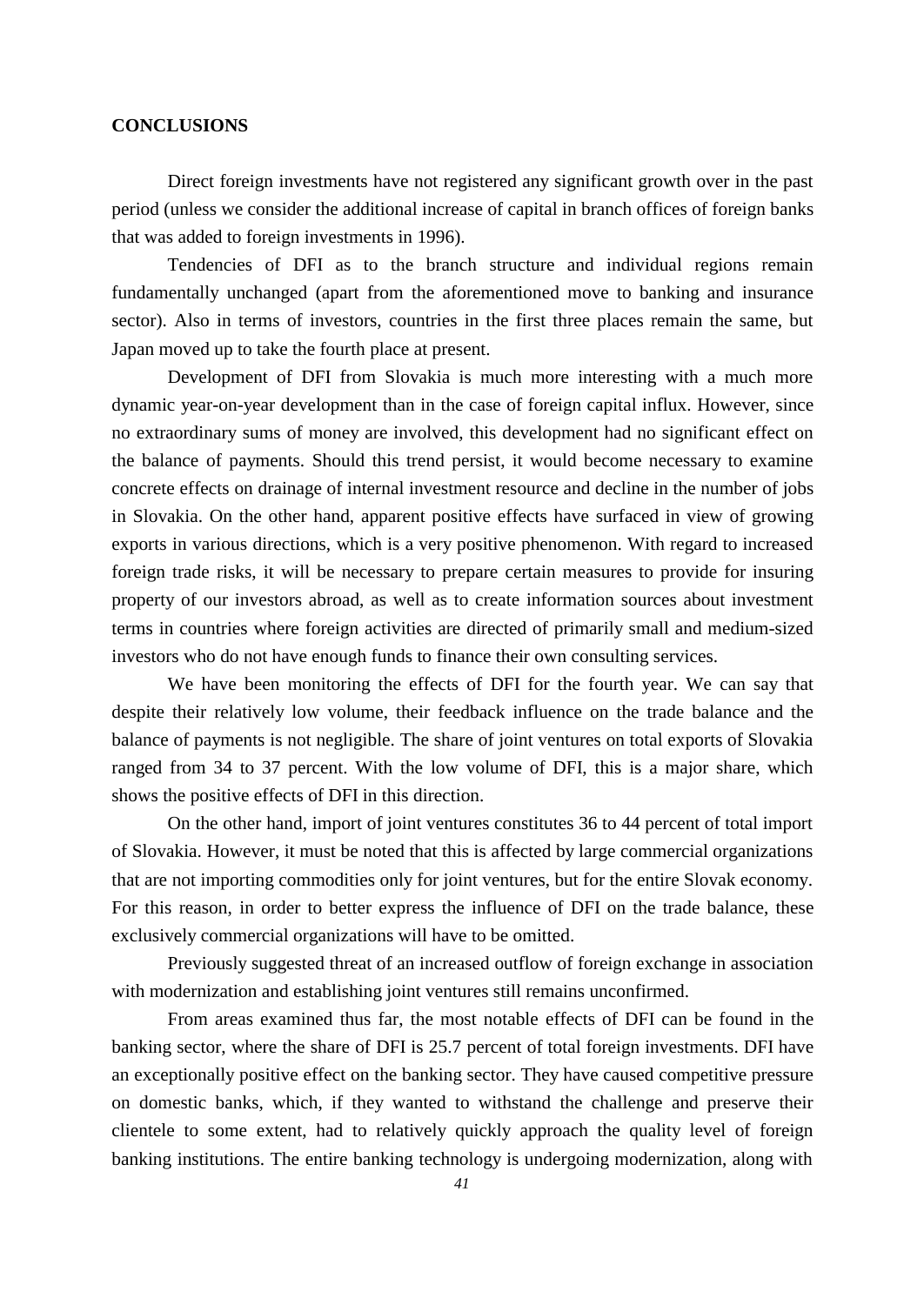the culture of banking business. Completing bank restructuring will require their stabilization, which will require 2-3 more years, introducing missing products, improving bad portfolio where necessary, increasing productivity of bank employees and their more complex scope, and general improvement of bank utilities.

For the future of the banking system, we will have to prepare for setting up banking institutions abroad, among others also to enable our banks to preserve their clients, to mediate important information sources for our international business activities, and formulate our international strategy in this direction.

In this area we should primarily orient on those countries with which we have longlasting commercial contacts, above all in terms of exports. It can be assumed that specifically there our exports will be headed, which will need the services of its banking institutions.

A generally close correlation between the level of Slovak banking and the level banking abroad is very significant from the perspective of Slovakia's entry into the EU. Maintaining an as close affinity as possible will be necessary even if Slovakia does not become a member of the EU in the near future. This is necessary because we will continue to strive to carry on our international business activities with EU member countries, which will continue converging in all areas of the banking sphere, and this will lead to a single currency.

What tendencies are surfacing?

- As to the form of bank presence, since the beginning, subsidiary banks are making a headway as the most suitable alternative, which is also the international trend.
- The first results of efforts of domestic banks are surfacing to establish foreign banking institutions, that would gradually expand.
- In view of bank products, we continue noticing that primarily recently there has been a growing tendency towards savings by the population, which is being used predominately by subsidiary banks to extend short-term loans. Generally, a transition from long-term to shortterm loans can be seen, and the decline of activity of banks in transactions with clients. A gradual orientation of banks towards interbank transactions is appearing, or a shift to activities from lending and deposit domains to a sphere of other banking services.